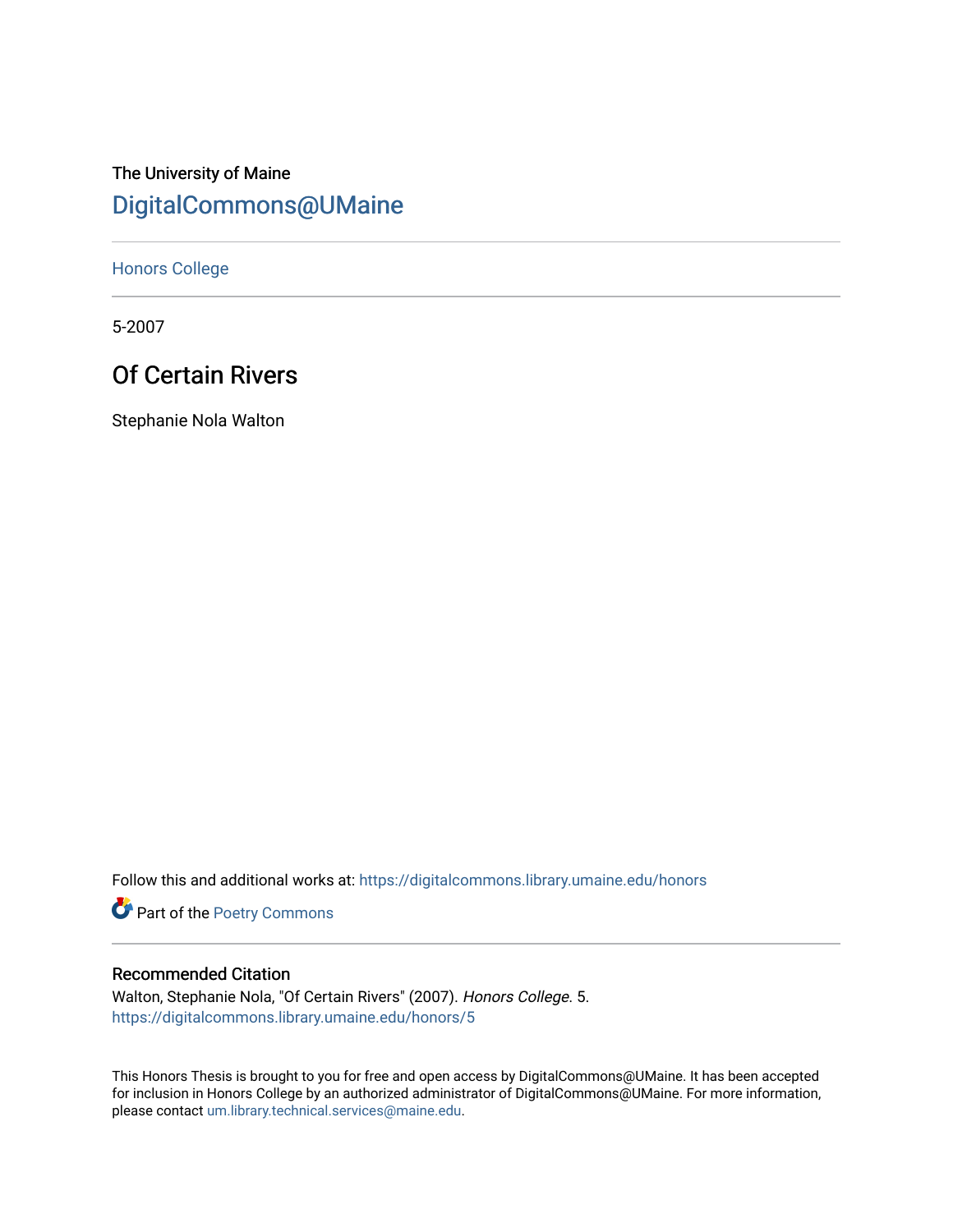#### OF CERTAIN RIVERS

by

Stephani Nola Walton

A Thesis Submitted in Partial Fulfillment of the Requirements for a Degree with Honors (English)

The Honors College

University of Maine

May 2007

Advisory Committee:

Emilie B. Manhart, English Teacher, Bangor High School, Co-Advisor Jennifer Moxley, Assistant Professor of English, Co-Advisor Harvey Kail, Professor of English Tina Passman, Associate Professor of Classical Languages and Literature Sylvester Pollet, Lecturer in English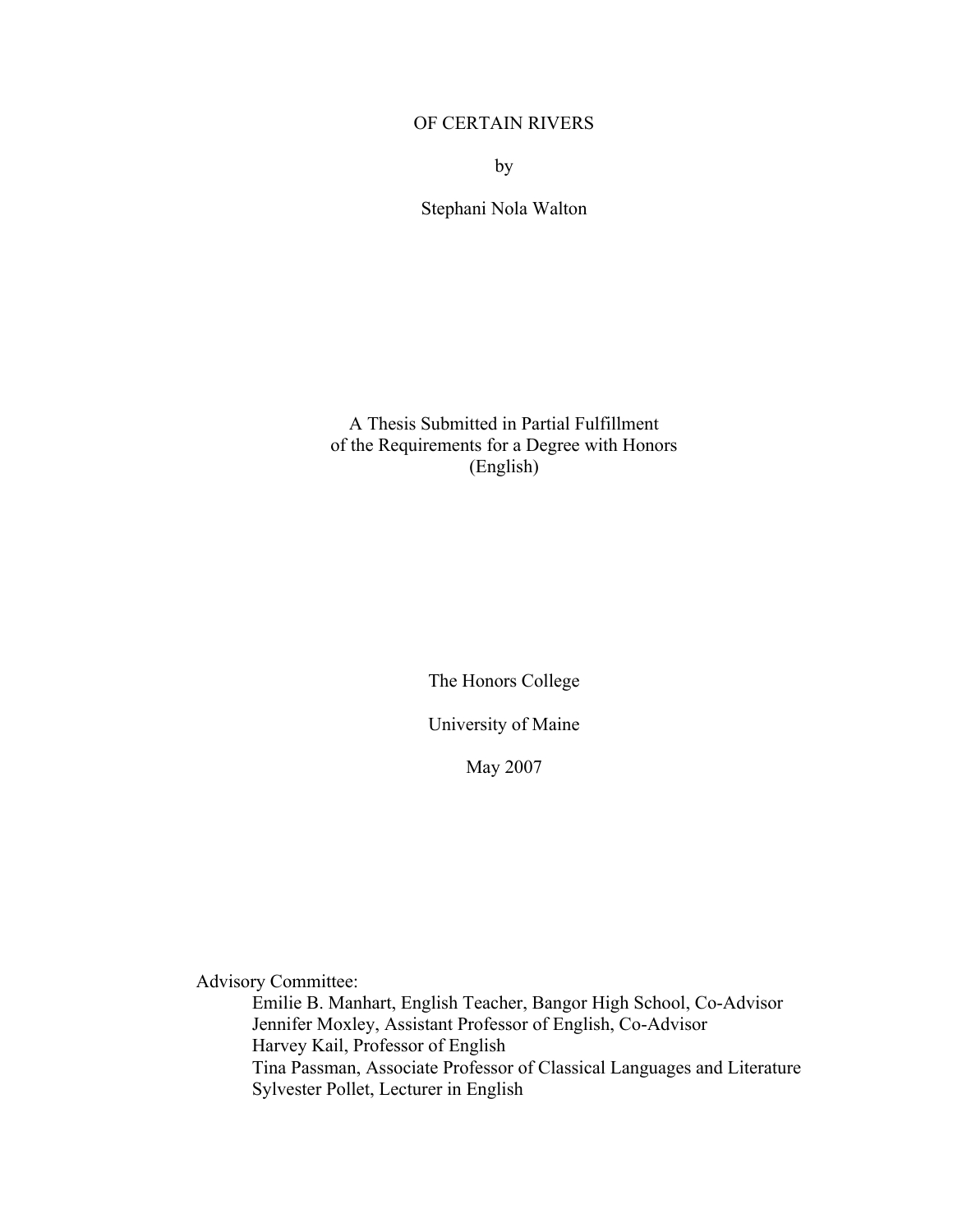#### i. cleaving sorrys in the timber

- Makers
- Leap Year
- How May Ends
- Passing Purple Van on Avenue A
- Forgive Me, Father
- After Training Wheels

ii. times we splurged on skin, on spine

- Growth Rings
- The Untold
- 14 I Couldn't Sleep
- Fenced-in Gladiolas
- After English
- The Rain Owes Me Joan Didion's Cursive
- Rose
- 19 Faith<br>20 Hous
- 20 House-Sitting<br>21 November's La
- November's Lament
- Things I Stole
- Letting Go
- Returnables

iii. he who would disappear her

- 26 Manhattan, Day 20<br>27 Witness
- 27 Witness<br>28 Passing
- Passing Through
- Eighty Degrees, Rising
- Waitress to Chef
- 31 Crisis<br>32 The A
- The Act of Backward Confession

iv. if not for your gesture

- 34 When One of Two Dogs Dies<br>35 What Dving Does Not Do
- What Dying Does Not Do
- Broken Bough
- Bad News Comes in Threes; iii. Jon

v. casual atlantic influence

- August 31
- He Loves Me Not
- Snow In Another State
- Jazz Club Scan
- Global Warming
- River Melt
- Overheard Triangulation
- 51 Cocoa Bar Paintings<br>52 Coffee Shop Eavesdr
- Coffee Shop Eavesdrop, Brooklyn
- Brevities
- Artistic Intent Statement
- Author's Biography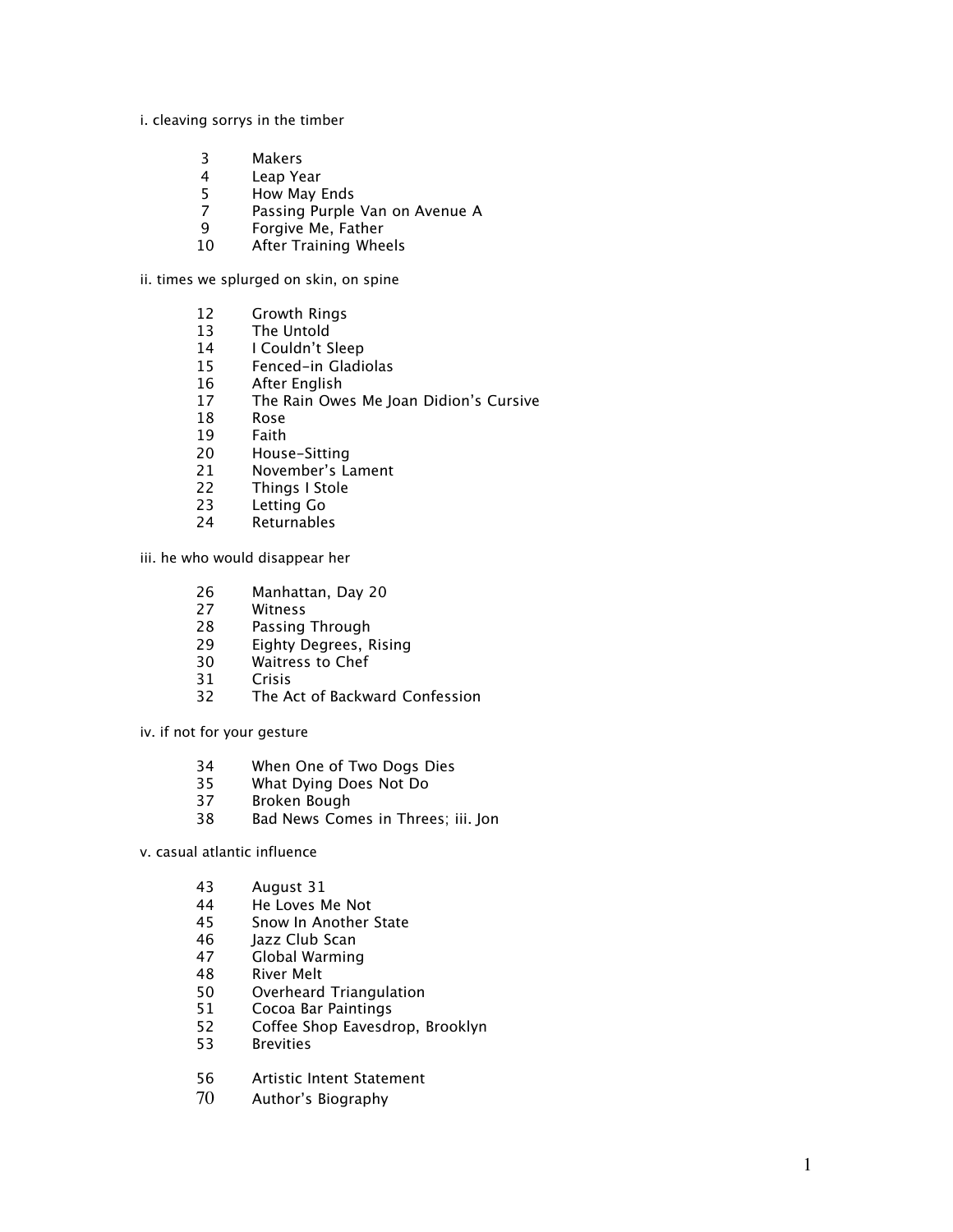cleaving sorrys in the timber

i.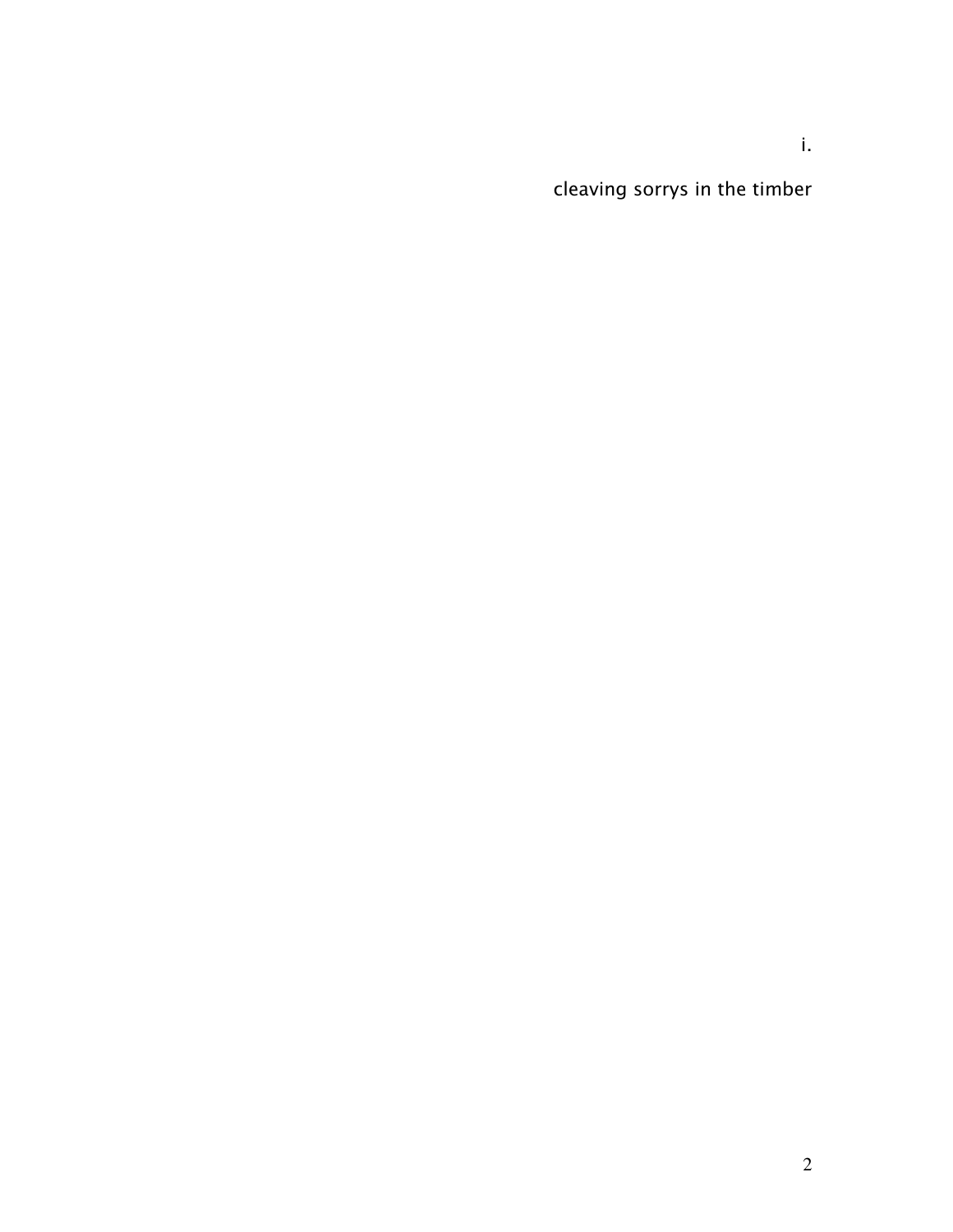Makers

In these, our other bodies, I'm stationed on the sagging tailgate bowing and gesturing to you my arms filled with firewood, transference into cradle of muscle bicep and bone then thrown through the basement window, split logs to stack.

Our limbs are cogs laboring in a factory not unlike the one where we met: assembly line where we stitched together leather shoes, two cobblers— I thought you cocky until the date.

Hotdogs with wine, then cinematic sickness, and all these years followed fast: stray Huckleberry Hound, fishtail on the town line where the plows and salts switchover hands, neck bent through back glass of the old Chevy Love; the miscarried son. Daughter, firstborn, death of little sister; another daughter after even she is grown now but last night I dreamed of her infancy, watched while she choked purple on batteries

> wake one morning scared we were never young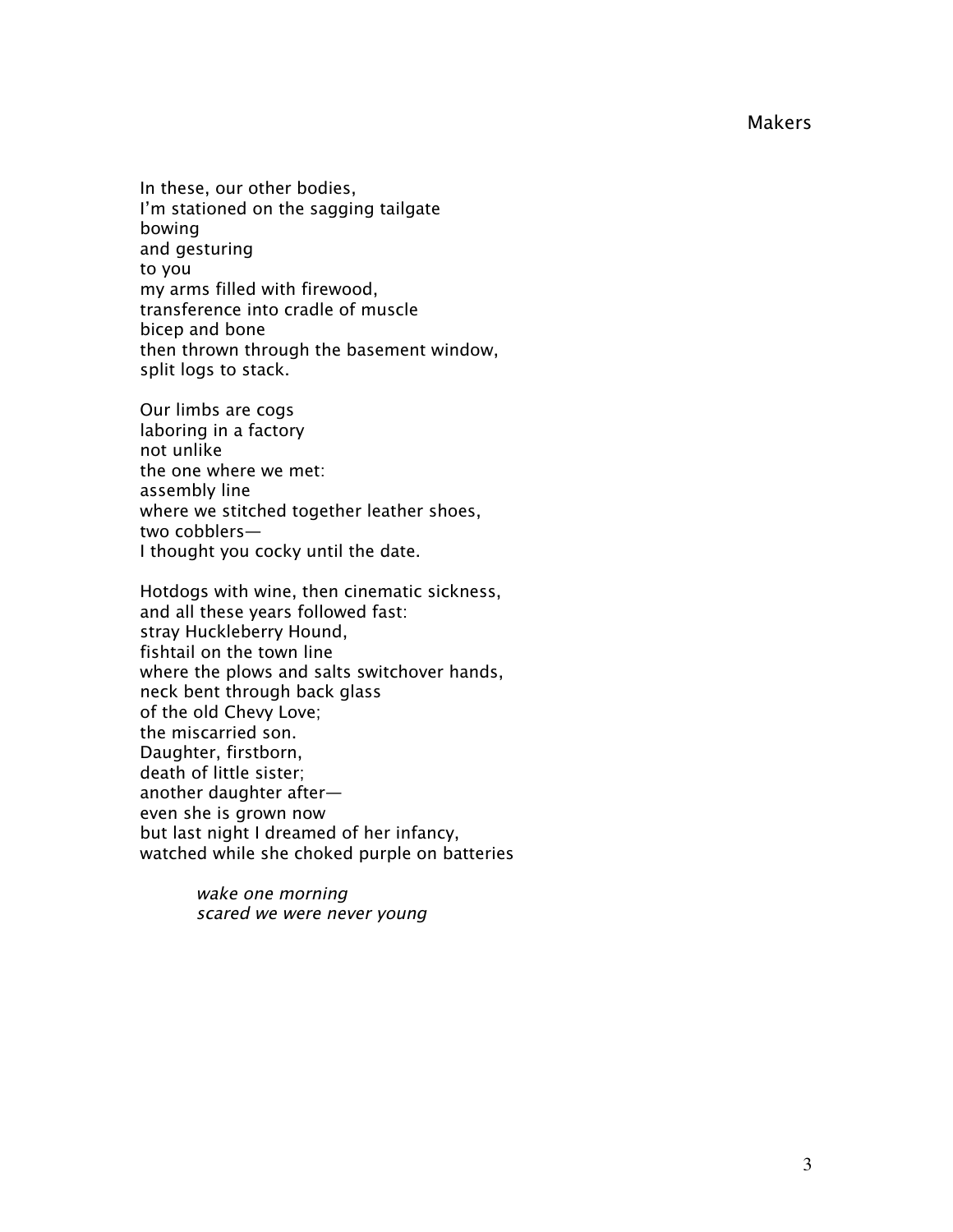Leap Year

6:36 a.m. Sunday, Dad's turn to drive and drop me at the bus station: winter road all fault line eruptions, a gray and salt-worn February ghost of the last summer pave. 3 miles and half a song from home, he's drumming along on the steering wheel, I'm tapping my purple-coated lap. Pushaw Lake is frozen outside his eastern window, and passing an old friend's house we realize the sun rising over limb and brush a blurry bullet rushing the sky. Speedometer at 10 and sinking, our car laughs down the empty pass so slowly, coasting father and daughter still clinging to pane, cheeks warmed by sky's pink palette of sun shades, embers smote by black lake water. We, in radio silence, watch the high moon tuck behind the timber and blushing hues give birth to day, deliver us all.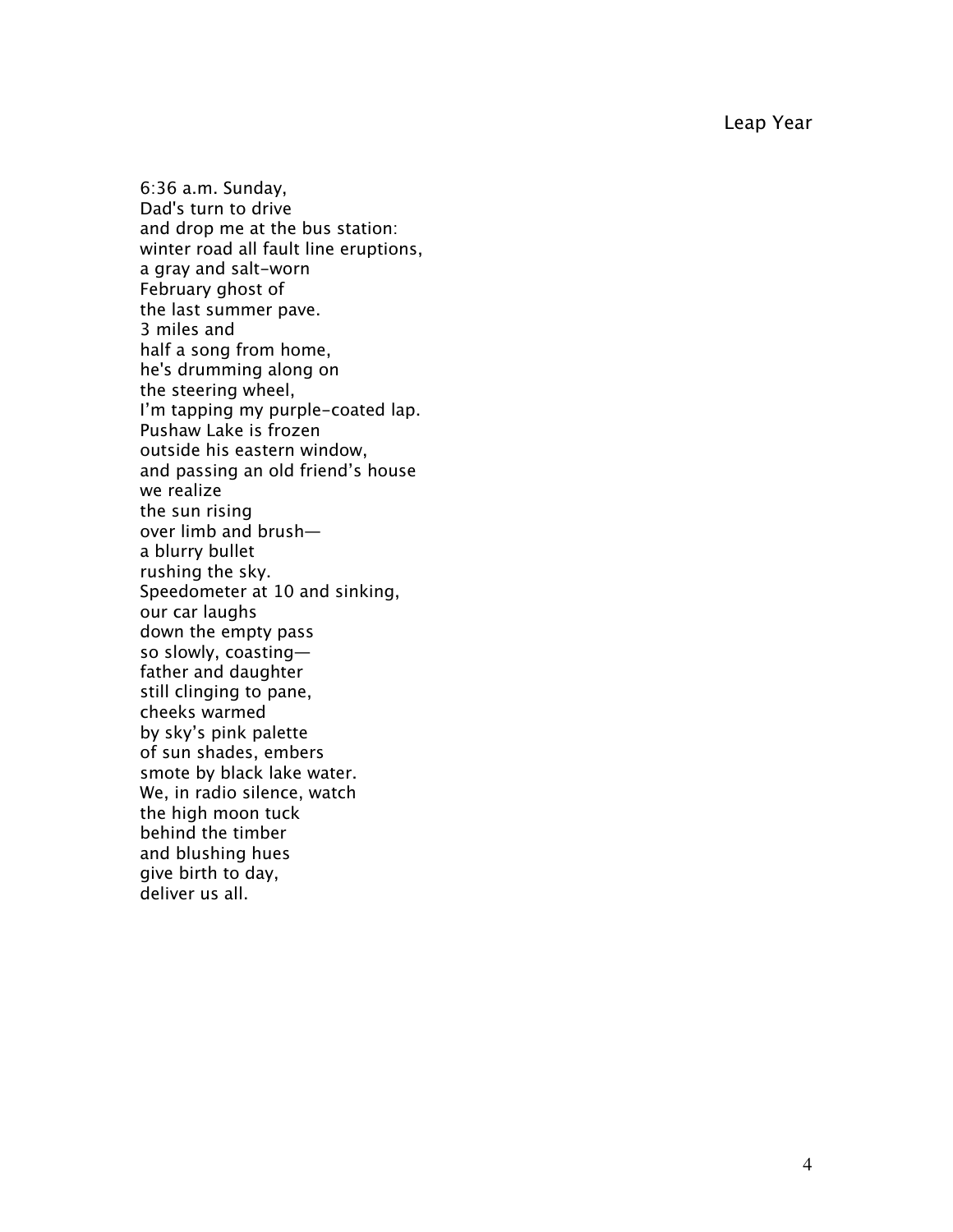#### How May Ends

It seemed your Dad's last stay on the sterile seventh floor of Eastern Maine Medical Center patched his cracked and clogging heart,

So you spent Memorial Day weekend knee-deep in brook water up north, on the Penobscot River, just as he urged idly luring rainbow trout with dull pink night-crawlers shoveled from the black backyard soil, your catch in excess of the warden's daily bag limit.

All afternoon after the phone rang the rest of us sat hushed in nervous couples in May-lit corners of the house, our ears craving the sound of spun gravel beneath your homing tires. A flimsy-hinged screen door fanned against its frame in the creeping midday breeze.

Sara and Mom sewed the same stitches over and over, thread clumps gathering; Me, I ran to the edge where mowed grass met browning cornstalk bones and collapsed, weeping emptily until realizing my palsied limbs somehow still moving. I remember carving my apologies to him with rocks in the ripe thin skin of birch treesbruised bark and cold stone clutched, dirt bleeding my palm, my lifeline, trying to recall our last conversation.

You rolled up in your red pickup truck sometime at dusk, all smiles and heavy-vested with your river fare.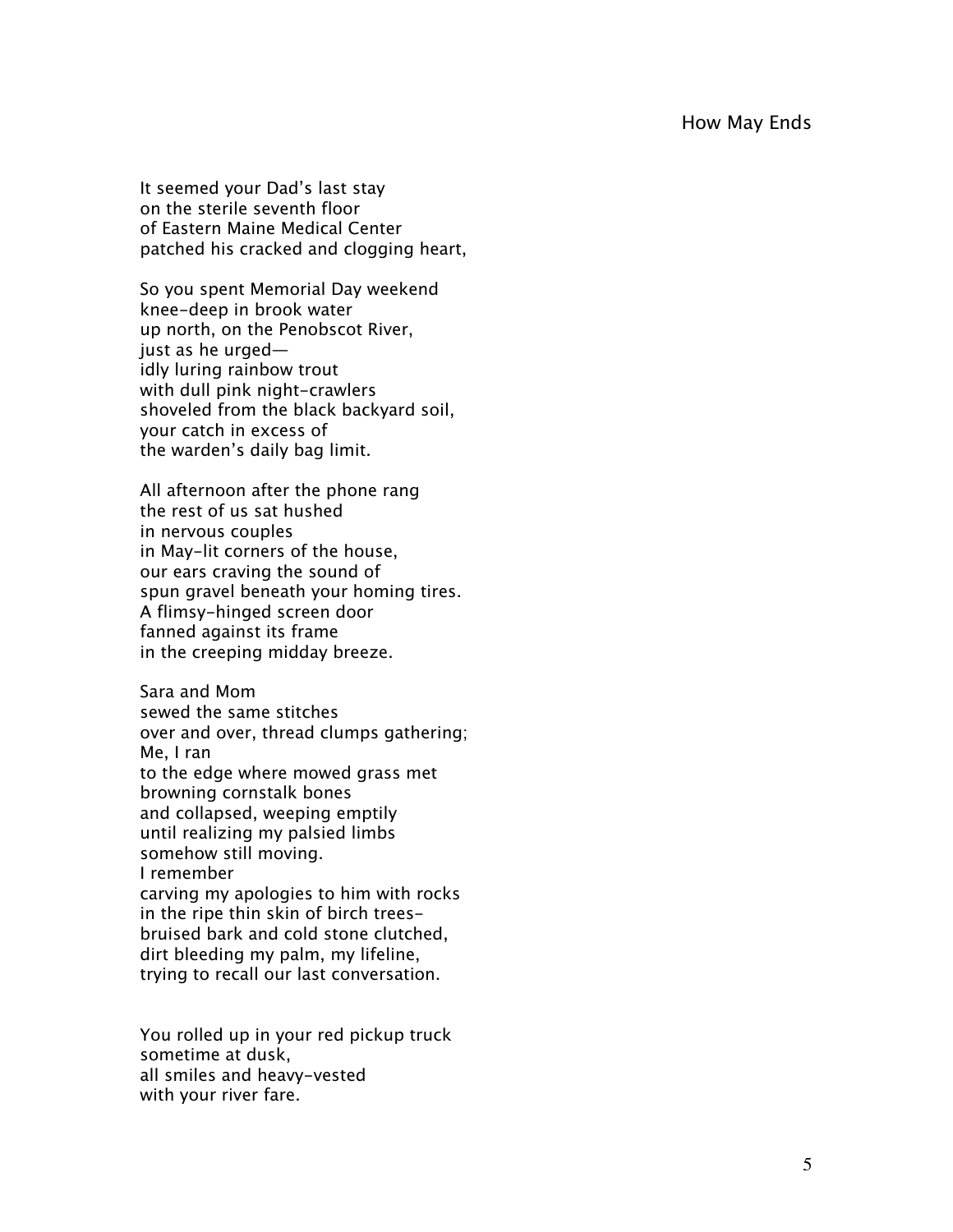Before you could begin to unload wicker creels and tackle boxes bobbers and bug dope or waterlogged Goodwill Nikes, Mom told you— Remember how you told her about her little sister? It was her turn to cleave sorrys in the timber- "Your dad died in his sleep…"

My memory in the aftermath forever clings to Amazing Grace on bagpipes, stars and stripes folded slowly, the syrupy voices of coworkers trailing off on our answering machine, saying it was "better off" that way, "no suffering", et cetera— My typical twelve-year old flux in cartwheeling oblivion at the wake, selling the house in Dixmont unpacking the keepers: rusted wind chimes, lawn ornaments, power tools;

You, finally sobbing with a daughter under each arm, four years later on his grave.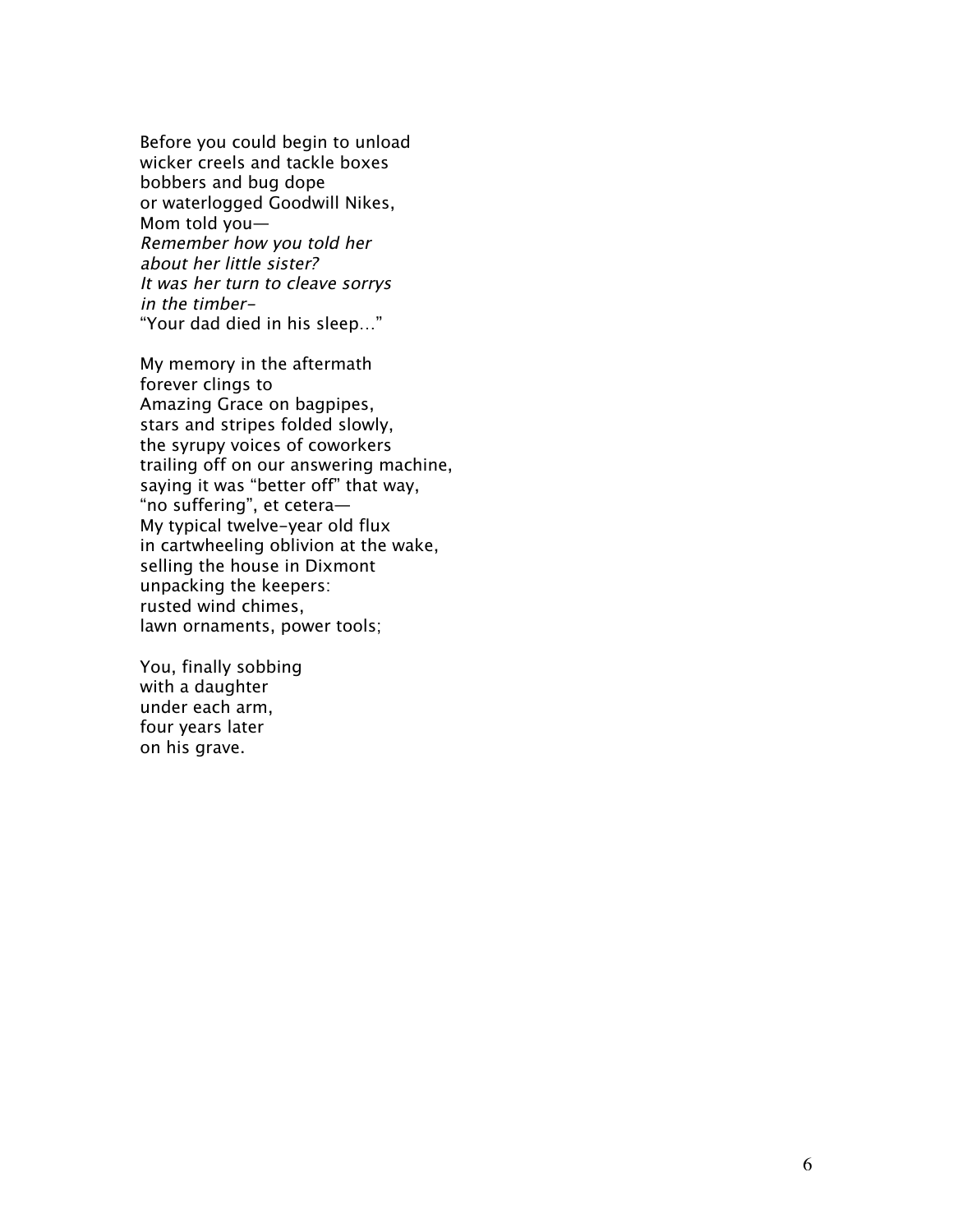#### Passing Purple Van on Avenue A

Side doors open, speakers facing outward a Yankees game play-by-play blaring over Saturday street noise reminds me of early afternoons for some great fraction of my high school years spent at my father's side in his 1988 Jeep Comanche—

The velvety fabric despite mismatching thumbtacks, sagged from the roof making static our hair, as we tuned into Stephen King's sports radio station- WZON, The Zone.

Each day the sportscaster's rollercoaster voice, fly balls, rookies, and base hits all framed our daily talks as if we warmed up with the a.m. radio until our own words gathered.

Always his strong right arm fending in front of my chest for the tight steep turn onto Pushaw Road— "I gotcha kid," he laughed in the lurch;

Always cars passing us while he patiently steered homeward examining the scene he already knew: bus depot, cemetery bones, gas pump hose;

Always calculating our arrival time, predicting that mom was watching Star Trek— "What do you think, little Stevi?" I think our chocolate lab is already resting her chin on the windowsill in anticipation as we putt-putt over potholes and he yeehaws always down the hill I learned to coast bicycles on.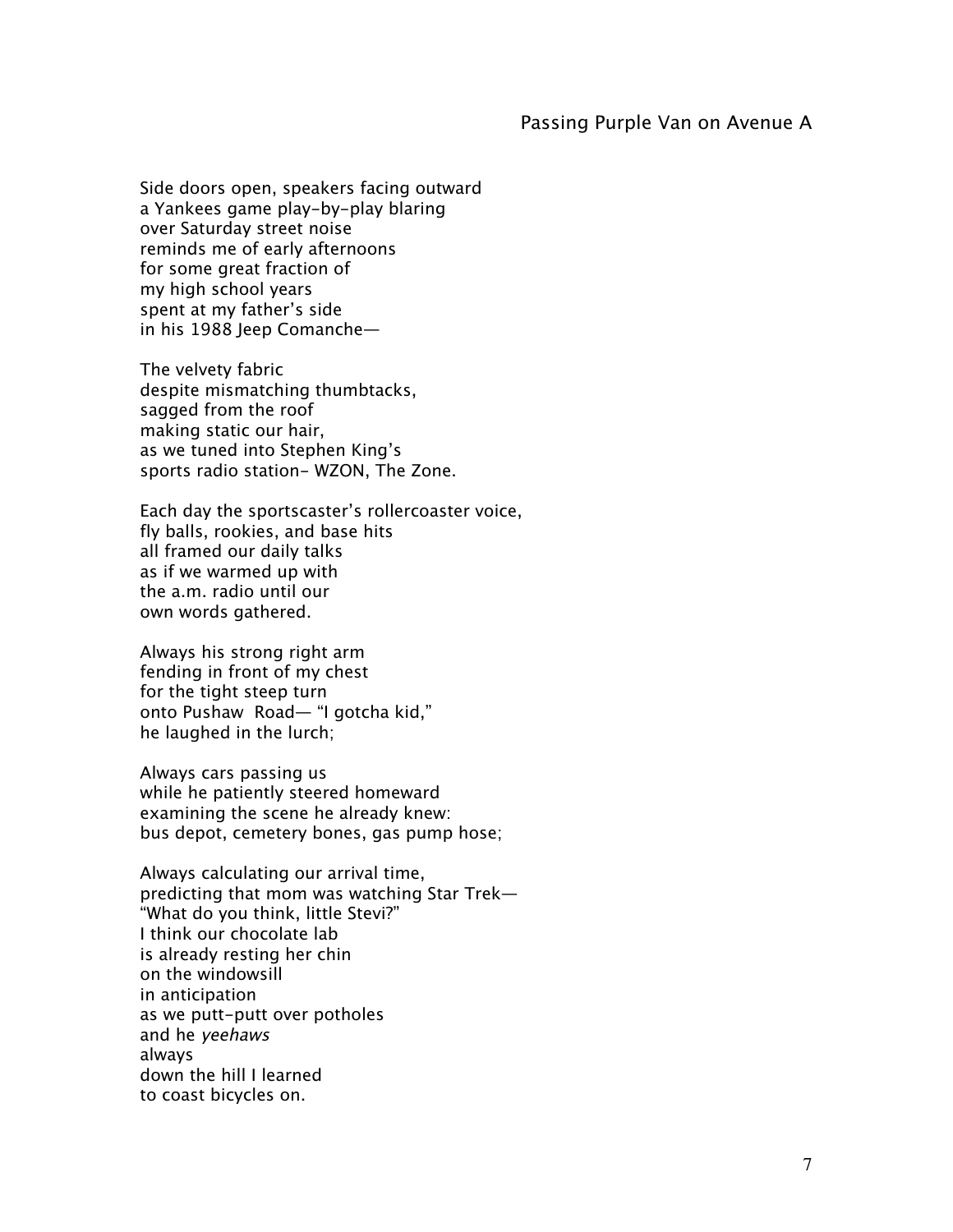The final stretch, three more mailboxes and the Red Sox lefty rounds home plate...

Passing purple van on Avenue A my spit-damp index finger carves into the side door dust "Go Sox"—just for dad, before walking a block back to the place I called "home" yesterday, by mistake.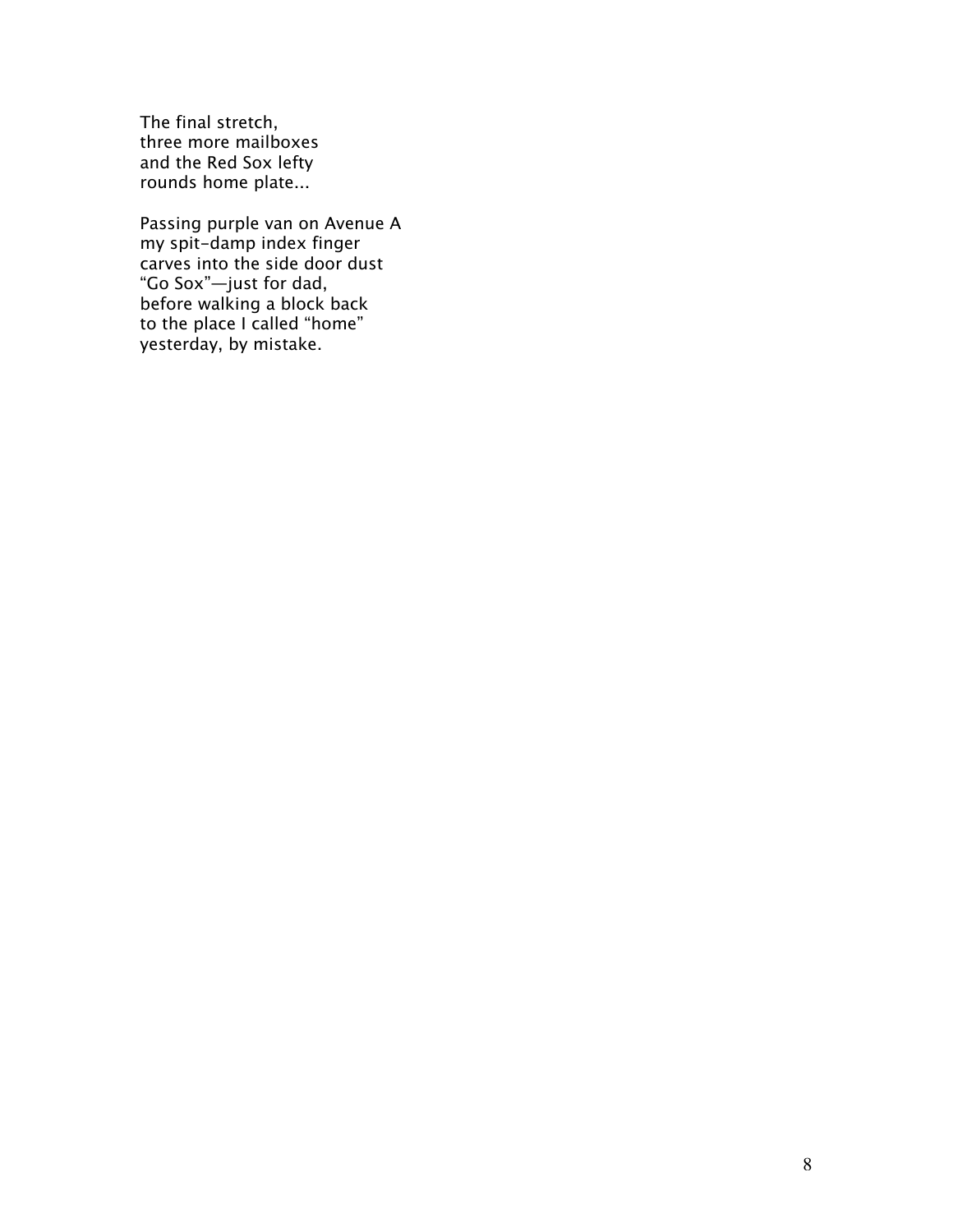In first grade I said, My Dad works at The High School Mrs. Pinkham asked, what does he teach? I said, history because that's what John Halloran's Dad teached because I couldn't think of the right subject/predicate to correct her no, he works the late shift and kisses my face after midnight, he waxes the ramps and lets me and my sister try out Christmas rollerblades there, cartwheel across Red Barry Gymnasium, and feed heads of lettuce to Buster the Iguana. His key ring jingles with his walk and he has enough quarters to choke the vending machine. Daily he regulates that droning boiler room and taught me to jump over its concrete moats, sometimes it calls him out of sleep—

but don't those floors shine?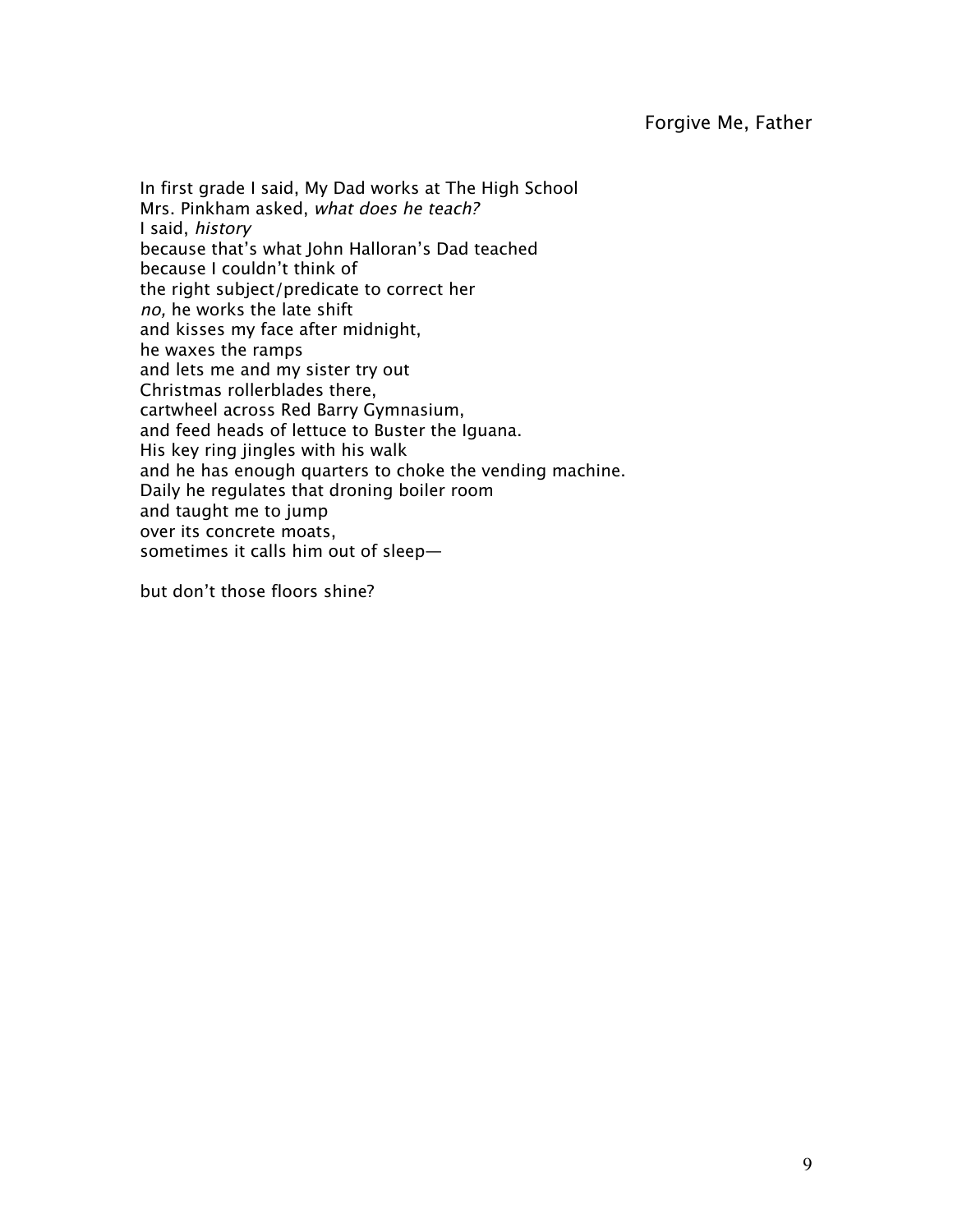## After Training Wheels

black non-deadbeat, non-absent father in stocking cap and overstuffed jacket trails daughter on bike, hand bracing her small of back; pushing, then lifting, then letting go

at the bottom of the hill she collapses, a wreck of brakes and spun rubber a wind-up toy, unwound

later when i'm leaving the park their family is homing, too: father, up ahead hugging the pink and purple bike with its gay betraying streamers; little girl scowling, skinned palms, jeans still buckled into kneepads; and mother calling out from behind, insisting to those shut ears,

> listen that's how you learn!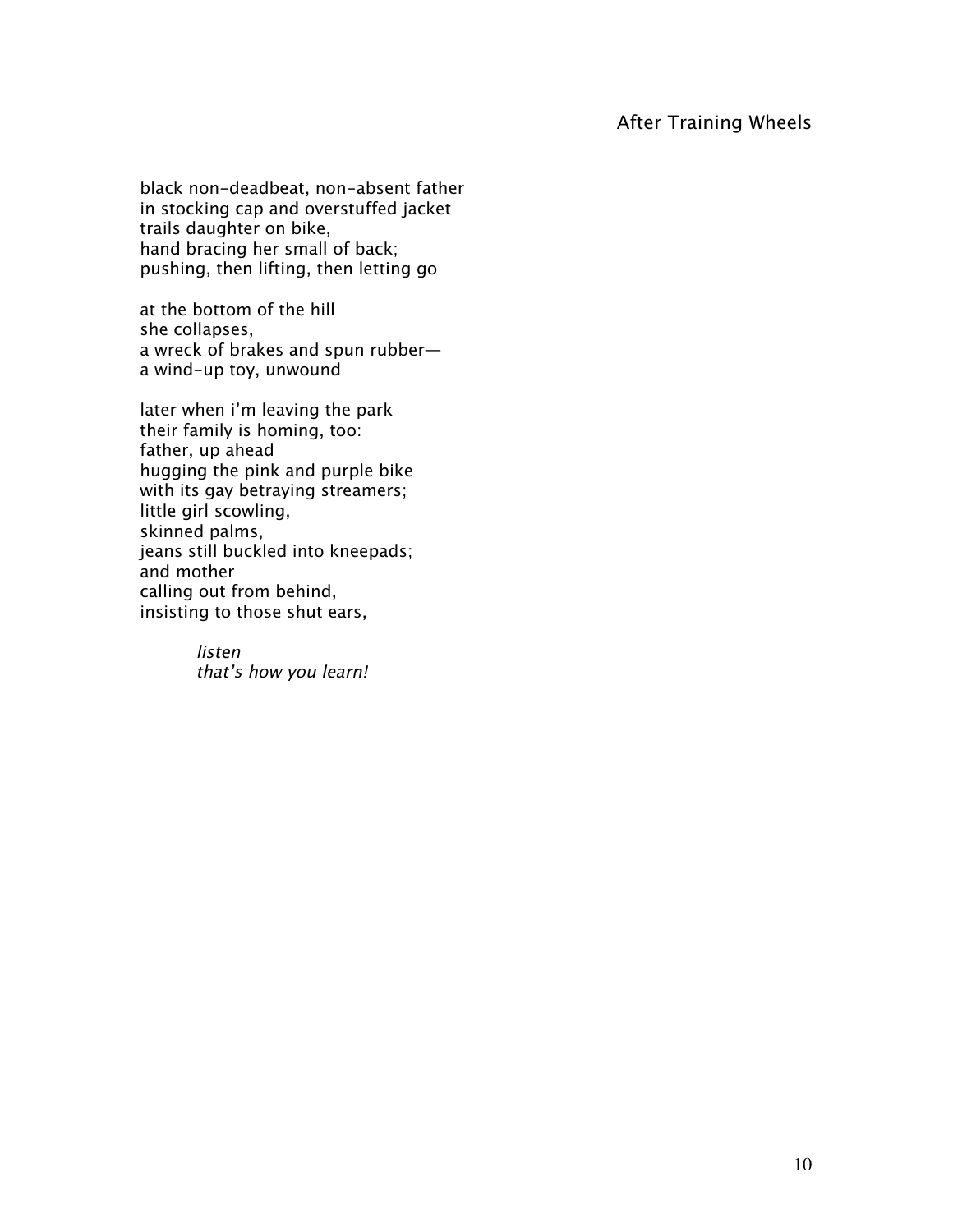ii.

times we splurged on skin,

on spine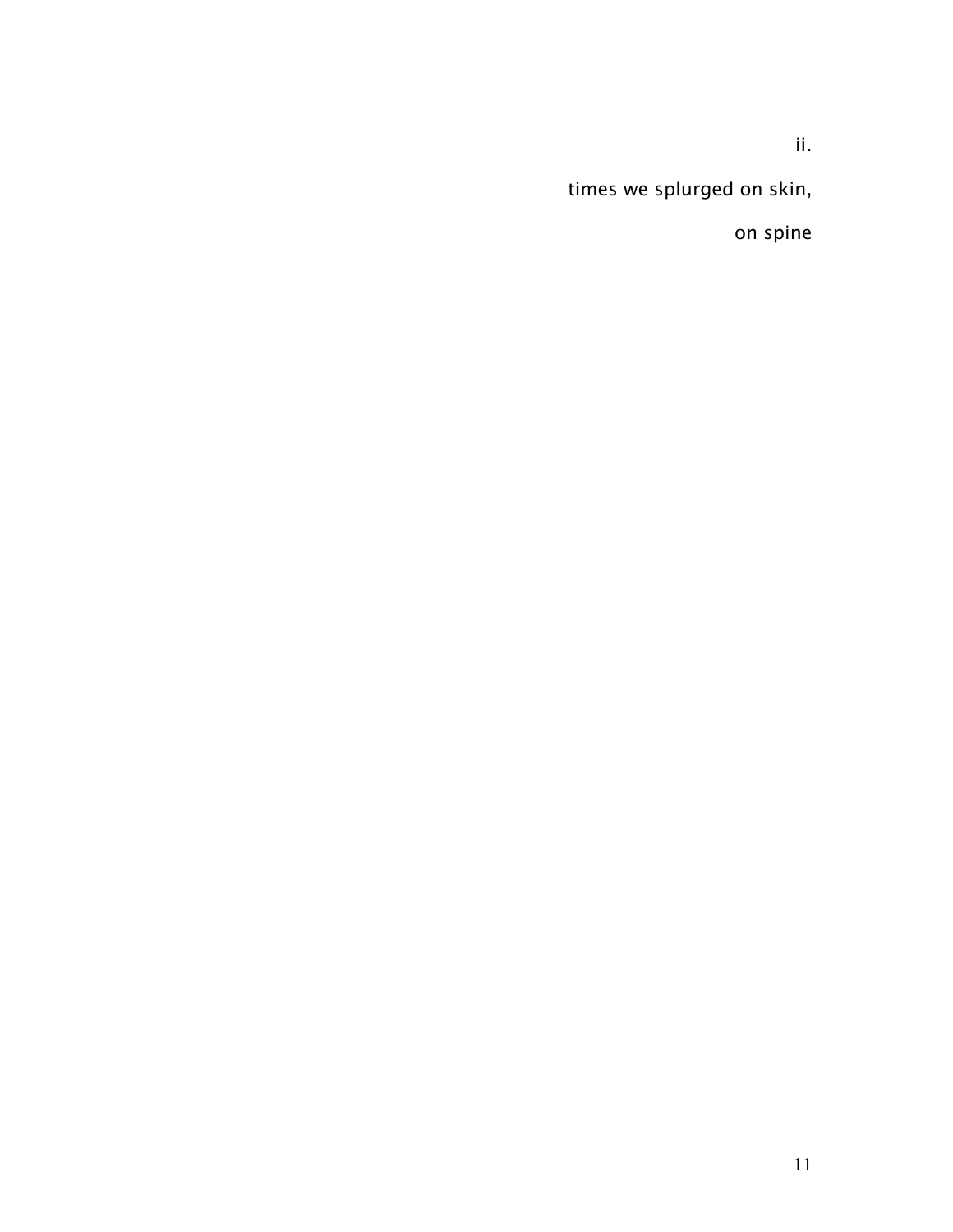six years ago dancing against girls and falling out of chem-free clubs to tug on joints fumble with zippers and clasps, branches against backbone, always strangers: the dark woods, dug-outs, bathrooms, locker rooms, one night, a bed and saturday morning in jeans tight against my skin and shirt knotted up my bare back and shoes meant for darkness I crossed broadway, bleary-eyed, to press coins in the phone booth, listened for the quarters to clink at the bottom, listened for a second voice to ask for a ride anywhere but this street corner coffee shop where I could see him so chivalrous for walking me here, walking home, I could see the upper window where the bedroom walls were slanted roof work and we had to duck into his bed six years and I still check phone booths for that girl former me in overnight makeup in different arms on different days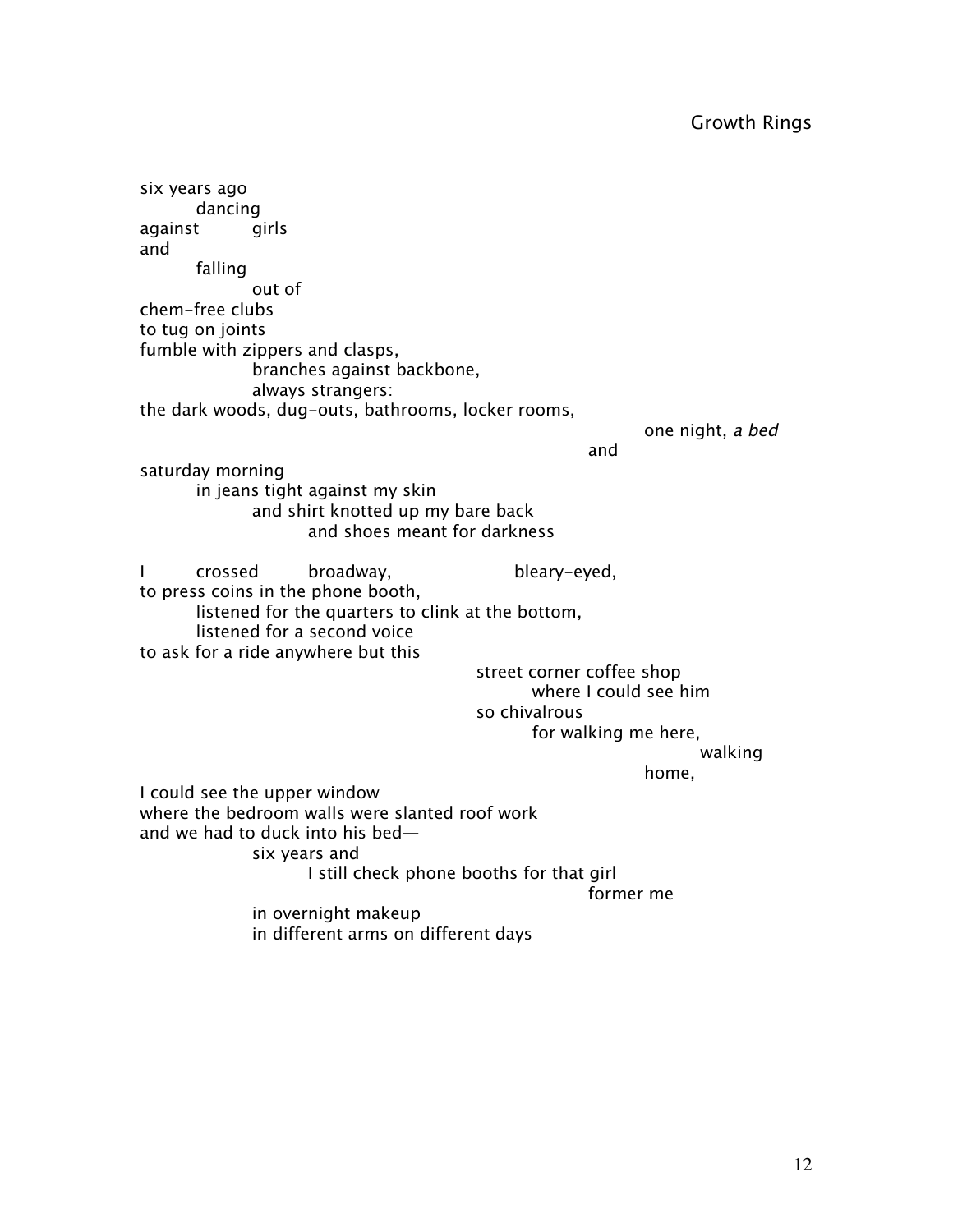The Untold

The first time was after the high school tennis banquet four Mays ago, in your father's then-new Saab, parked in your crooked driveway. You, on your knees crouched, bare skin on tar, scrubbing the floorboard mat until the awful stain and stench faded so you could drive me home, and then, after the bar last night, you reclaimed your role when again the wrath passed over our pillow and sheets and me my messy brown-blonde strands clinging to the contour and angles of my face like a sedated crown of snakes, rocking, knobby-knees hugged while the slow draining tub whirled with shower water so careful to keep b r e a t h i n g. Fell asleep sobbing sorrys, heaving from an untapped core, tucked doggedly in spare sheets yellow and half the size of our bed. Woke up swimming in your blue-green plaid fleece pajamas, lips pressed against the bend of your neck, open mouth breathing into you the same old secrets.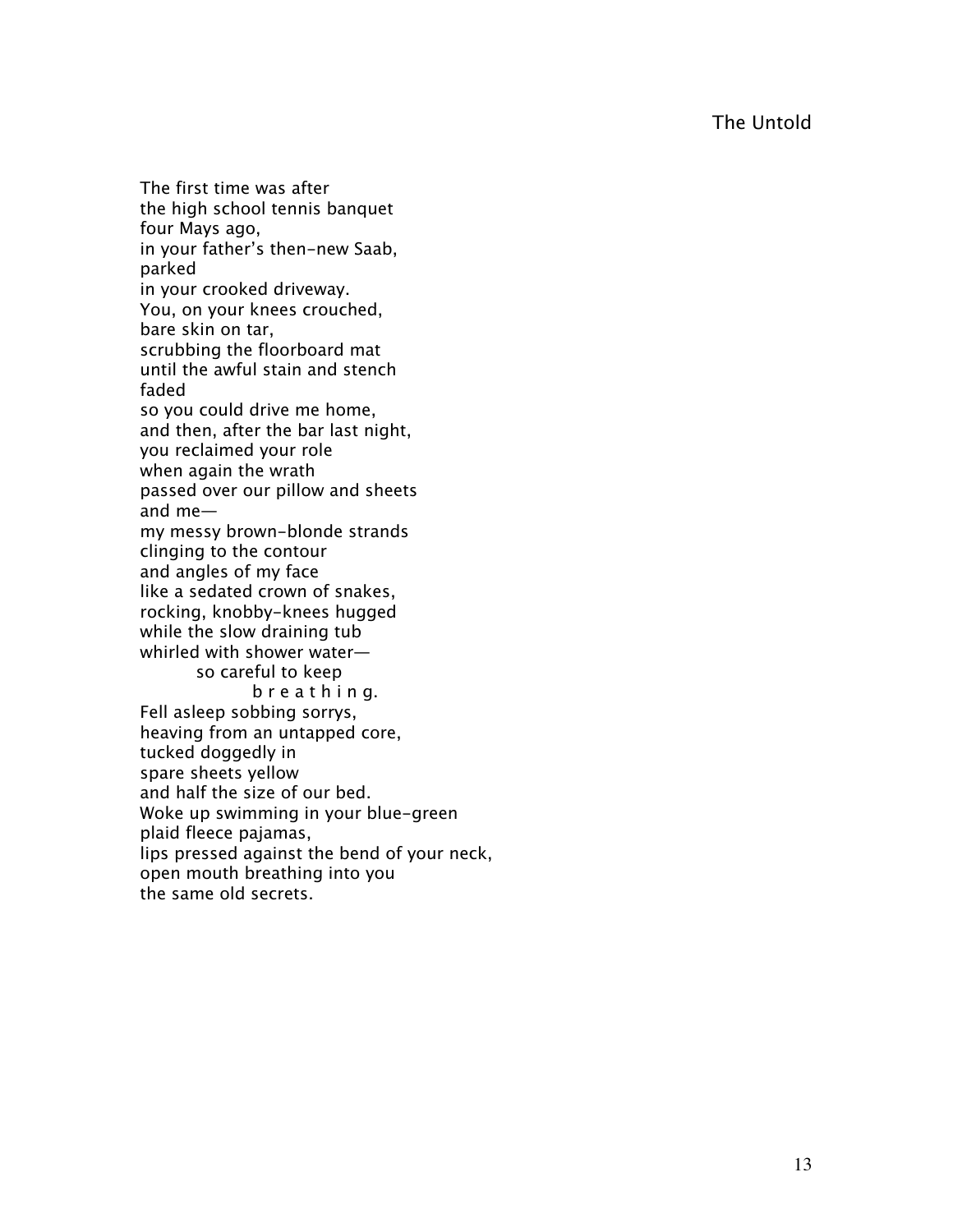### I Couldn't Sleep

because of late chai tea and also her late night phone call and your listing of her admirable traits and especially because when I asked, after making love or falling short, what you were thinking of, you said something about porn, and when I gave you your redemption and restated the question, you said something about job possibilities, and also because you don't even read my poems, I am wrapped up in this licorice-colored lawn towel, awake, in your overstuffed red chair. the night so quiet, tears fell in stereo sound and deepened the fabric until it looked like bloodshed; it felt oddly appropriate. (I was always thinking of us, in the aftermath.) then the puddle clotted and I rocked my trembling frame, like mom would have, or the wooden horse. you got up from slumber and I heard your body lift off the bed but you only bumped up the old window a crack and didn't notice my backward heaving, or care, and I can tell out on the streets it is raining by the wet rustle of distant leaves and the slick sound of tires on tar—and the clock is ticking past 1, 1:15, I miss the days when your watch kept me up, or sirens, but now I'm numb to their threats. Maybe I'll get my heart checked out, confirm our worst fears, and I really think you would have liked how that poem ended.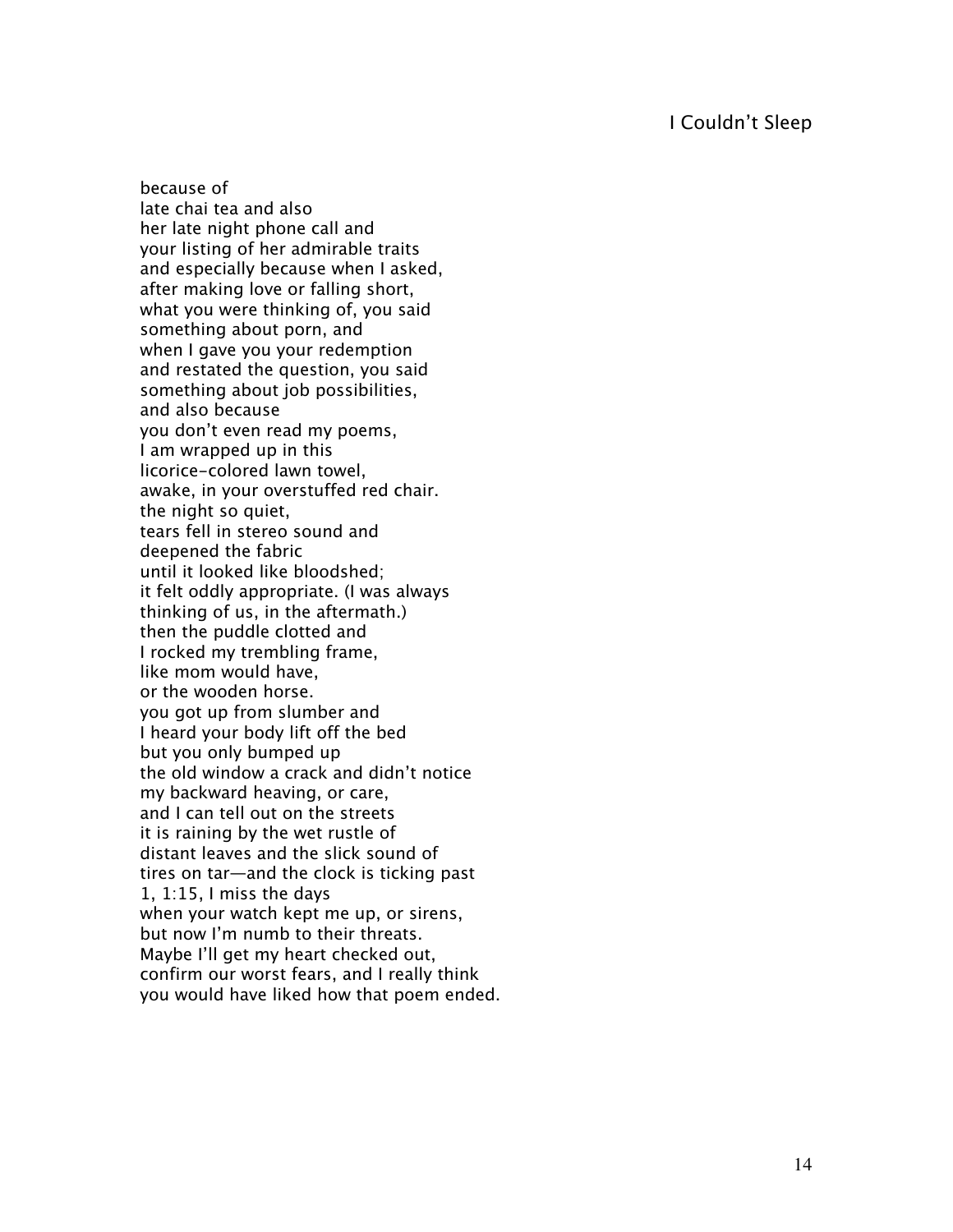The sun is burning holes through my navy blue hoodless sweatshirt. I'm parked on a once-green (now chipped) wooden bench, facing the fenced-in gladiolas protected picture perfect flowerbed. I'm surrounded on both sides by dog runs for the 'big' and 'small' canines. Golden Retrievers and golden frou-frou dogs band together in some elitist segregation. Lilly, the toddler next to me, has a full spread in this month's Baby Talk magazine but her mom just had a miscarriage. Every five minutes, a cyclist whizzes past, tightly cutting corners and his training wheels touch down for an instant, sparking the asphalt. In her bathing suit, a three-foot-tall brunette walks an oversized German Shepard and I think I'm in love with a paisley-skirted girl with chandelier earrings, chewing gum and reading something— perhaps Ginsberg— on a bench by some more gladiolas, and I think she knows it. The sun is caught and lingers in the finite glitter of lotion I smothered on both dishpan hands before this escape walk and after the second. Every now and then a dog makes some low guttural or high siren sort of noise or the city park truck slowly beeps its way down a crowded bike path or a distant basketball rim is rocked and resounds for seconds— and I keep looking up, expecting him to join me— or the girl next to me sneezes three times, or a dog is bathed and shakes out porcupine fur, or a smiling Dalmatian is muzzled.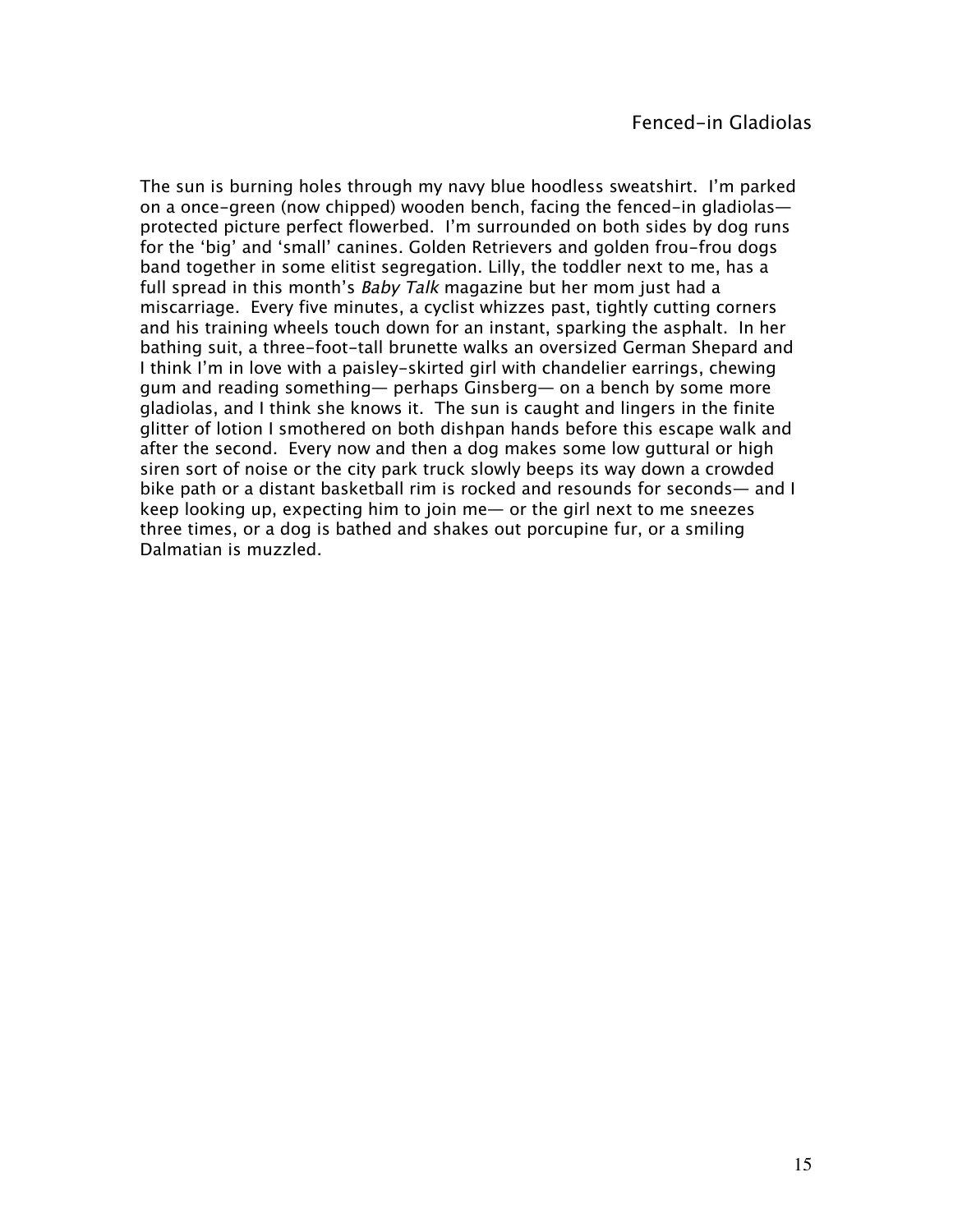Tuesdays we rode the rushhour 6 train down the upper east side's arterial vein Lexington Avenue eventually I sat on the cramped backcar bench you hung over me leant me an old song through half of your headphones I dug through my shoulder bag spilt goldfish cracker crumbs swimming 'round lipsticks, pens, and the pages of your autographed Vonnegut from the afternoon you found him next-door sitting on the famous sculpture:

# L<sup>O</sup>

### VE

I read every word of that paperback they smelled like stale weed and cat there, I give it back and you get off at 14<sup>th</sup> Street walk square to your therapist I stay underground until Astor Place meet a familiar face at stairtop let him buy me tea, it steeps slow between my palms while north of me you sink deep in the cold leather couch let your mother's worry drive you downward spill some secrets I won't ask to hear pronounce your father's name speak his exit, stage right.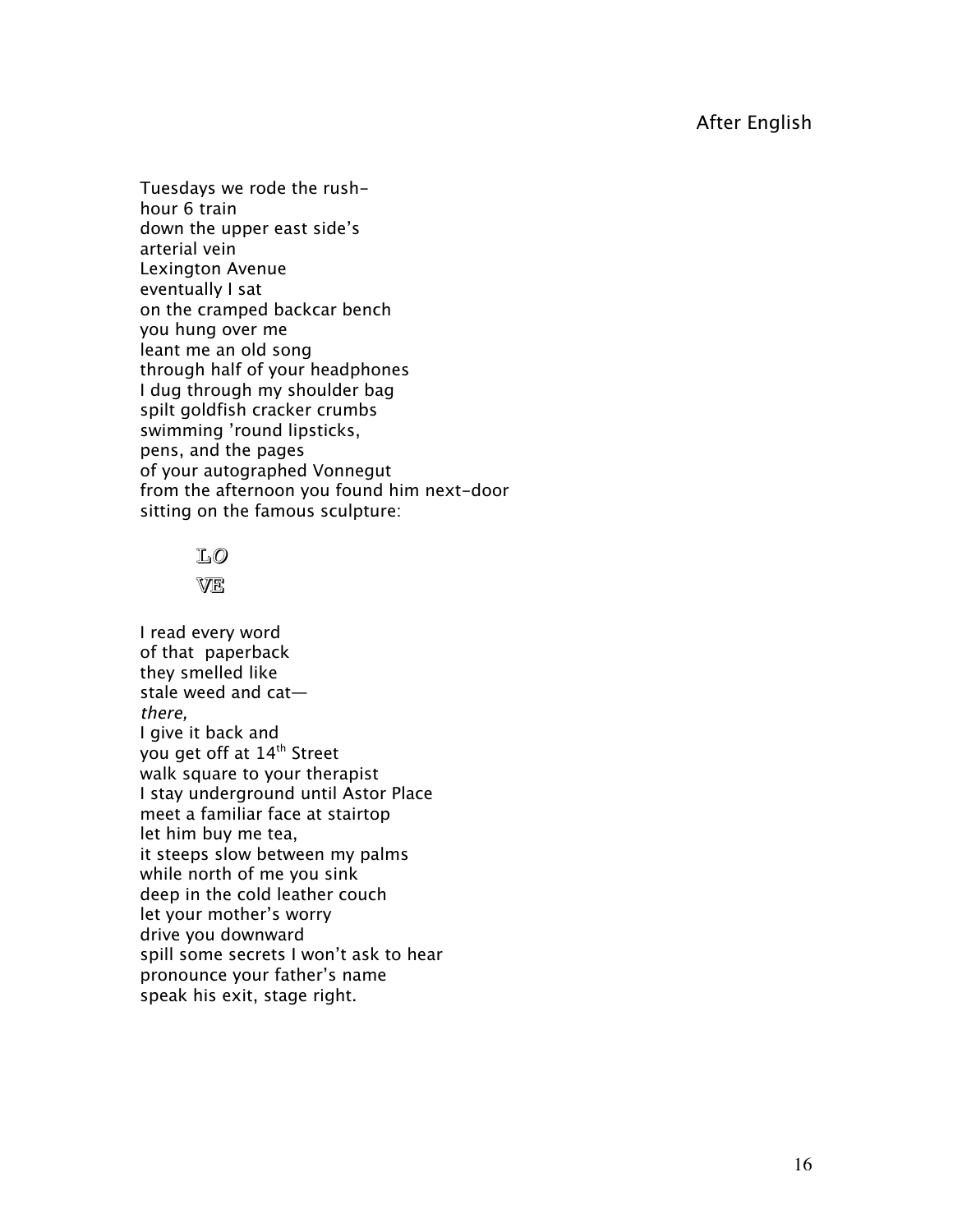#### The Rain Owes Me Joan Didion's Cursive

Summerstage the muddy middle of Central Park nowhere near an exit bare skin caught in cold June rain we readers without umbrellas ducked under oak cover surprised it even worked then as rain slowed all resettled on metal bleachers until the lightning broke and scattered the crowd hunching and clutching their way to the obvious east side escape. I scuffed along, too sliding out of high heels my shorts and white shirt clinging like second skin as the rest of Manhattan tucked into cabs, or smoked under eaves. A homeless man in his ancient underwear read the newspaper against the hospital's backdoor dry as bone. I rounded Lexington when you finally rang, so took the train only one stop to your place. I was dripping you wrung me out gave me a towel, tea, arms. I said for you a poem I just learned you strummed Lennon songs I sucked the salt and seeds from the edamame why do I always end up here? fifth floor apartment F Central Park South the doormen are starting to know me.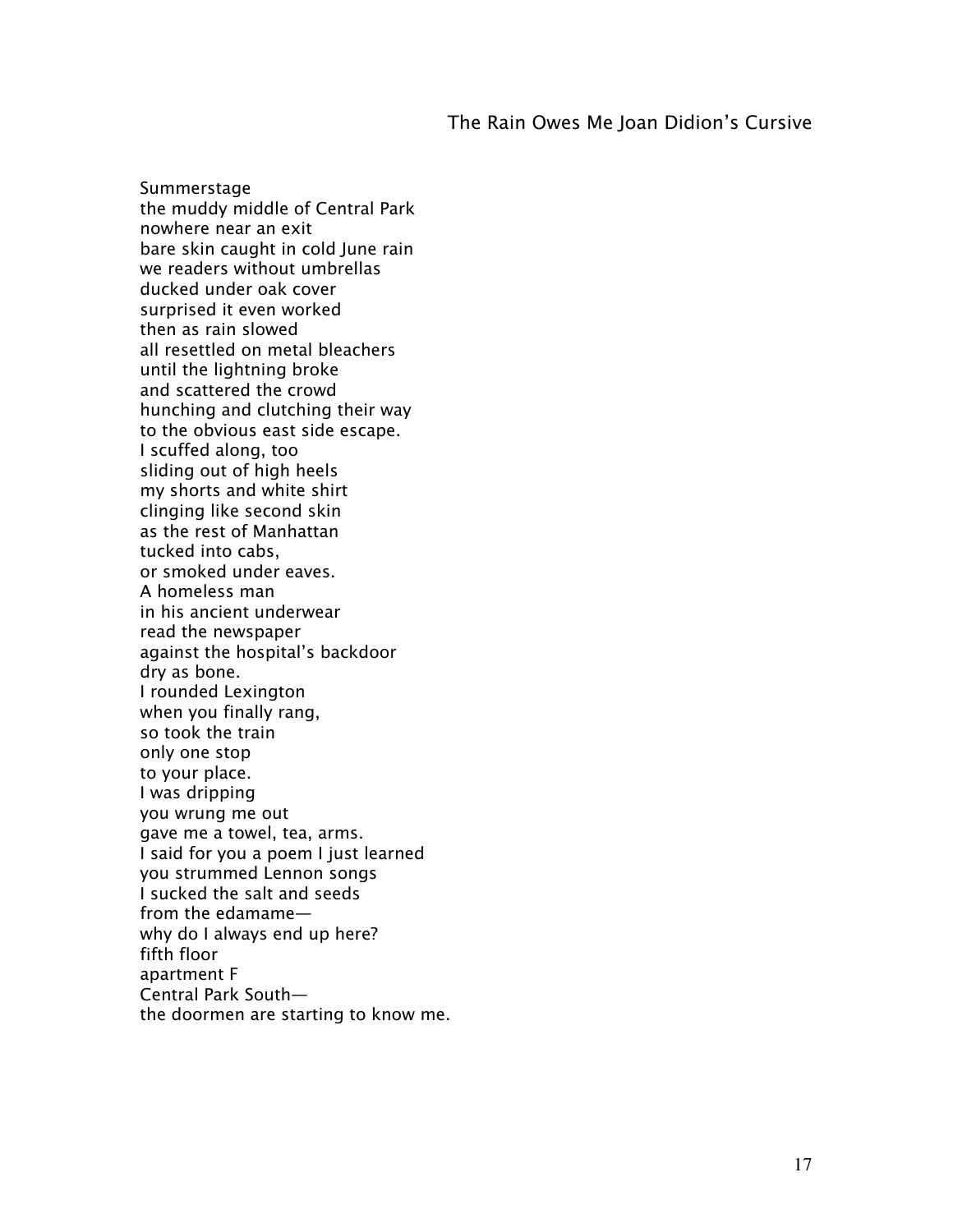Remember spring on Park Avenue and on Madison skipping workshop, when you called out to our fellow upper east side pedestrians,

"Does anyone know the name of Betty White's character on Golden Girls?"

But nobody knew or said

and New York suddenly held less promise

to be, perhaps, regained another day sunning in the park my short black dress sucking solar energy the man collecting donations who tore off half a dozen Lifestyles after you dropped dollars into his AIDS jar or the last night before we were caught kissing you tall from the third step in Jerry's stairwell, then sitting on the standpipe, over freezing February water unable to leave until the trains only ran local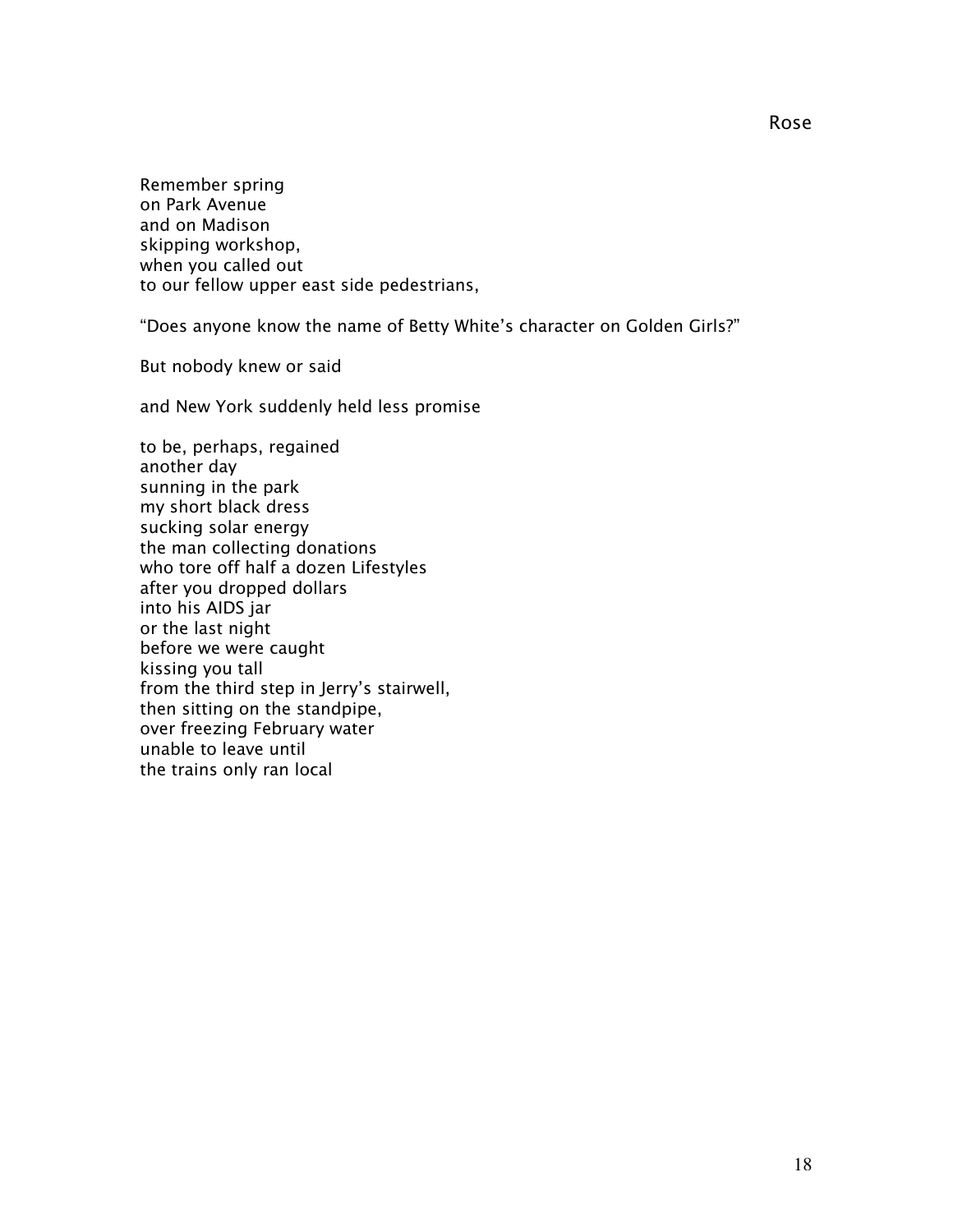That little black dress wasn't for you.

Earlier another already asked, methodically, if it pulled off over my head or slid down my hips, to the hardwood and these new earrings you like I bought because I broke one of my own on what would have been the  $13<sup>th</sup>$  floor if not for superstition

reckless in the bed of a stranger who, in the name of his father, collected rosaries after September  $11<sup>th</sup>$ — I was lost again, in the limbs of another and turned off my telephone so I wouldn't hear you

When it was over I met you downtown, you and that wall street guy armed with binoculars leaning out windows waving me across the street, watching every step on the pavement of Broadway, each sharp heel click so carefully, so magnified, but still not seeing

Faith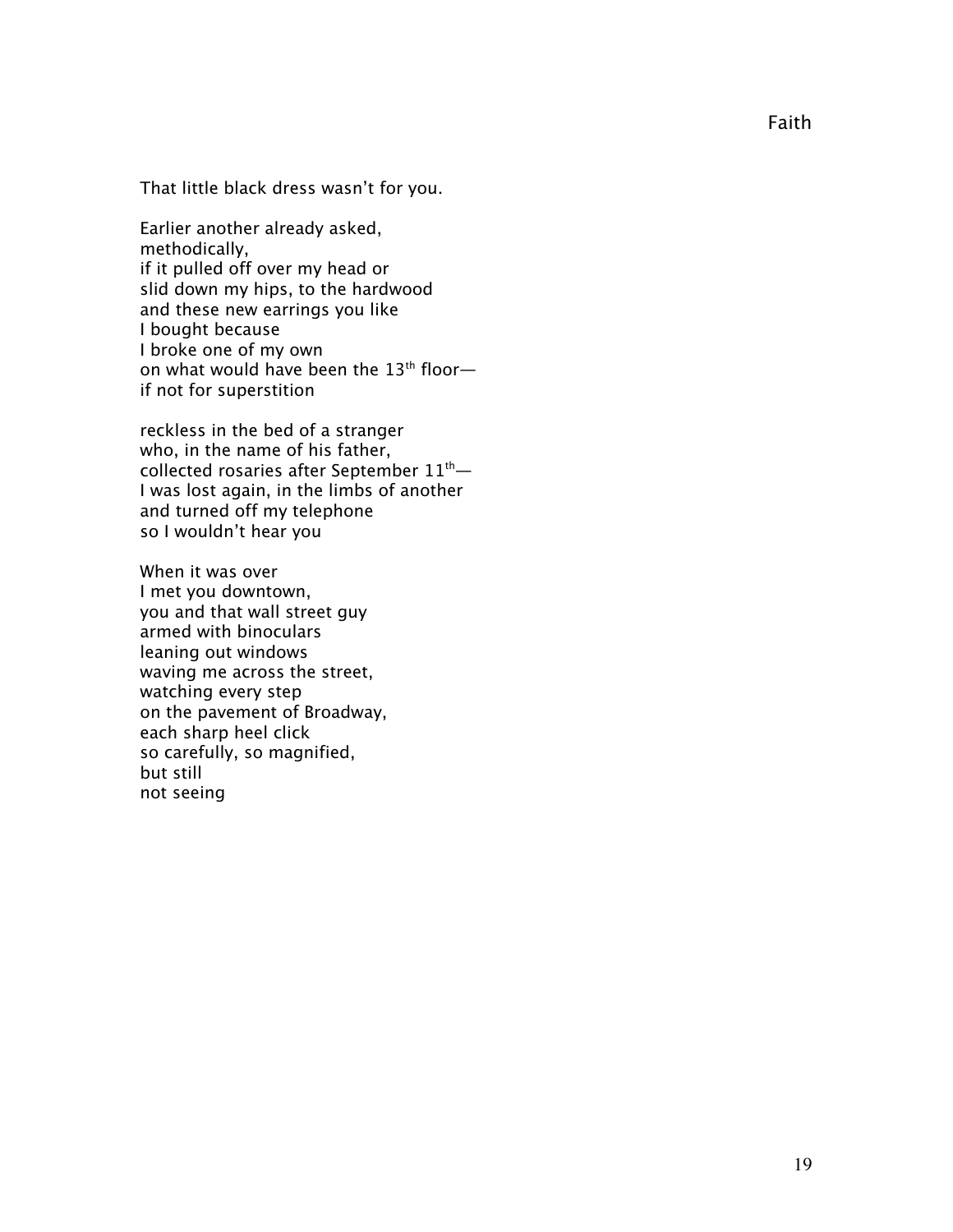House-sitting

who knows you broke it off on Wednesday? nobody not your parents, paying me to sleep in your old box frame, squeaky bedsprings that sent us to the floor a New Year tumbledrunk rugburned knee scrapes, winter scabs under jeans secret stain fumbling mouths unfastened no hushes thrust from throat, times we splurged on skin, on spine, on hip on rib fingertips entwined slept close who?

nobody knows this night of storm and early dark of my singular slumber in the hollowed out room of your youth, your unaware terrier warming my shoulder under cover of quilt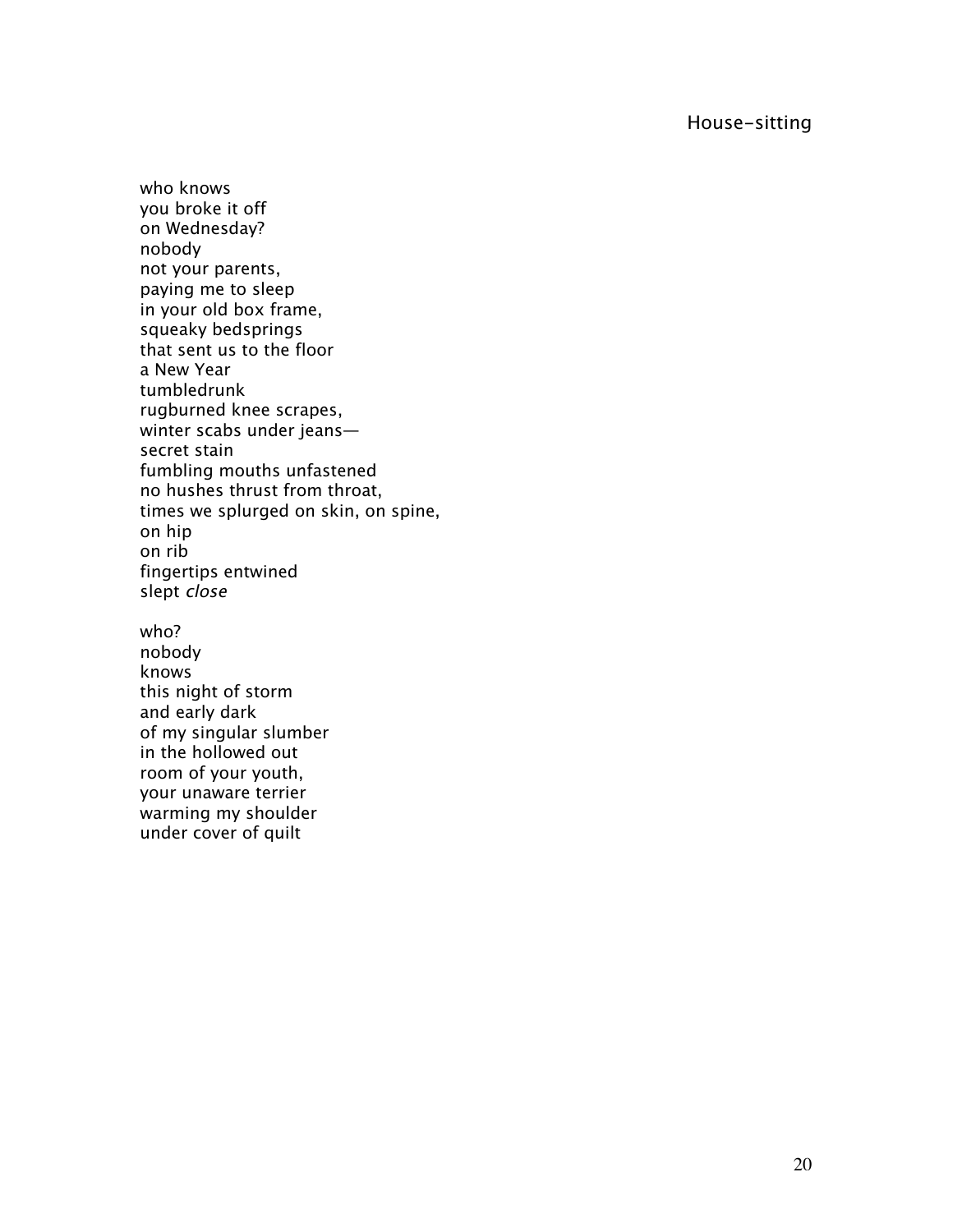## November's Lament

Even eating apple freshly reaped from harvest wrapped in spare backseat blanket numbed fingers under gloves on a vacant curve of beach goodbye is slow in coming.

All these afternoon hours spent fingering oil paintings set in our summer town but the splintered tiller and hands that guide are fixed in distance.

I know your geography the axis lists

Driving north night in the rearview unfurling over waves I crack the window for one last pulsating lull of water rushing damp sand.

It's cold enough to snow chimneys choke the air leaves get lost in seaweed I grieve each passing in a strange town in a late month.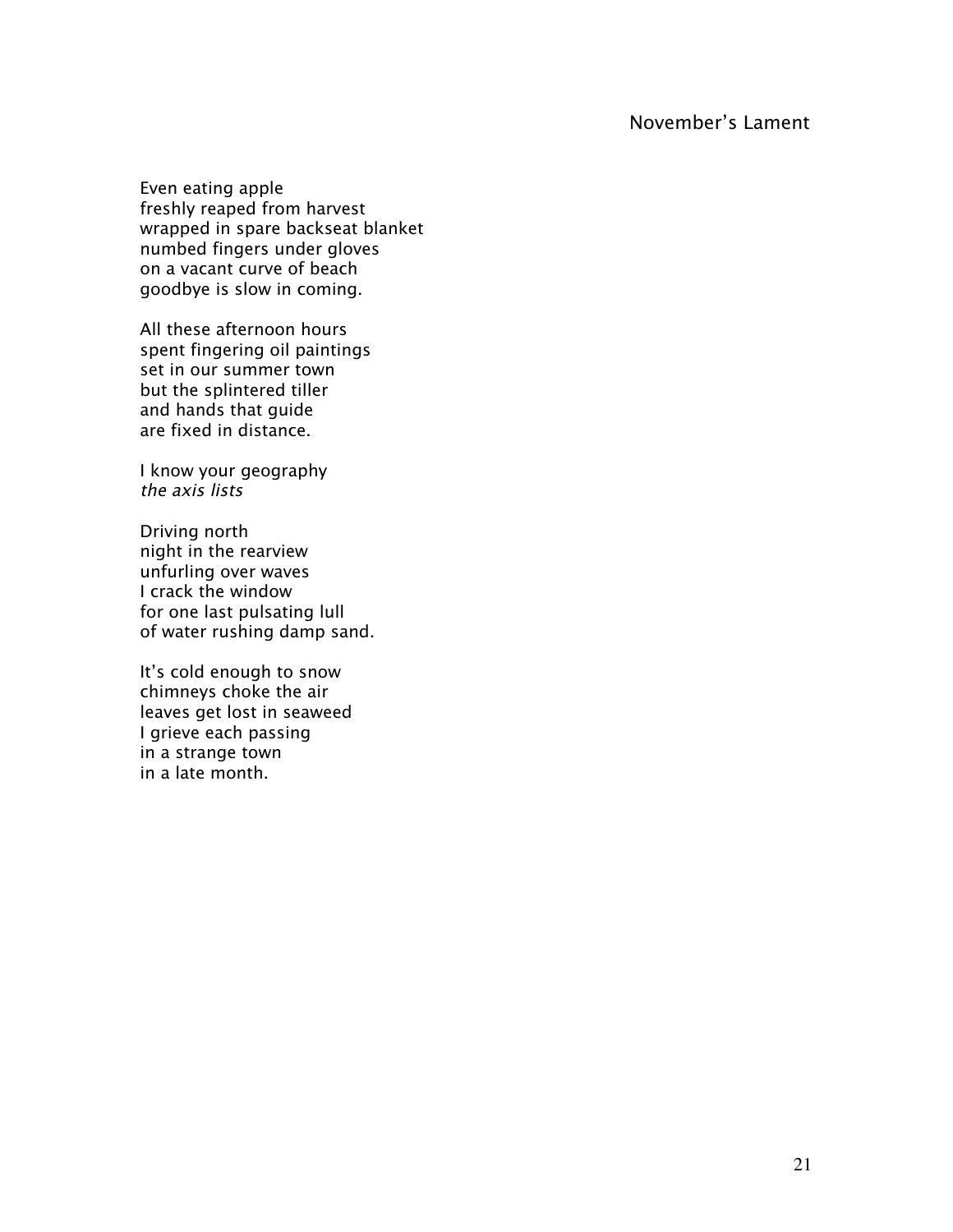## Things I Stole

In our apartment with only our stray cat for comfort I ripped up four pictures you didn't deserve to remember; took the negatives, too. You shouldn't have left me alone here You shouldn't have left her wavy black hairs on the bathroom floor but you did and this torn Polaroid mosaic is a masterpiece of your two cheeks touching eyes squint from smiling and her, all curve where I am bone.

I left the blurry stills behind your arms weren't long enough. You guys should have used the self-timer, I know the wall-mounted surround sound speaker is just the right height.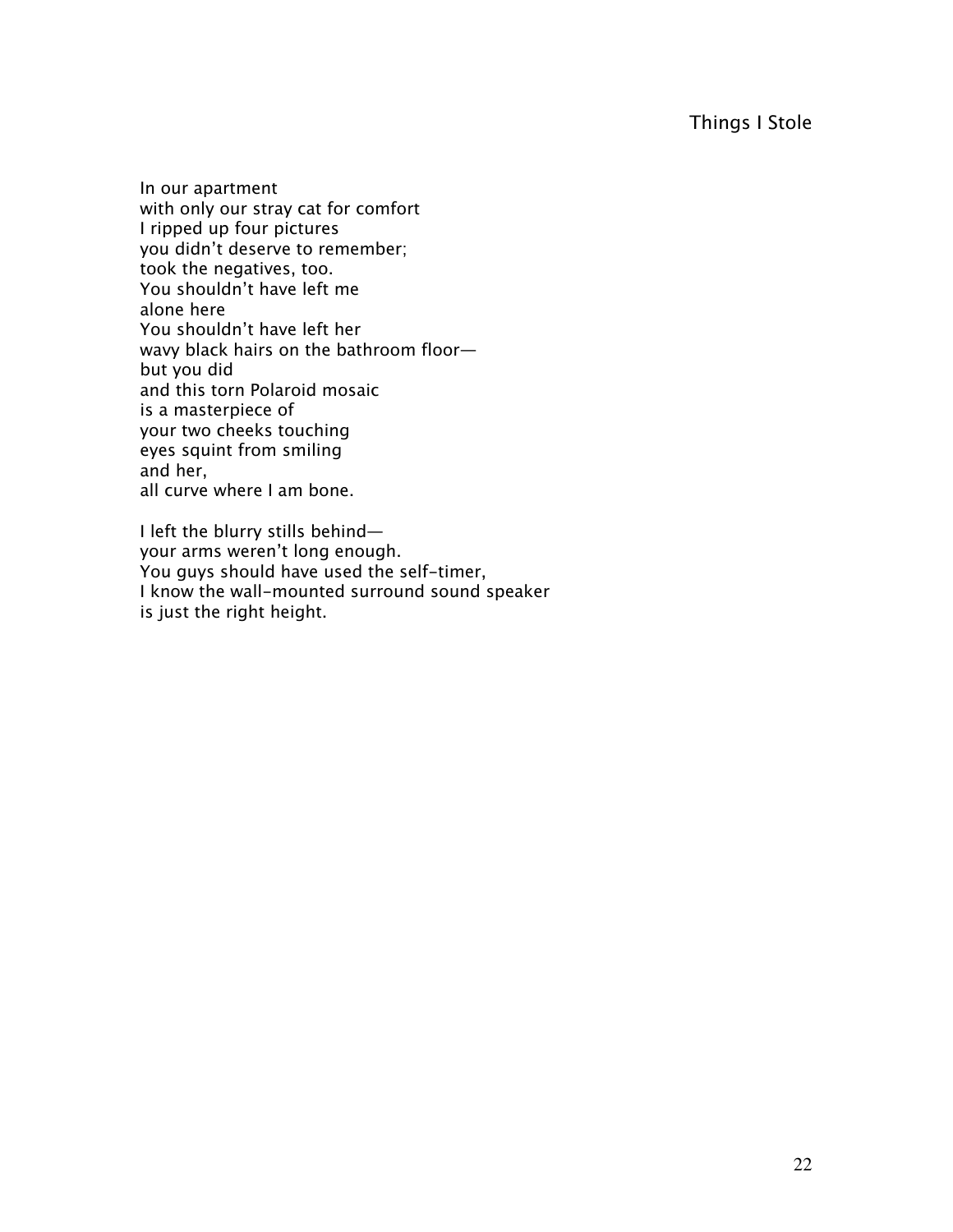Letting Go

hot mug of cocoa in my fist cat I had missed on my lap watching, peripherally, the last Christmas lights: glittering faces of skyscrapers flaming across the Upper Bay

[I have visiting privileges since our estrangement]

then

I knew the idea foolish climbing two flights of fire escape one rusty runged ladder the last day of December to see the lights but the blue sky begged and brightened in contrast, versus how many strung lights? still glowing

I blinked tight saw a canary fall from flight, from sky landing in the uneven pond of water over the backyard pool cover

I should know by now if that one odd tree the backyard misfit is fir or spruce or hemlock by the way the cones hang—

do you shout down bears or stay still?

do stars really fall from firmament? or birds?

only if shot down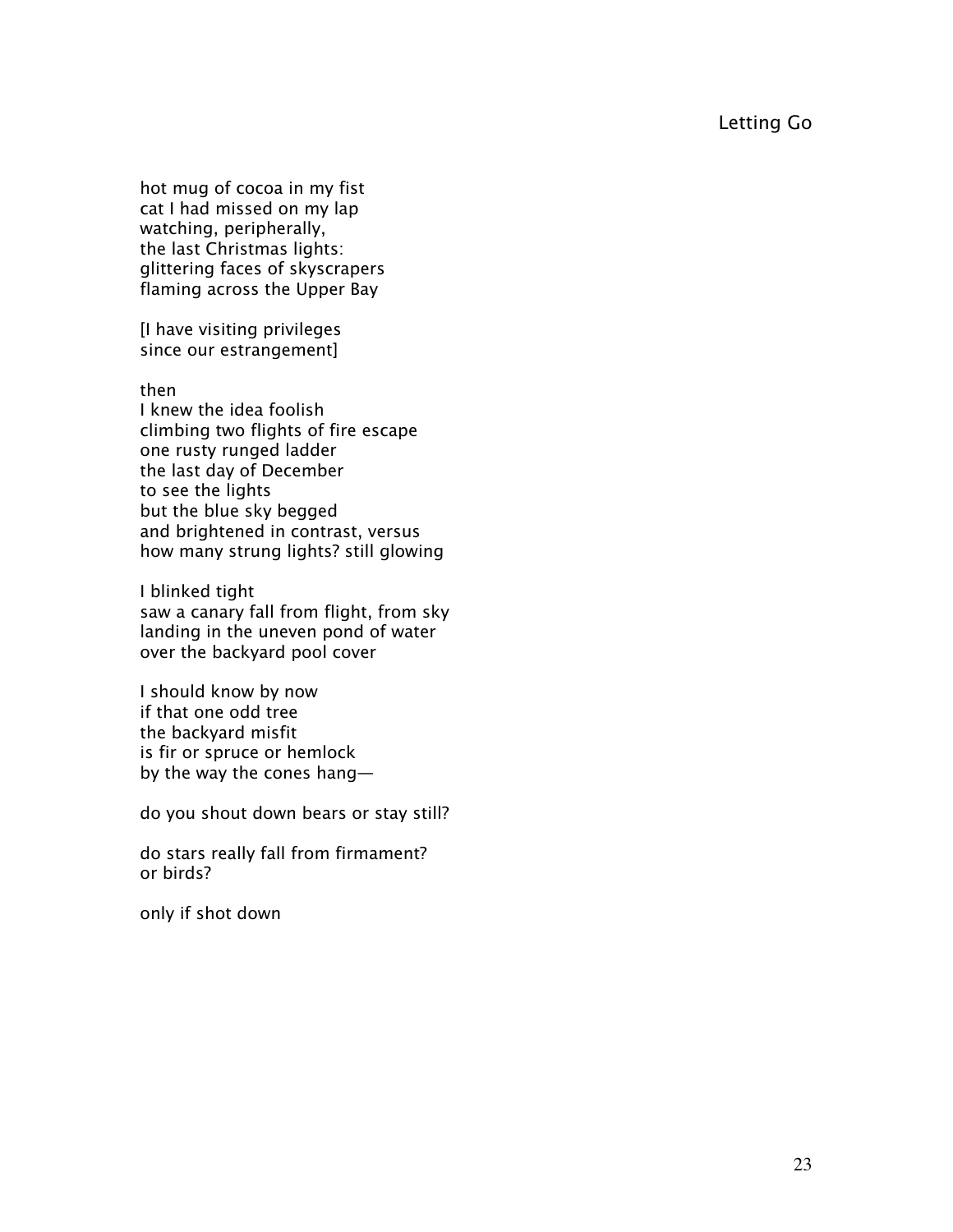## Returnables

I'm beginning to think it's not my brass earring or brand new belt but the lost story of our slumber of my wet corduroy jacket bruised body scratched chest cigarette breath that you are interested in getting back from the upper east side dyke I woke with New Year's Day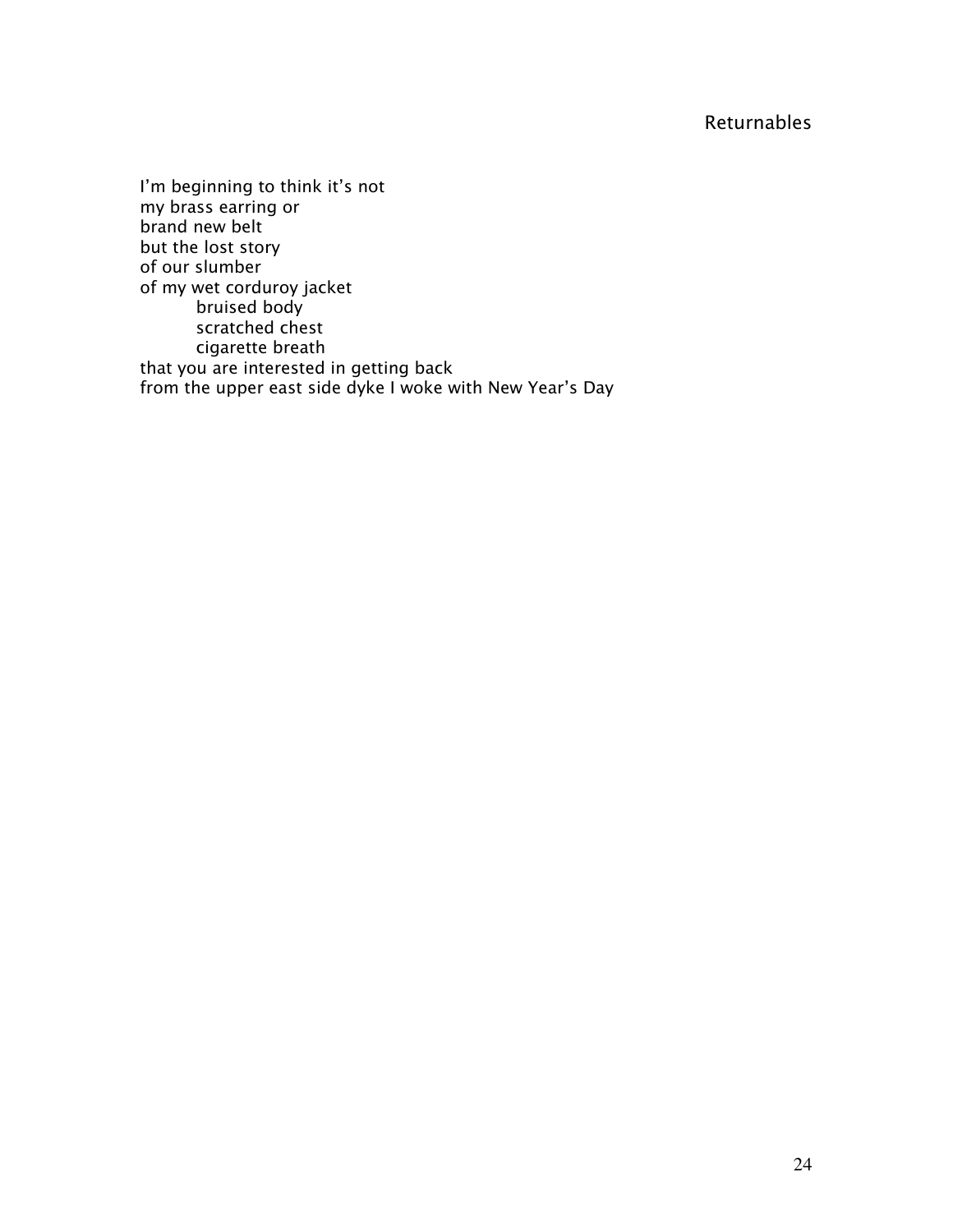he who would disappear her

iii.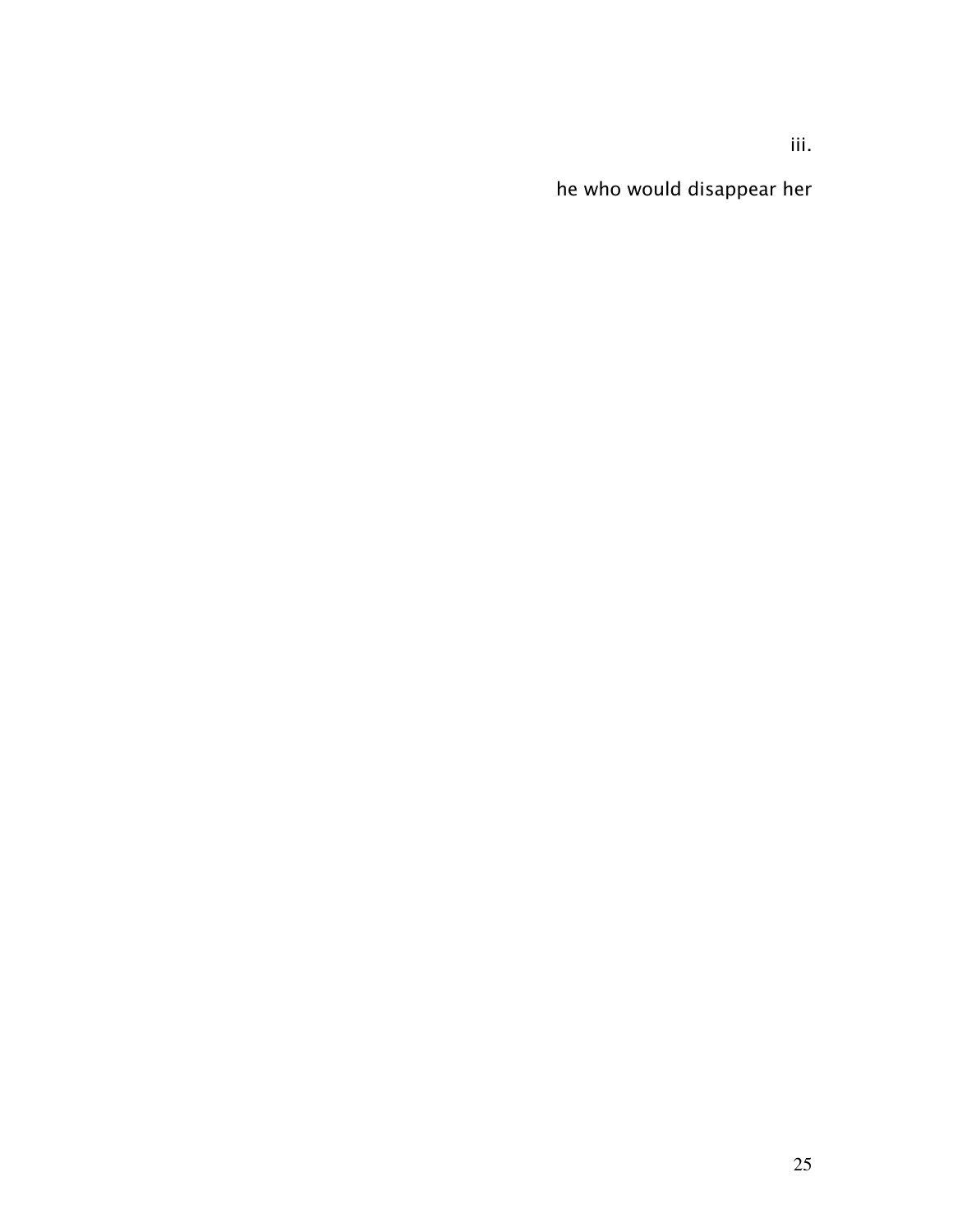persistent hacking cough sick, a little homesick something floating in my last sip of water busy jazz in my right ear your slow strumming in my left, mouth dry and drugged leg sleeping, nerves shot from hours propped up against the chairback, two-day-old stolen New York Times on the table, recyclables, weathered deck of cards, unopened bills and bank statements, that article about the murder down the block, about a girl who never made it home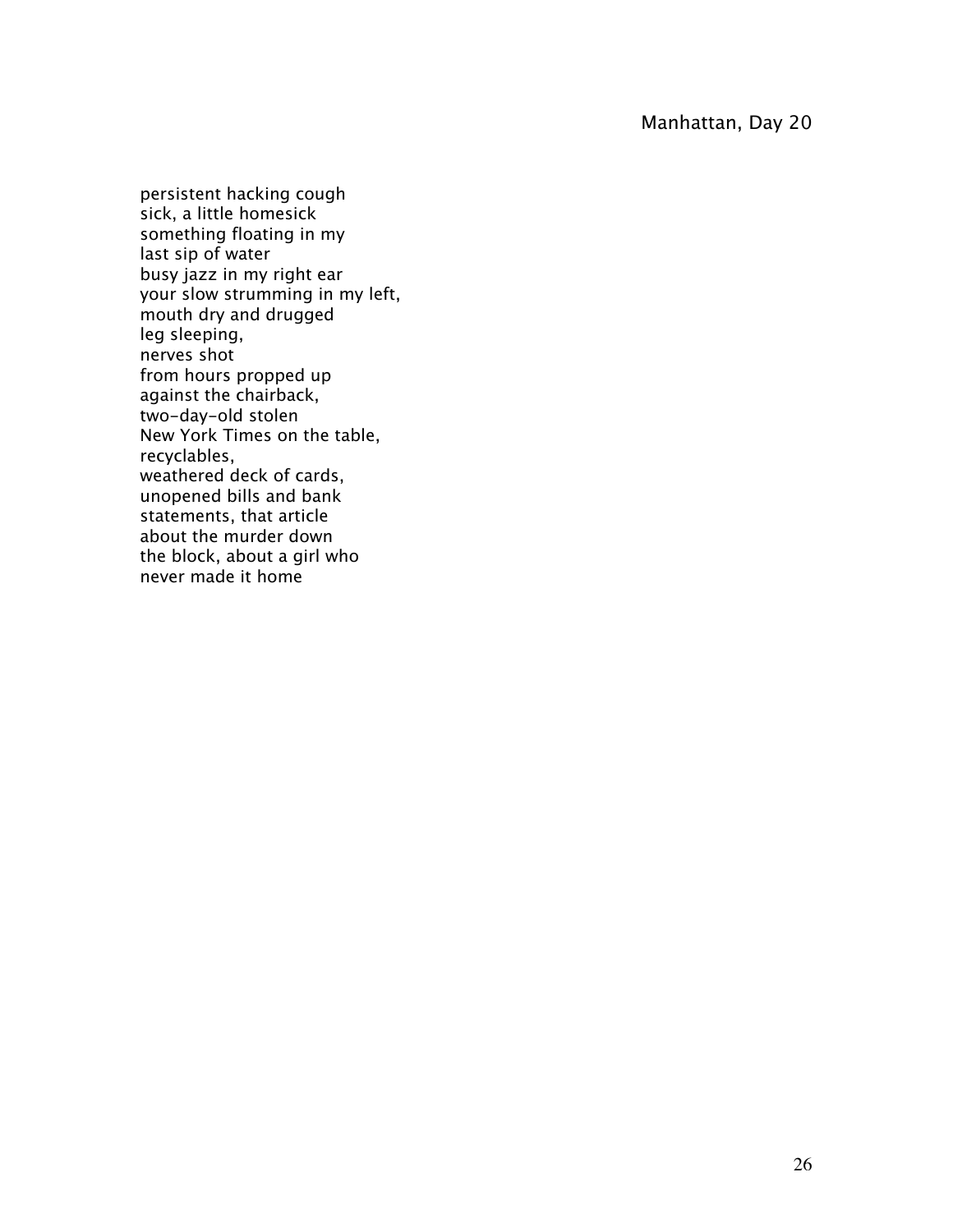Witness

this morning at breakfast we sat by the window drinking candied apple tea and people-watching: a balding round man dragged his bare fingers through the snowy flower-boxes as he passed, then examined his digits as if he had just performed some sidewalk miracle

[the wilted flowers hung their heads like victims of snow and palm, exposed by a fraudulent thaw]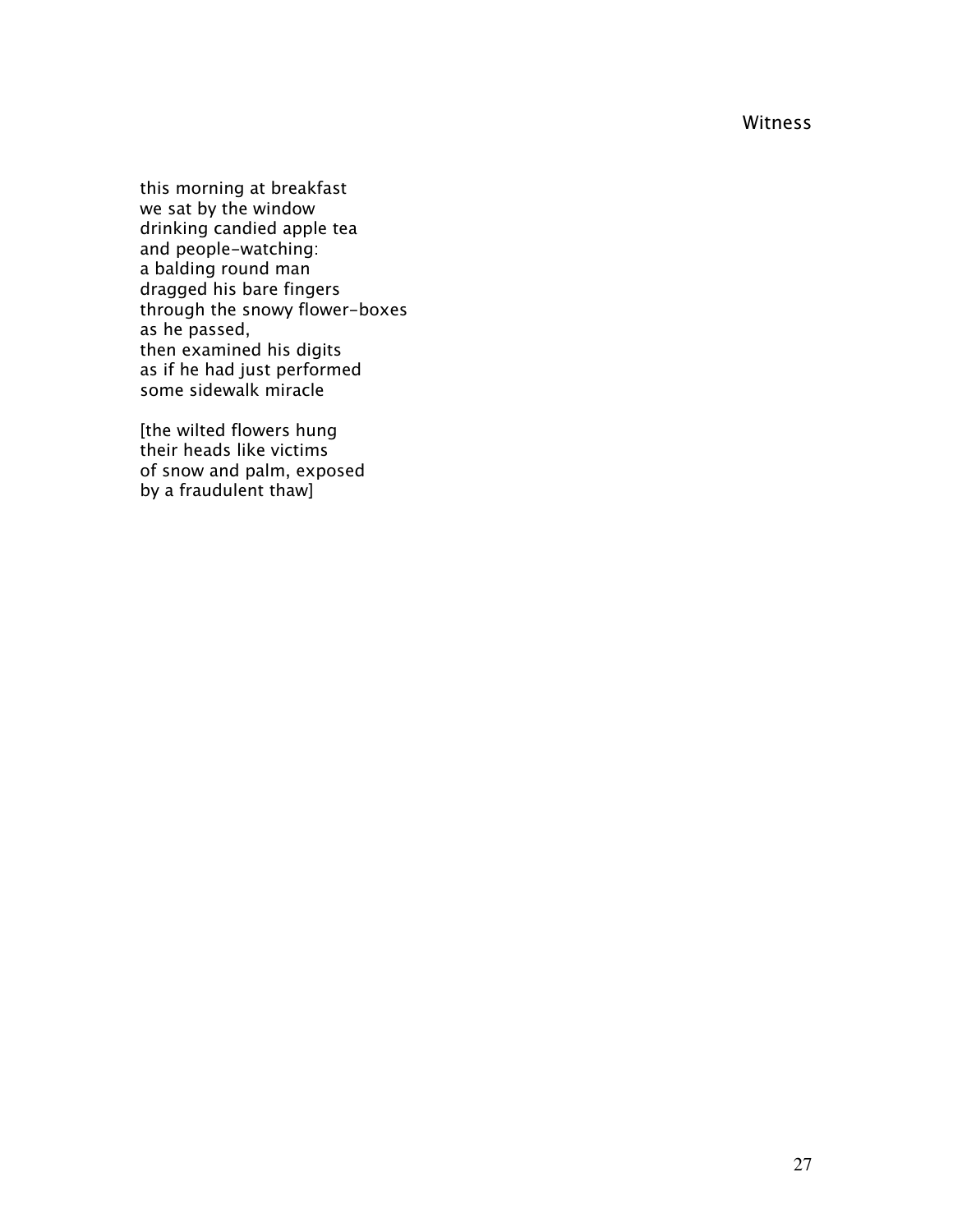#### Passing Through

Wrapped up in age eighteen I slumbered in your dorm room on my way south You showed me your new friends' fun: the soda of our youth chasing vodka shots

In the stumbling of early hours I landed in your leather chair and you didn't stop dancing but flung open your desktop drawer, slim wrists thrashing through papers until you uncovered something hidden

And when your palm unfolded everything zoomed into focus, the bass still fooling my ears but eyes trained on the Polaroids that shocked my breathing

Stills like those can only confuse: your wrists dented purple your ankles nicked and bruises that saw their browning with the last of the last season

Shut up on the inside of that locked door, your friends waited in earshot tracing footsteps to fistfalls screams real or imagined

Your bones between his bones and bed frame make our younger fears blush: when your dad caught us inhaling, or nights we'd wake alone in the looming house of your childhood no fix for this, a lonelier alone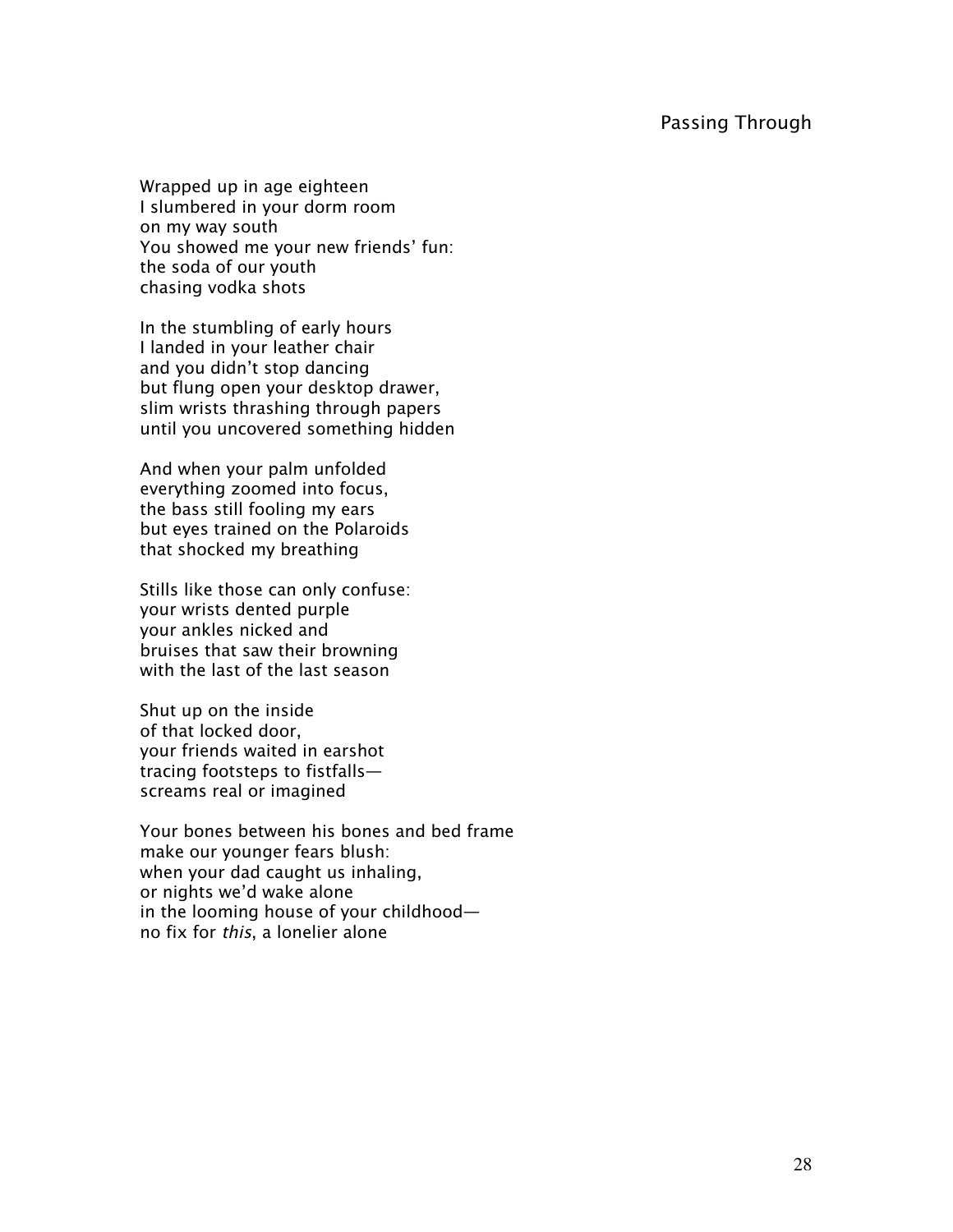## Eighty Degrees, Rising

Black man in black suit, black bowler hat, clutching in left palm a chewing weed, in right, black briefcase, and golden statue stands over my blanket on this, of all hills here, inspecting my bare body and the broken sidewalk.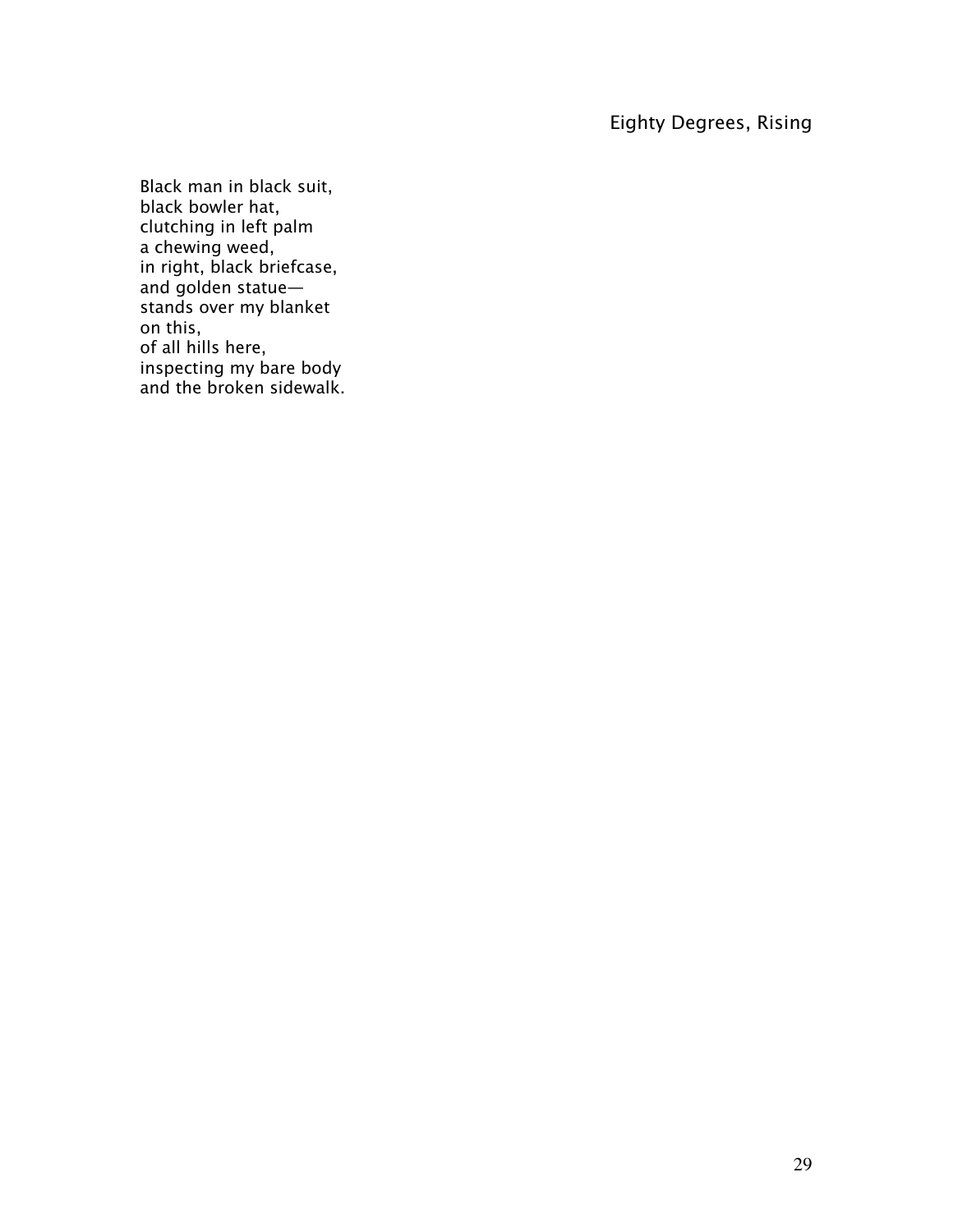## Chef to Waitress

I hate cigarettes, but this late hour this slow season breaks down my senses 'til I'm craving the smoke exhausted from your heavy leather jacket when my eyes are level to your chest

once after work on borrowed tickets in strange clothes of color, unstained by kitchen grease we waited outside the arena between periods you patted down coat pockets but forgot your pack in the parking lot, so we went after it

you sparked the lighter and by then the striped pep band was standing again, fans filing back into bleachers as the streetlamp lit up the rain , bent shadows down our frames you kept sucking, said, without my asking "you look really good wet"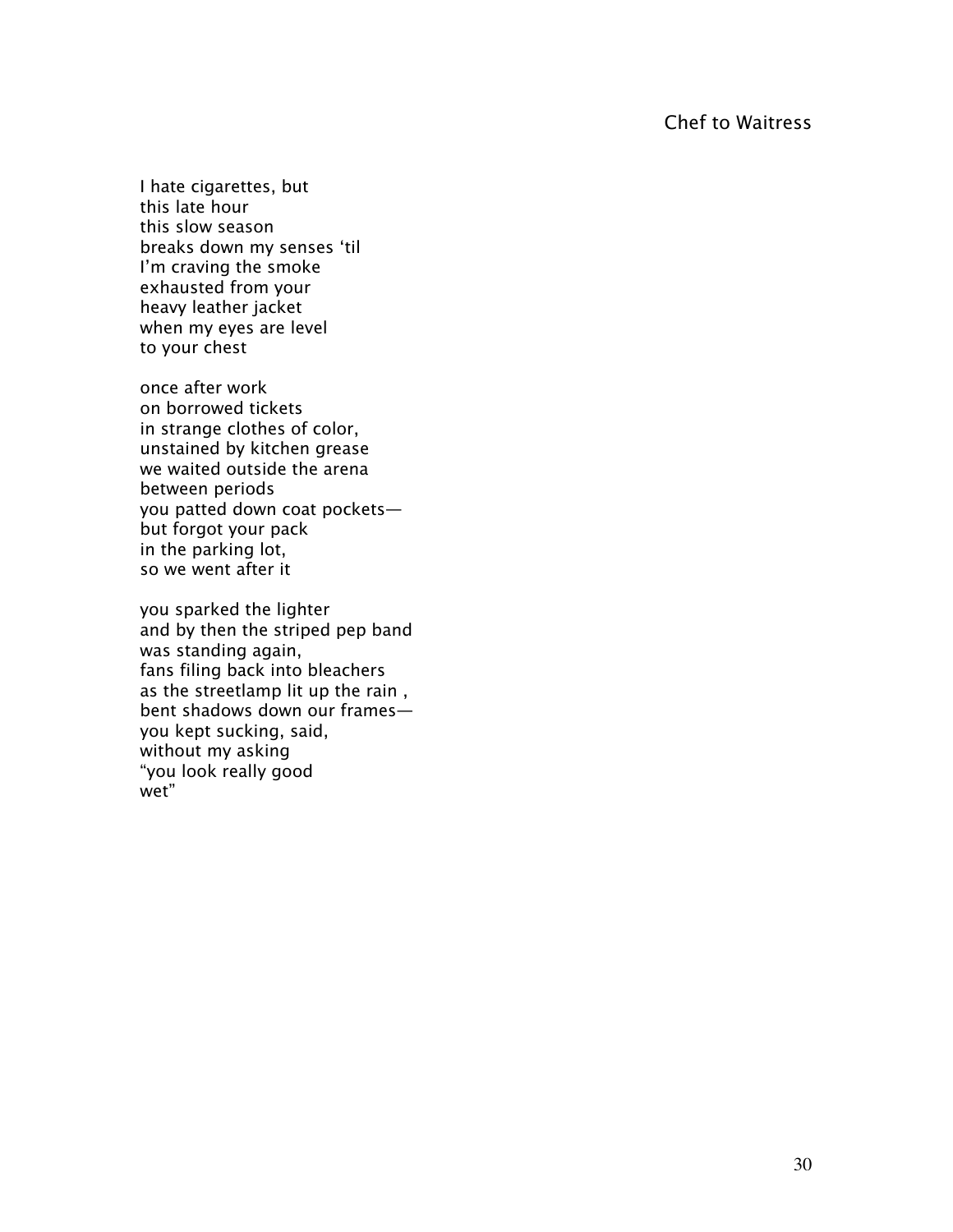Crisis

Downtown surveillance shows her caught in step with him he who would disappear her sometime in the long night between Friday and Monday. Hope diminishes in proportion to the mounting evidence and the scene is understood: fists bound by rope restraints the sound of shovel versus slate tires tracking fresh mud blood in trunk, car rug hands around soft throat snug chokehold a last gasp Vermont air another of my sisters is gone. Hours east, I know she isn't roadside, in my ditch, or shaded under thick pine but I was still looking with eyes of no consequence when the curtain puckered shut. They found her west in weed tangle after the road's slow corner curve above waves breaking on granite body gone limp.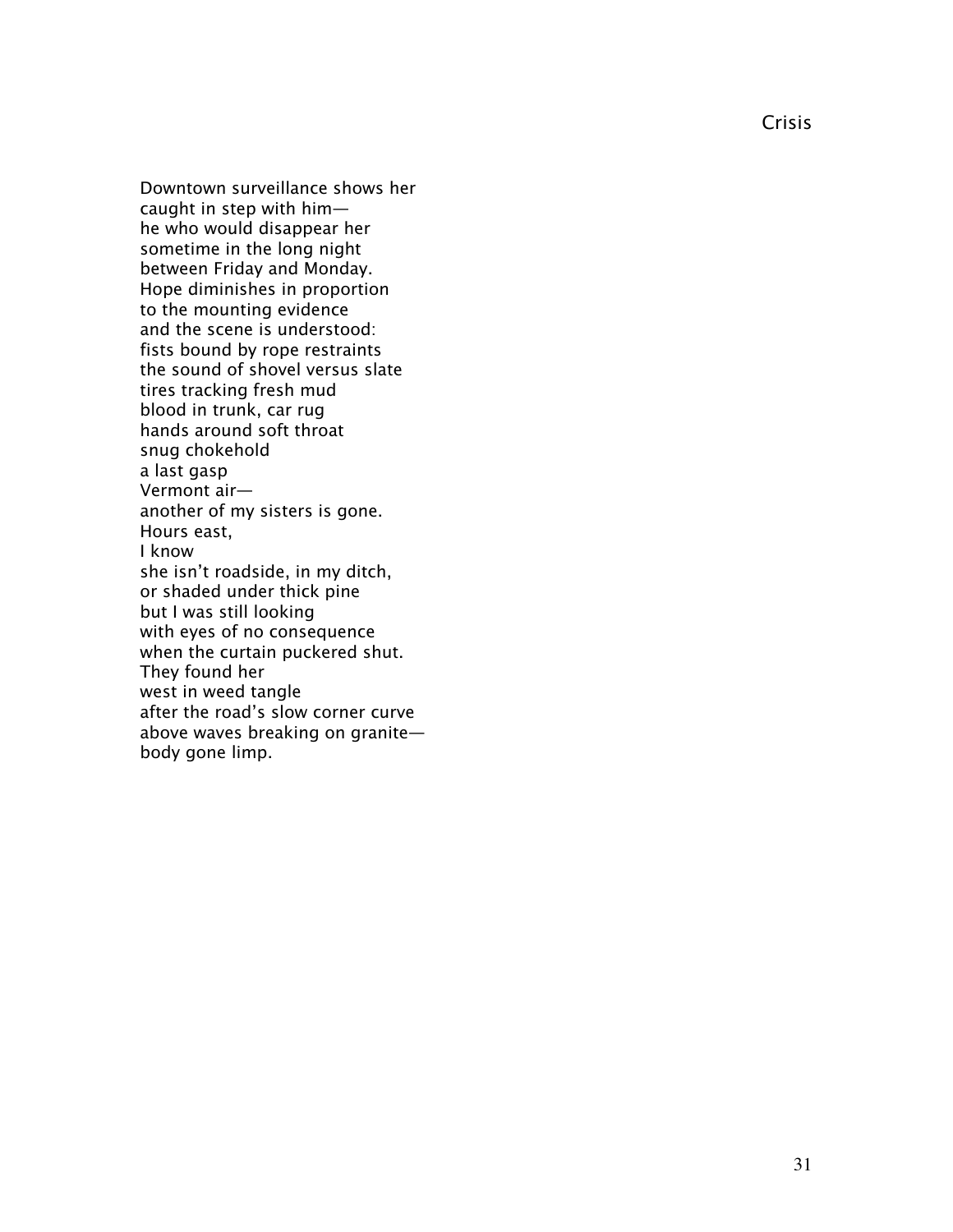## The Act of Backward Confession

you were emptying the end of our omelet into the waste bin under the sink with your back bent toward me

it was over the sound of the knife scraping down microwave-safe plates you told me about waiting for her in chairs worn from communal mourning, without speaking that word

> premature exit of the products

- 
- of conception, the act
- of

#### terminating.

[by definition, it does not offer whys, which are implied]

and in the lapse between cursory eye contact I felt flushed away like fetus I felt as the forgettable libido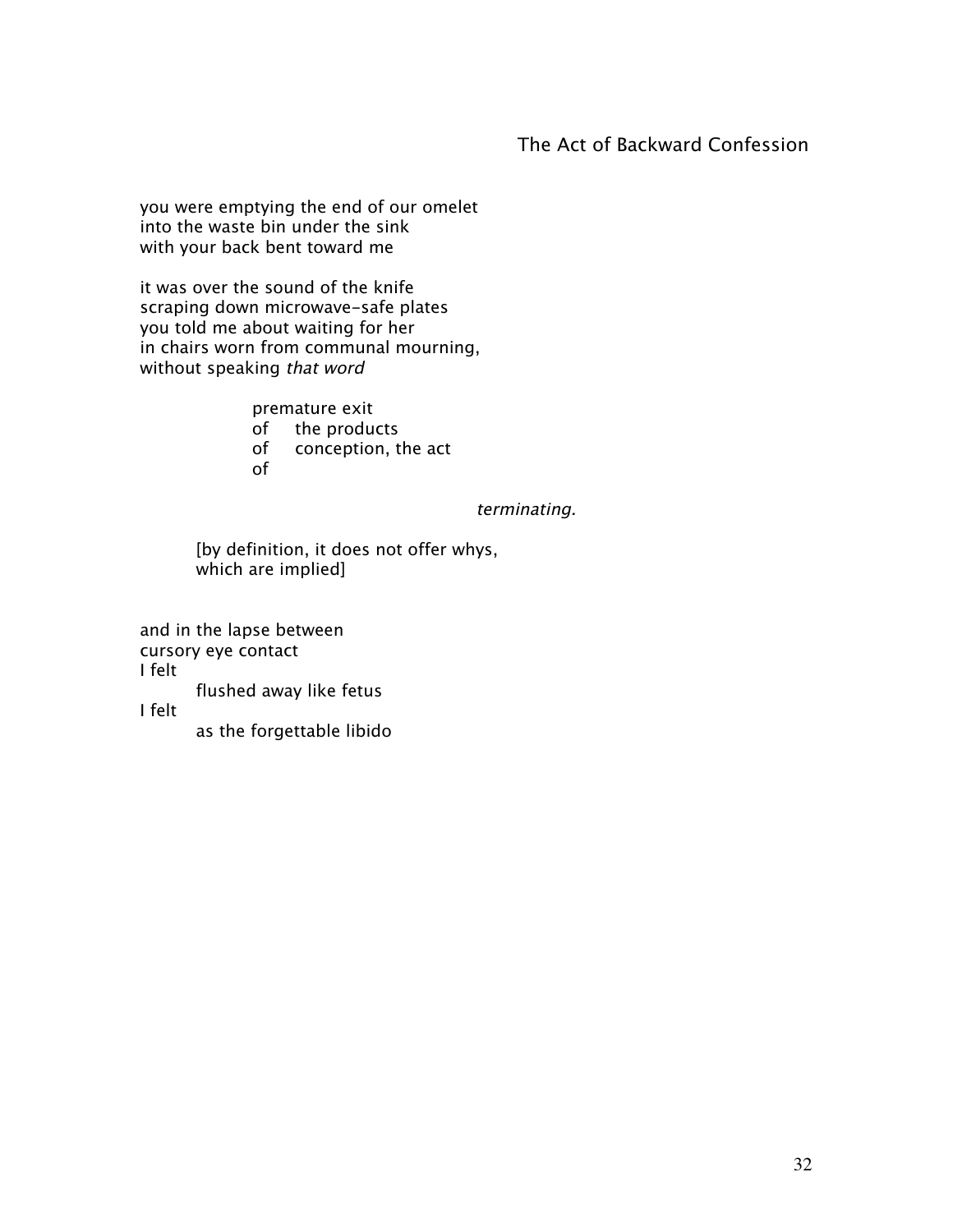iv.

if not for your gesture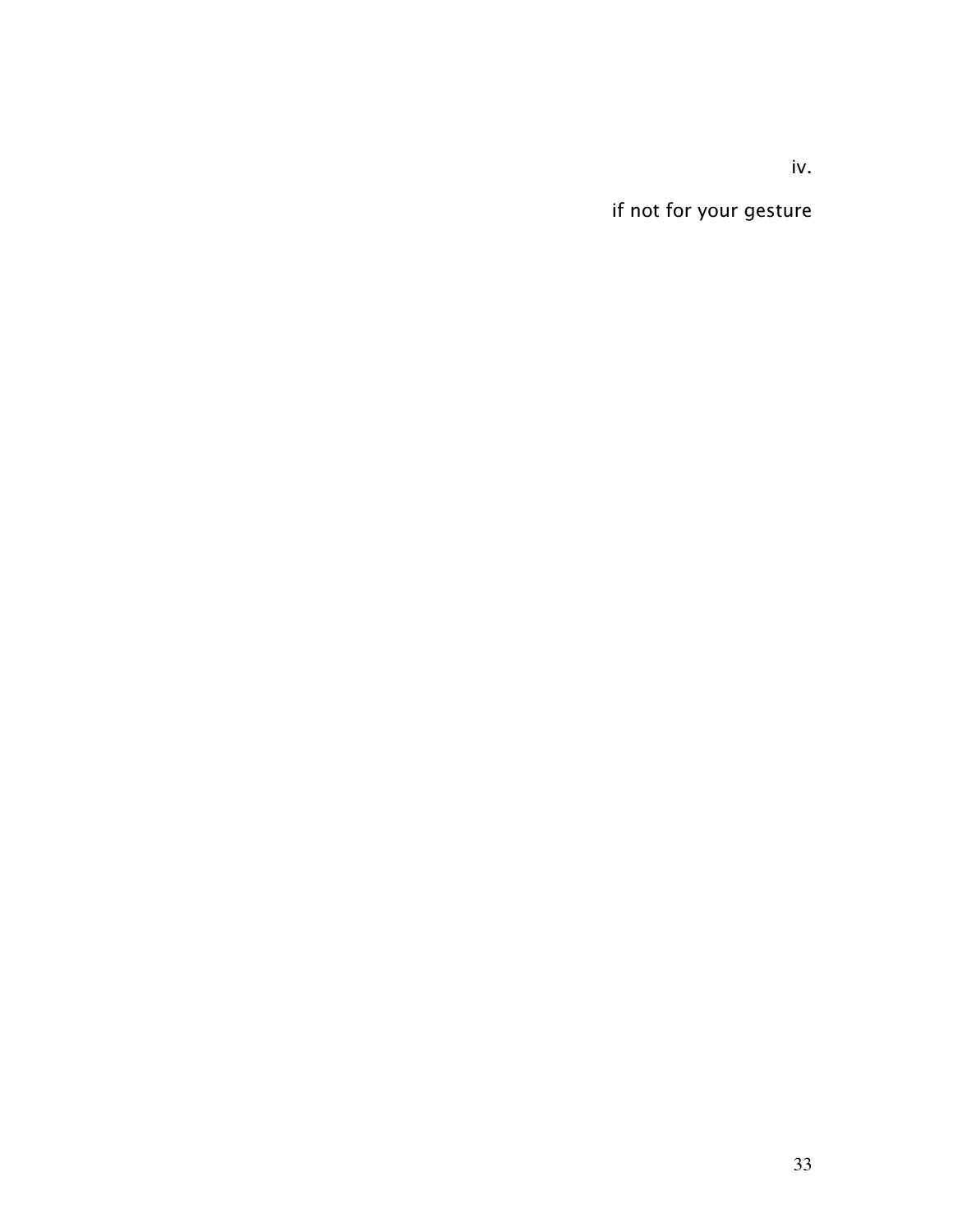Like how she shook out her thick fur After rain— Slow Deliberate Over time, slower— I shook and shed the first selfish bits: Black dress pants free of white fur tufts And sleeping through sunrise Without the light on, burning For her to meander home mid-night, No more spills and scabs to tidy Or skidding barefoot across a dewy lawn Coaxing her up the shorter stairs Frantic in my bathrobe, And I flung my car into the driveway Without checking For the lump of her body Straddling the road.

I stood on her porch spot The hour she went And felt her nodding over The acreage she best loved. An Indian summer breeze shook Chimes in mourning tones. The brown dog in the shade Pawed at punctured tennis balls Smiling, panting, and Wondering why her people are sad so suddenly.

I heard heavy fumbling on The steps and didn't know, yet, Not to look for her. I watched the rugs Still damp Airing out Draped over splintered railings, And saw the last of her white hairs Scatter in the sky Like seeds, soft and milky.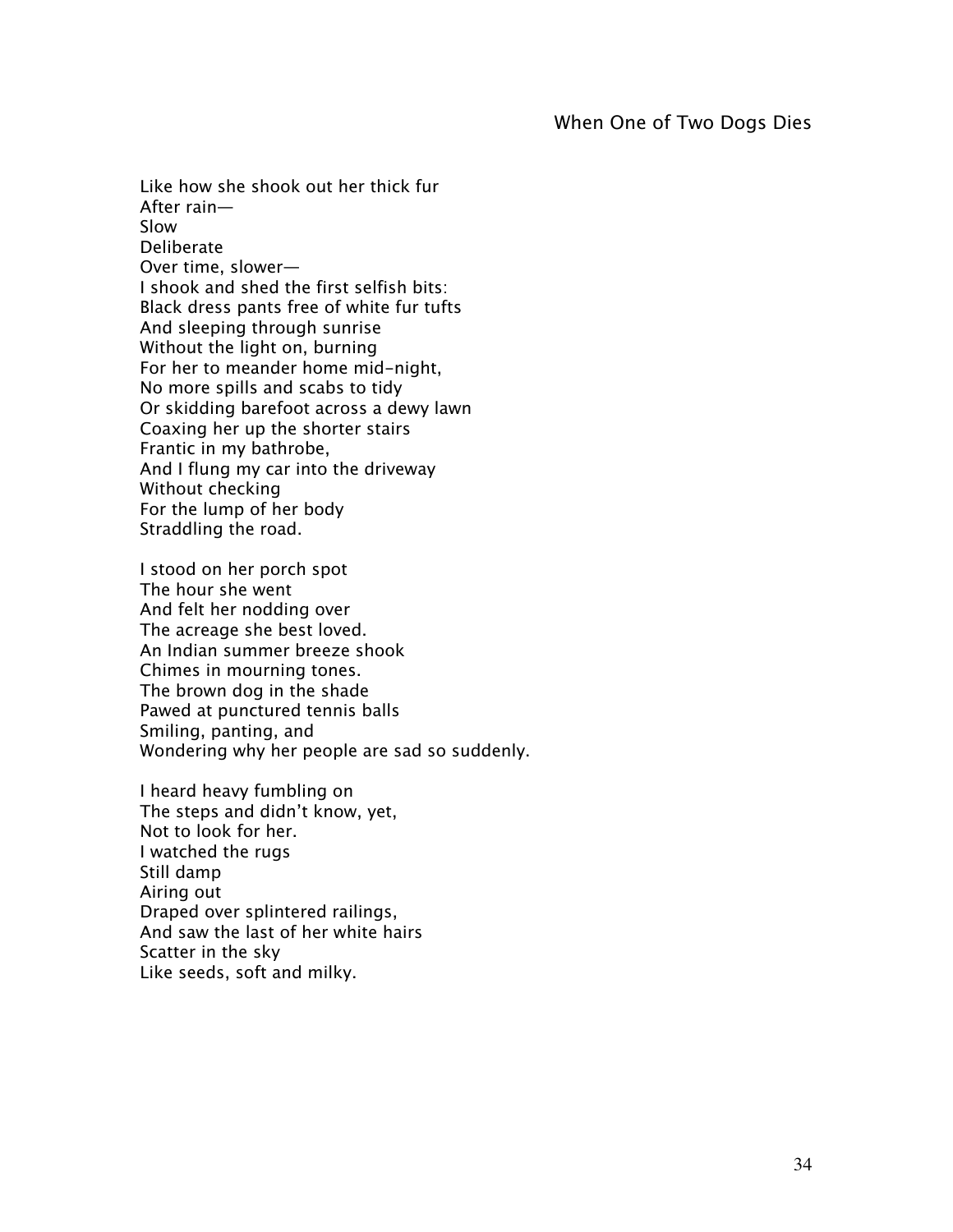What Dying Does Not Do In Memory of Chris

Passed away makes modest death: depicts a gentle slip down one rung from concrete into ether— But you, so afraid, stayed away sleep stayed awake for three days straight pacing halls, making calls to your sister, your friends 'til sleep embellished to a black hole hell at which you winced because beyond explanation, reason, all sense, beyond the English language you felt the will of what you were up against.

Late third night senses waning your lids drooped mousy brown eyes lolled, uninfluenced all over, at last. Sleep

Surrender

By Tuesday your tiger-striped Camaro was parked in front of Brookings-Smith funeral home last mixed tape blaring in oblivion, your cousin in the drivers seat, palming the gear shift, a vacant smile on her familiar face. I penned some card, verbiage failing. When you died, I let our friend smoke the stress in my Jeep.

I didn't recognize that haircut or those tinted round sunglasses in section B of the Bangor Daily. I think I was searching for the chubby face you wore ringing around the rosy,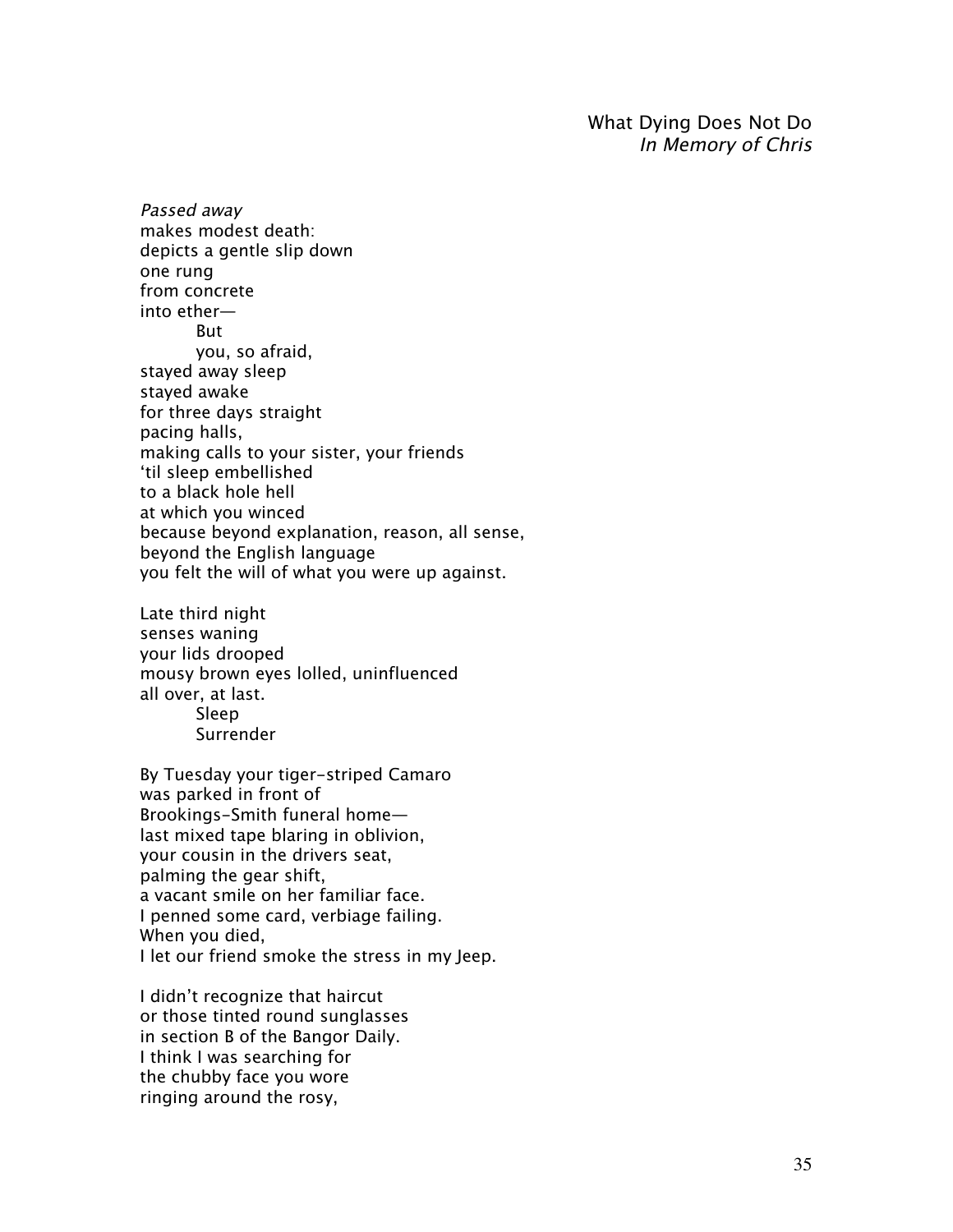hazarding the playground but even still the ambulance chased after you, your blood always leaving your body in rushing rivers

"Kit," your middle school nickname that never stuck with me, your fingernails always curled like claws oily rat-tail hair the class runt a purple tint to your pocked skin what death chooses July? betrayal of body

I'm sorry for the first hours when I thought it must have been drugs, the holiday it was that blood again, that sick blood.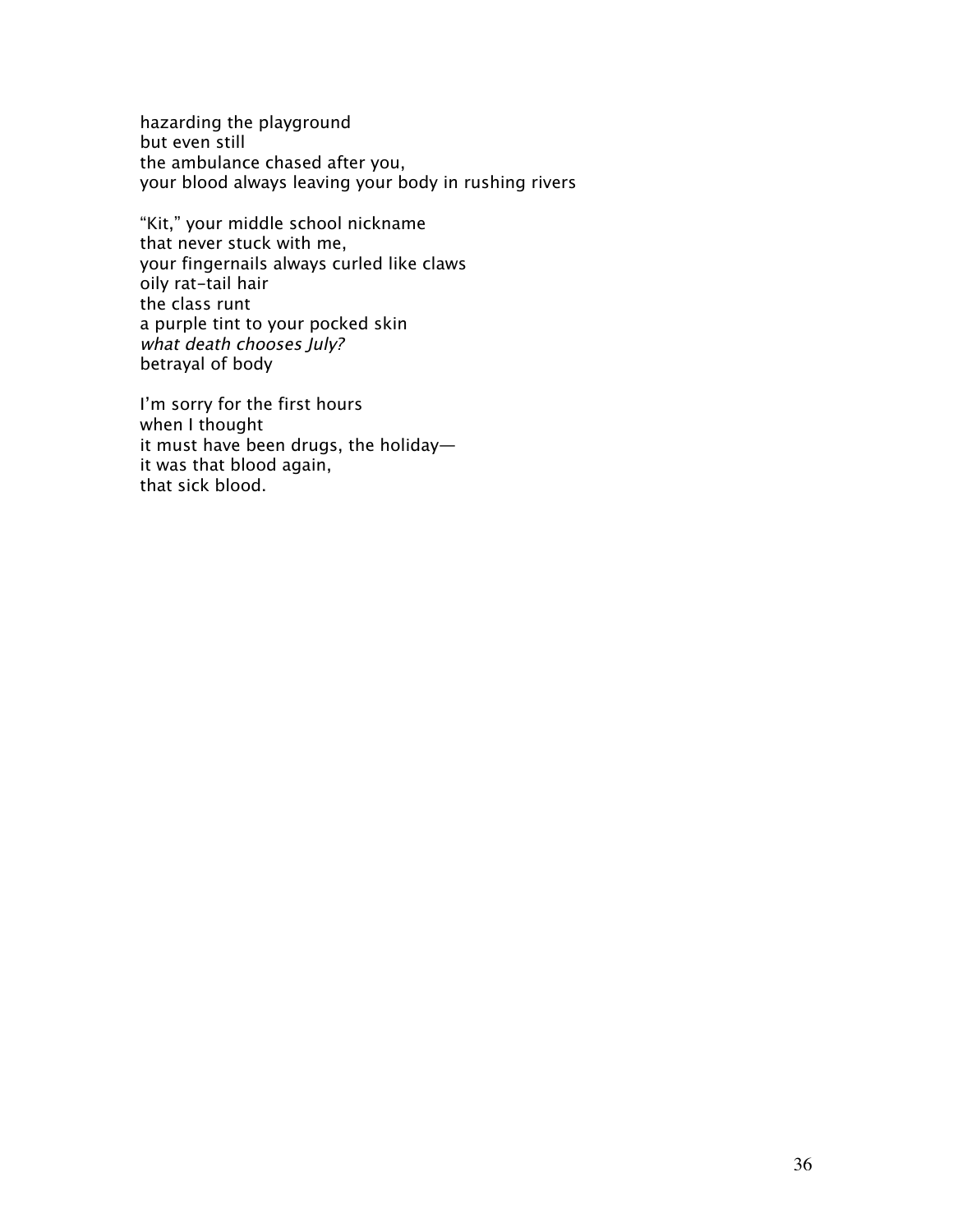# Broken Bough

After dinner we walked the back bay bend up Water Street, you and your father and uncle Bronco tightroped the fence post after fists of scotch such grace in the dismount.

We lagged back halved with heavy laughter roadside, by the cemetery where your sister did not see us see her stopping on her way out of town after the warm season leaving stacks of smooth shore rocks on that bare grave for a name she once loved.

Summers have passed since he slung the rope over that old oak arm, fastened it between the two knots holding up the wooden swing that caught July breezes that gave a harbor view from full tilt that he used as a step, his last—

Our laughter closes in on the house, boarded up, that his parents cannot live in or let go of.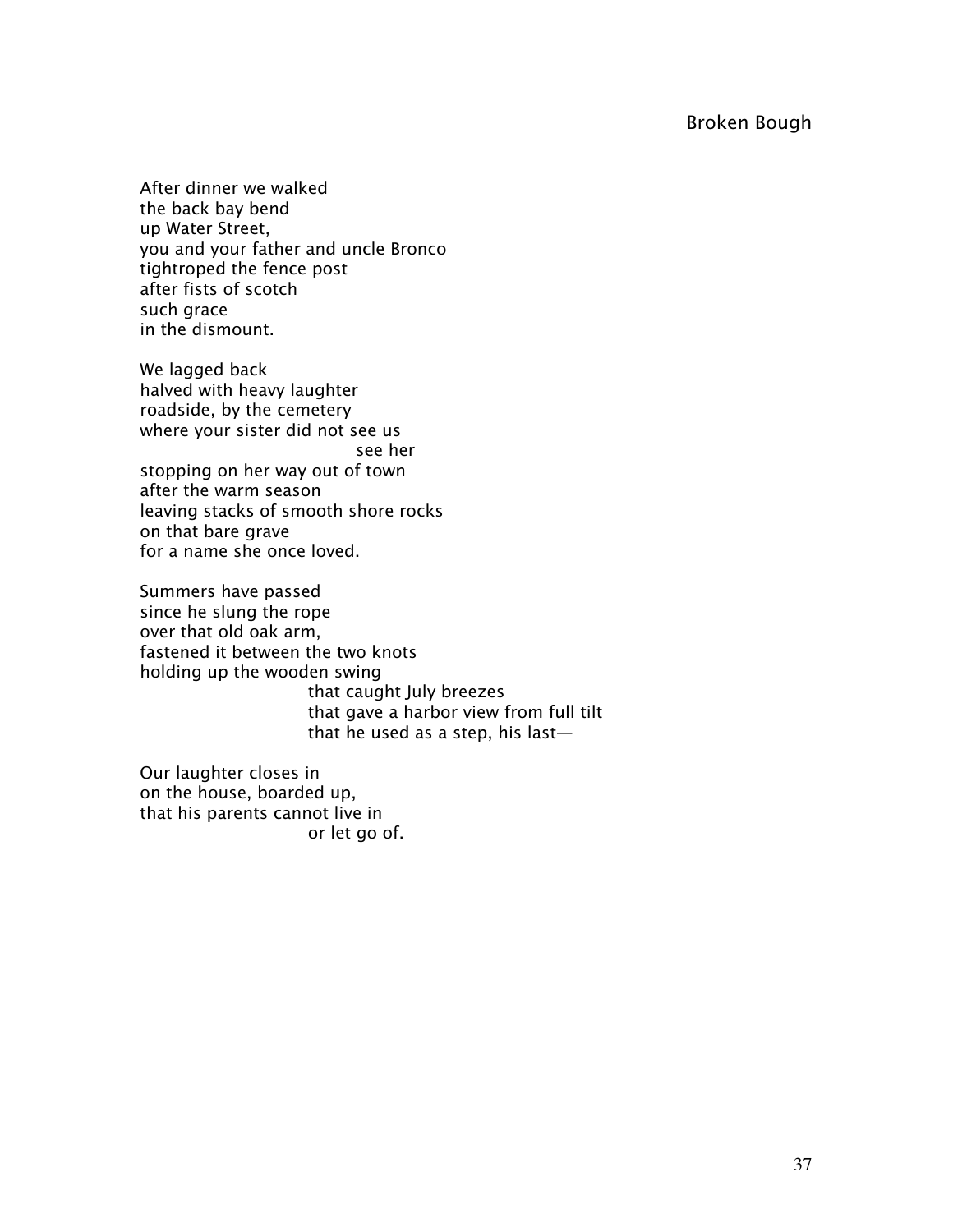Bad News Comes in Threes; iii. Jon

so sorry 'beeen off radar, so sorry for telling you this in a mass email—

got real seak/got leuhkimia or however you you spell iti… andt's tifficult for me to type n0ow..

mind gropes to when you came back to Manhattan one weekend, smiling the girl came, too, I could not forgive, but could not sleep in the hot summer sheets, so took the train in from Brooklyn that night to meet Greg after his evening shift share drinks with you, and the ride home in the air-conditioned underground— I paced around Washington Square's perimeter at midnight in the darkest places I'm not supposed to go as a pretty girl in a pretty dress not daring to make eye contact with bushes or benches edging toward the light

you changed the plans away from bars and into seedy alphabet city apartments. I urged Greg to visit you but that was all I could do, I wasn't coming, I assured him, I still couldn't forgive you your blunt slant, your habits so he walked me to the train, just to take me home again, but in those days I so loved him and our schedules so clashed that wasted hours alone in a subway car were nothing and he had reunion drinks with you and your perfect match girl you so deserved I heard she was a wreck, kind of weird, so right for you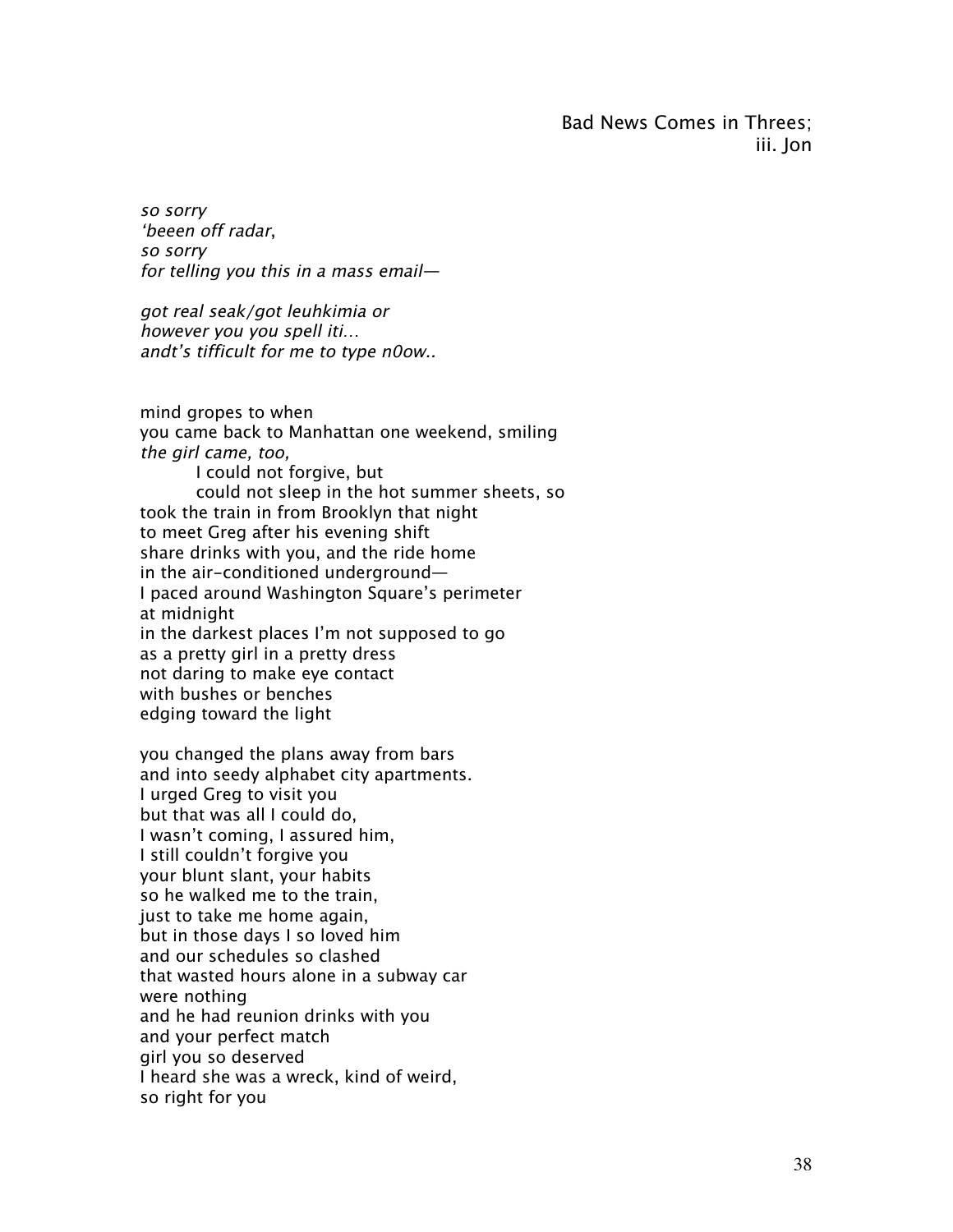you were finally there he reported back and I sighed relief for you on my way to sleep

I'm trying not to regret that stubborn summer snub it's not by my mistake I was born under a steadfast spring moon

now, bypassing the time you told my 19-year-old psyche that my long-distance boyfriend flirted with anything at NYU with blonde hair and legs, thanks, Jon, and forgetting the time I moved in with him, and the boys:

an emotional homesick friendless mess,

and we invited you to breakfast one morning after one night when we all drank too much, and over eggs you easily said

I

ruined the vibe of that apartment, and also ignoring the fact that your relationship with Greg was fueled by father-funded pot and its spiral bound musical epiphanies and he always came home late on the L train and smelled like the donut shop below your little apartment, and dammit, you really messed him up for me to fix to wean him off the weed, et cetera, when you were a cold-sweat in the stairwell

but we lasted a couple years after that, anyway, and your drugs made him so eager that one late night back in bed, he said I want to read your favorite book, not knowing it's 7 hundred and eleven pages, and that was January 2005, and this is January 2007,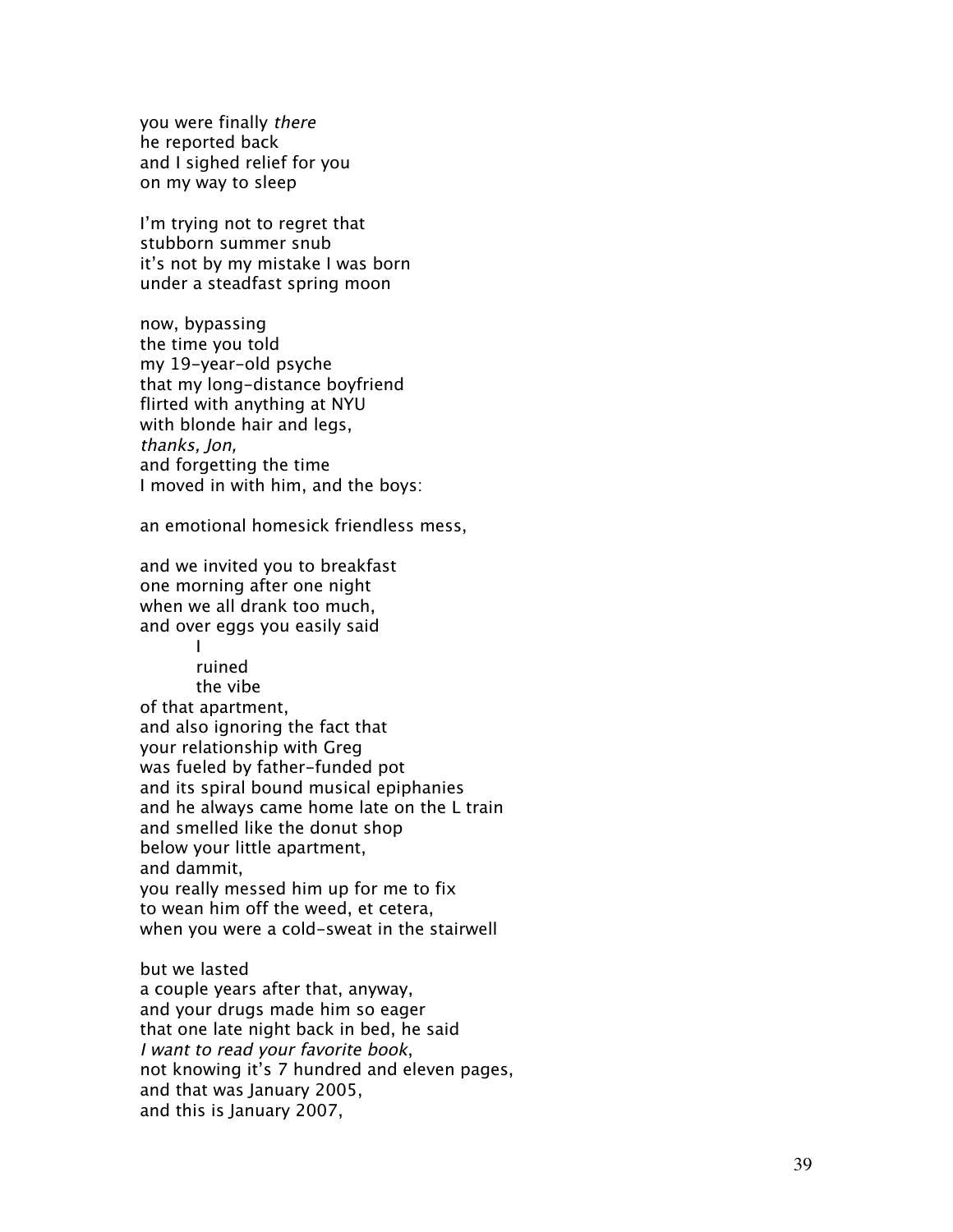and he has not even reached the pageant scene and the characters are mostly alive, each hand has five fingers, and we've since parted ways, but he still carries John Irving in his shoulder bag, everyday since June, so thanks for that

and suddenly beyond anger I remember bouts of sunshine stumbling into a summer sunset, just me with you, beyond the wrought-iron fence at Central Park's Reservoir, and a playground with giant hippo statues and our trip to the Guggenheim, after which you drew your interpretation of a piece involving crushed aspirin and titled it "cone de crack," wrote a caption saying it was innovative! abstract! groundbreaking!— (I still have this scrap of paper); our lunch at Jackson Hole where you changed your contacts at the table saline solution and finger to retina and we tried and failed to eat 14 ounces of hamburger between us, and the Christian music you sent to me when I was back home in Maine and the emails from Germany: your latest poems, busy brain doing better and the shaky songs you played me in Williamsburg:

"my heart is a war zone, just desert and broken bones,"

and the abstract expression you left in my journal, yours, the only other pen to ever touch down there and all it said was, it was good and productive, or not at all. sometimes those words still stick but I forged your name for you so no one would think I drew that mess of pitchforked peach, and power outlet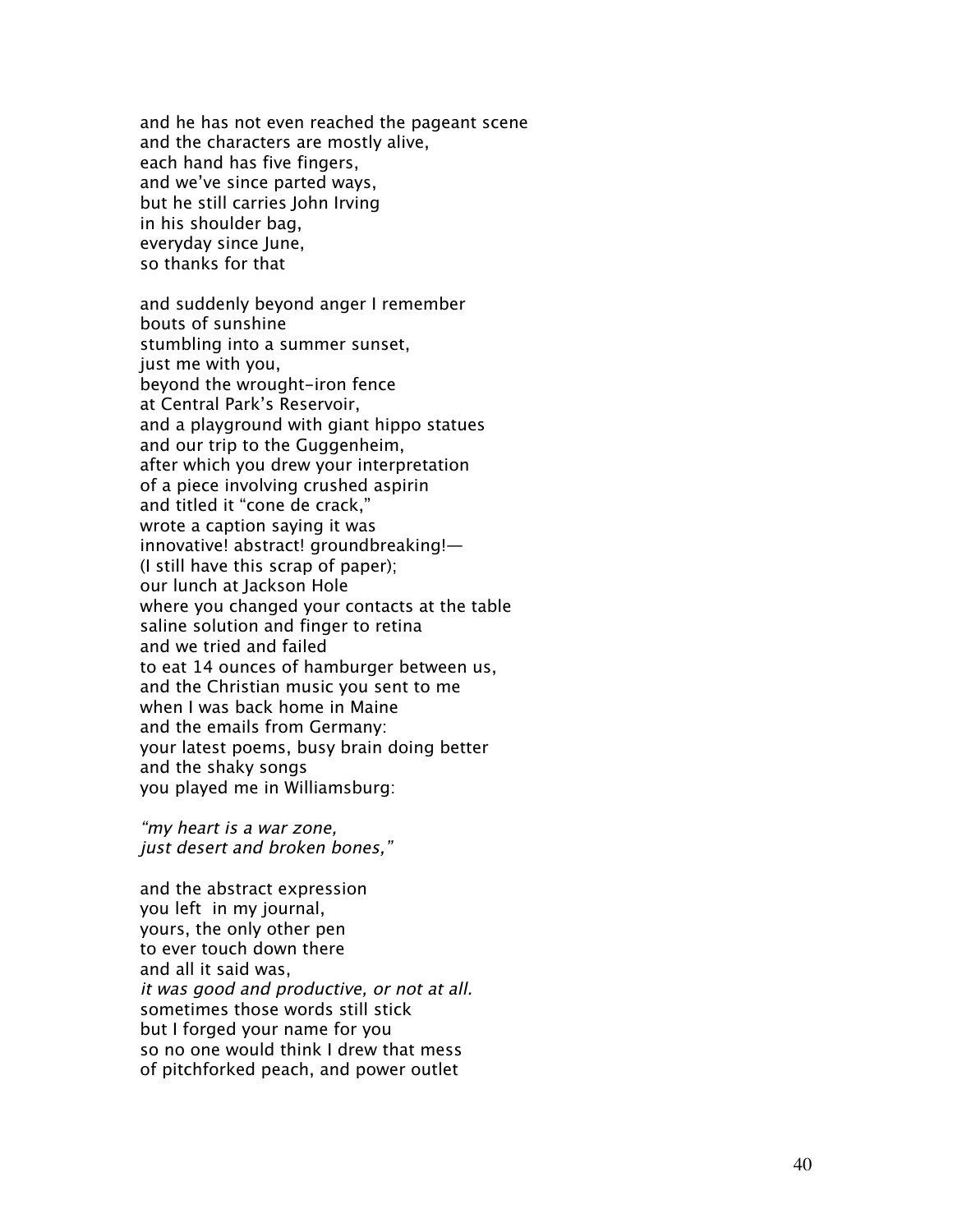I'm filling an empty Fresh Direct delivery box sending it to your hospital room in Cleveland it has your pencil-marked Dostoevsky and all of the worst pictures of us at bars, bloodshot and all teeth, you boys, with your guitars and greasy hair, that one snowstorm on Orchard Street in that ugly brown hat you used to wear, my long lilac coat of a tourist, and a photograph of the backdrop sunset I would have missed, if not for your gesture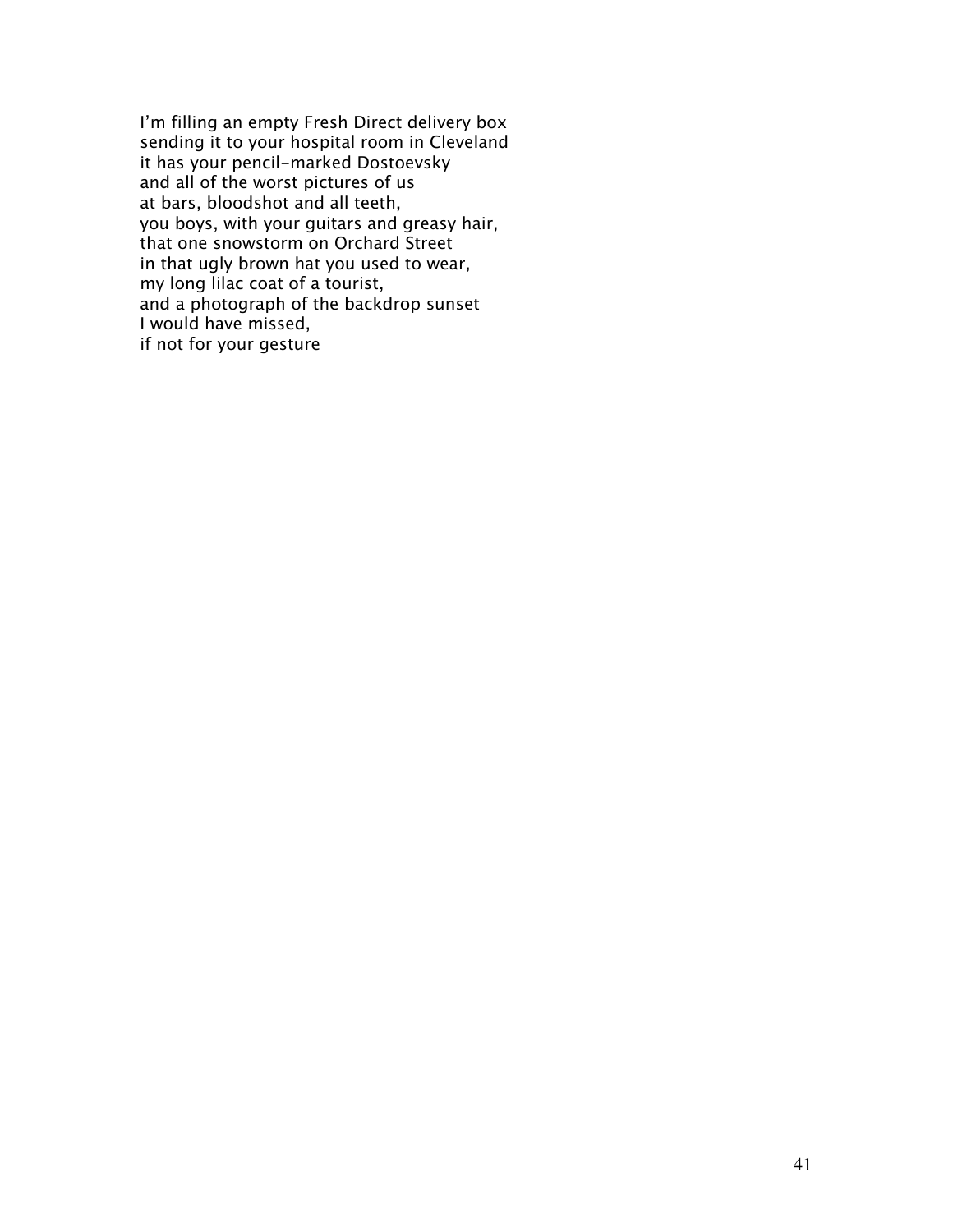v.

casual atlantic influence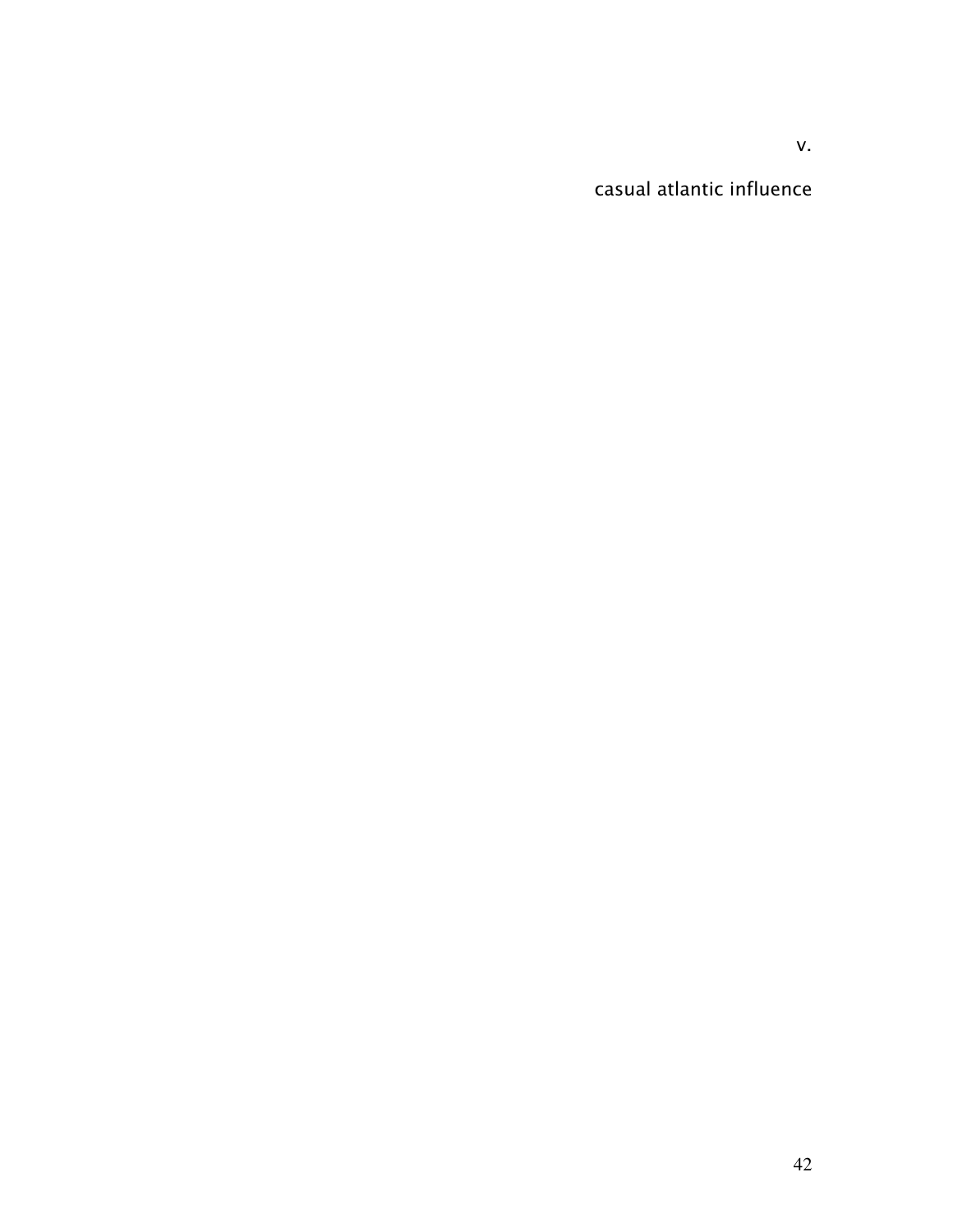August 31

not quite alone on the bowi'm looking up at cumulus clouds wondering which of us moves faster and ignoring the sporadic interruption of the shifting sailsit's as if the gold hues of dusk are being absorbed by the canvas clanging against the mast; the stem to these breathless calla lilies, open flowers nodding their heads at us. we squint against the sun, the breeze. we're homing, racing against turbulent currentsa moor bell cuts through the salty atlantic air and clashes with the windsong. we sail through latitudes eastward past those dueling triangles in the harborwe're all formless shapes from so far away, tacking in opposite directions like ships fleeing an impressive regatta. the shoreline is a two dimensional smudge on the horizon, from this degree. thick swells rise and lurch the crew to new life as the static sunset undresses our vessel unfolding her sail by sail. we catch the pier on approach, not hazarding to tie the routine knots rough hands, left over right securing the boat with splintering line. we leave the docks on foot shaking out our weary sea legs looking back at her wondering whose decision it was, anyway, to come home so soon. we walk to the tune of the church bell striking, our bodies still rocking with the nautical lullaby, as august ebbs with the tide.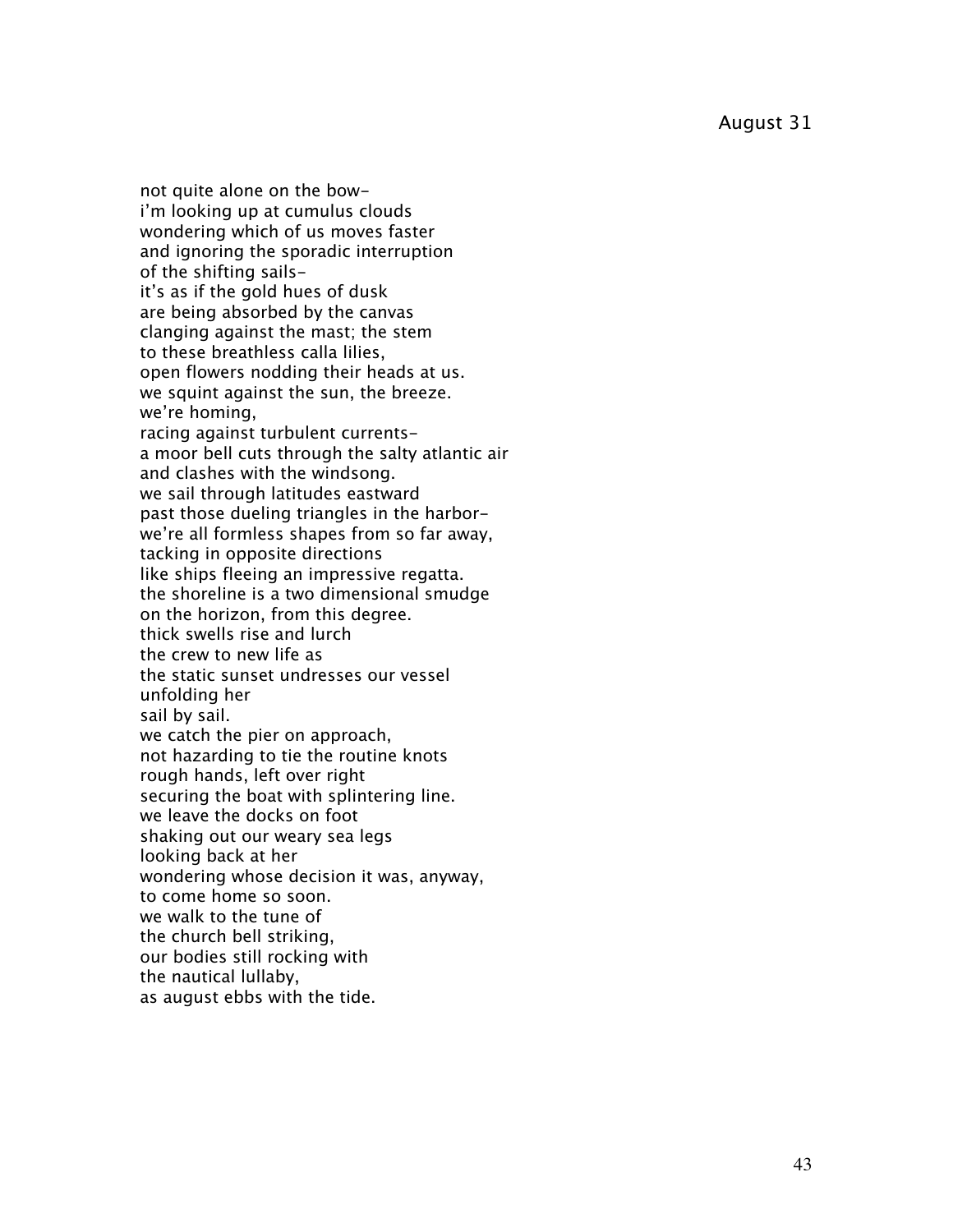the sun sojourns over my body, the lake, this dock

and below,

between waves

I read the veins

of a birch leaf

rocking on the murky brown lake's lap stained with *autumn's telling yellow tints*,

mirroring that raw naked sun and the dock's plastic water slide and discarded daisy pits whose petals have been plucked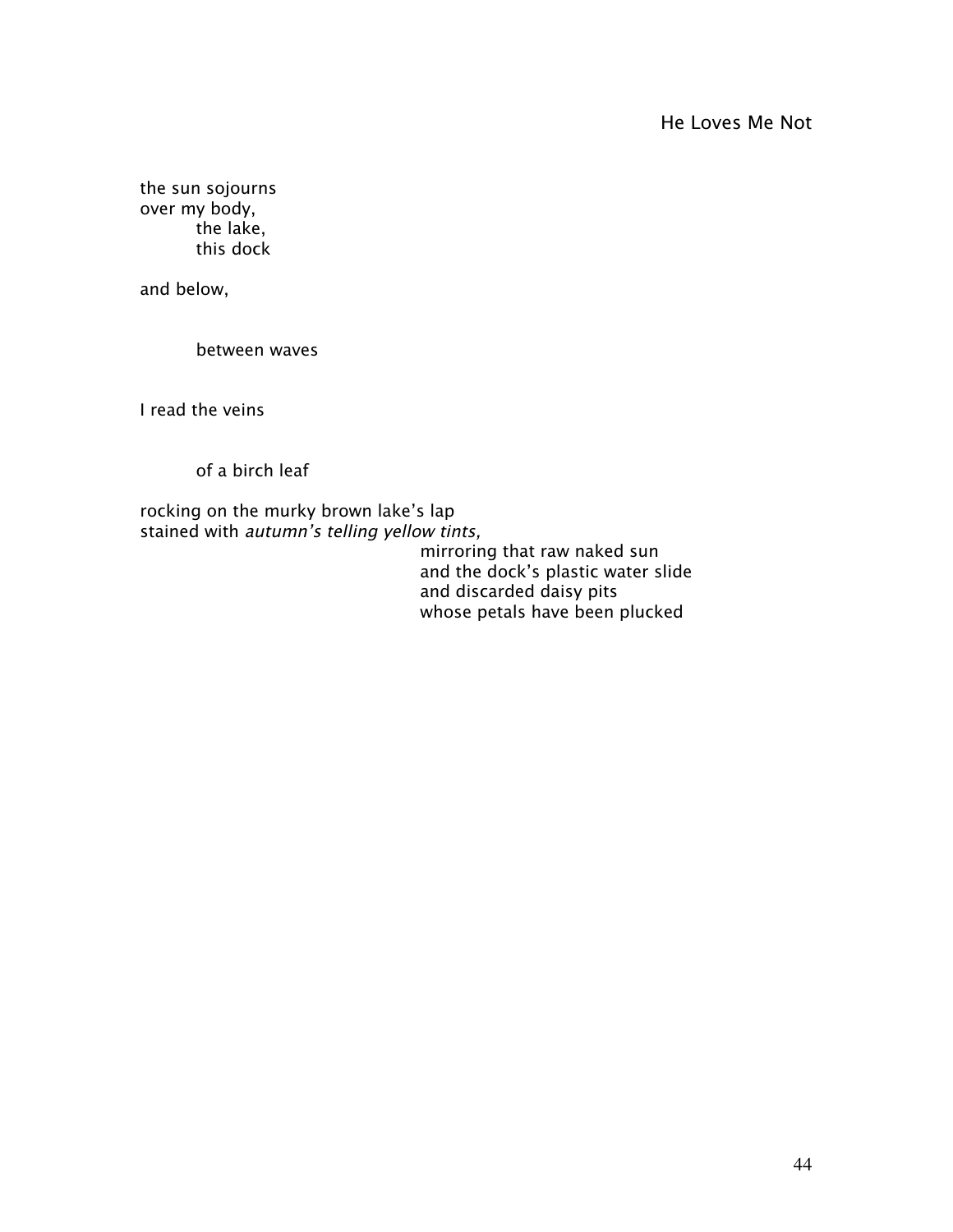you'd think we'd never seen snow before, never like that slow sunday spitsomething about the soft flakes falling against a row of brownstones so mercurial; at once harsh and towering over rivington and then so still and postcard perfect, la view you'd mail to another zip code. something about the falling and the staying; the white never lingers long in manhattan where there's no time for vernal detours. that day we walked fearless down the street's dead center, marveling in a moment free from persistent taxicab clutter, from the buzz of sidewalk traffic. so new york silent, you could nearly hear the six sided prisms drift downward, and listen to those old buildings sigh heavily beneath a shock of gray january cumulus as the city yields to the sky.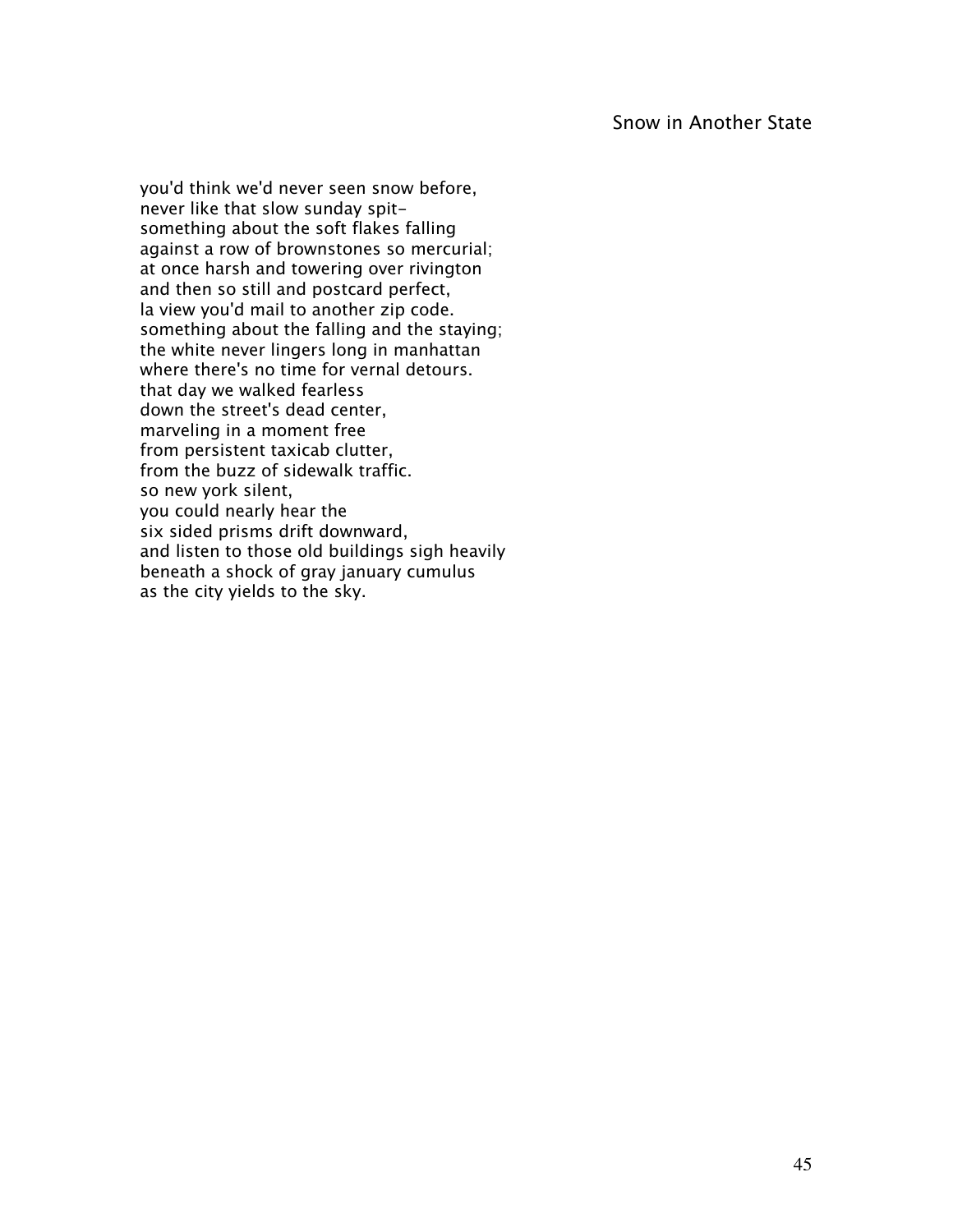Perched upon a rickety stool, swaying to every nervous bass string triggered, eyes floating upward as if scanning the record sleeves lining the club walls but merely struggling, unsober, to cope with the measures he's consuming. Blonde half-stranger entangled in off-duty barboy's loose limbswith every corner-booth kiss she's cheating and it's weighing heavy on my conscience. Crash ride solo on a canary yellow drum-kit; sax-player all plaid-shirted and bird-like, I want to see him dance reminds me of the man playing underground for spare bills and change in a worn velvet case. Bassist's ring glistening on the wrong hand not married, hugging his shaft stroking strings patiently, aware; next table over, some strawberry drink, college-ruled binder propped on legs, crossed casually-Now he's jotting about me or some notes and I get it:

no one can tap along.

My drink is ice-water rum and one by one the boys seep back into Brooklyn. I think I hear laughter mingling with midnight's songit smells like burnt toast I crave pressure on my inmost thighis it your hand or his eyes? Tipped over candle flicker wavers and melts with the hour.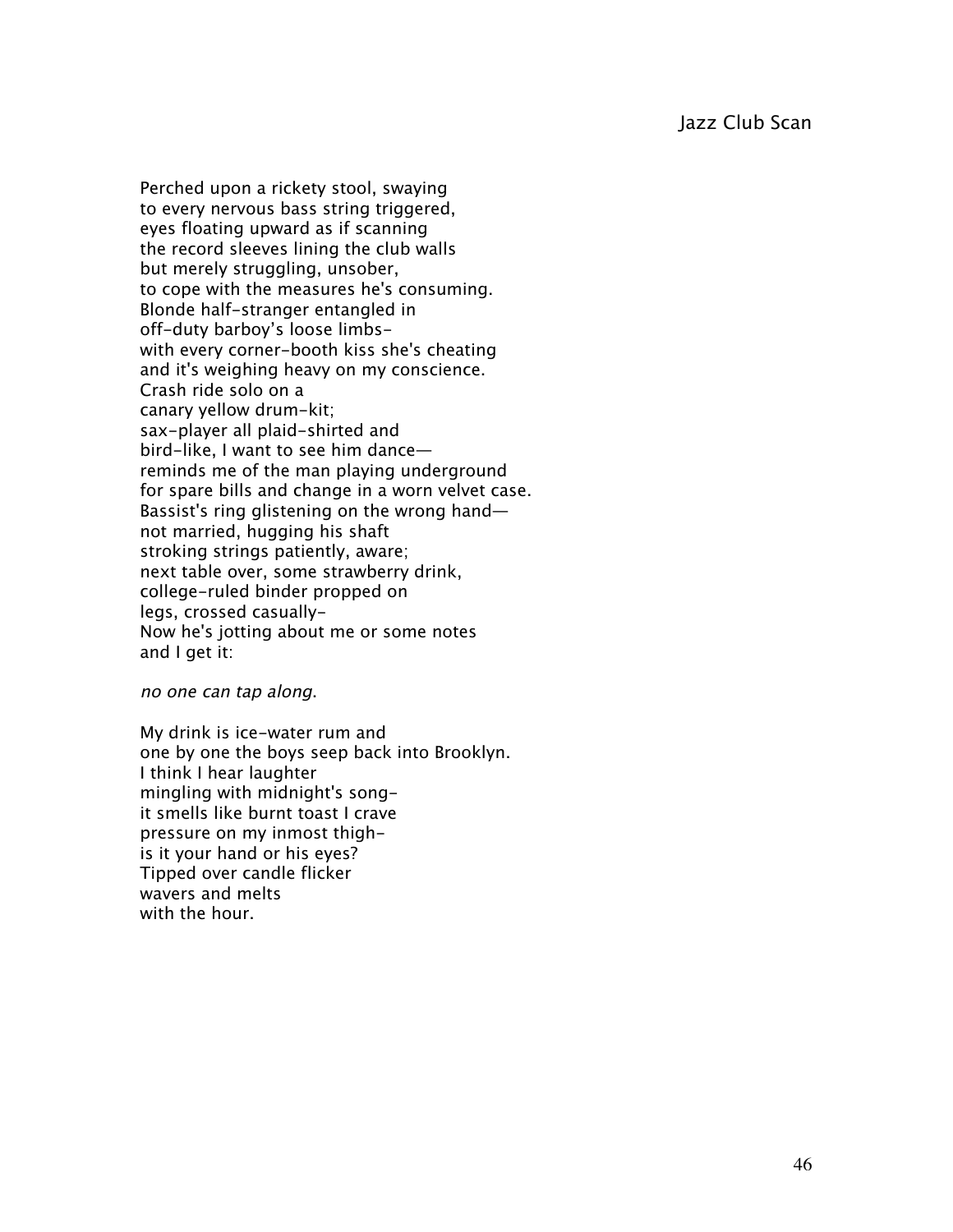# Global Warming

if she tilts her head the feeling of a color rush makes ordinary trees oblique

at least the view will be lovely.

naked offshore oak juts a hip toward her inviting crux of bark flesh

our meaning is stranded between tree curvature and soil creep

one day it will be driftwood, spat by the undertow, and the universe might collapse upon itself.

I just thought you should know.

she stood on the shoreline bare toes tide-lapped for about 5 minutes:

casual Atlantic influence.

those waters emerged once on earth washing the cells in ice-cold and now a swollen surge

this year spring starts January third. I can wait but she seems impatient.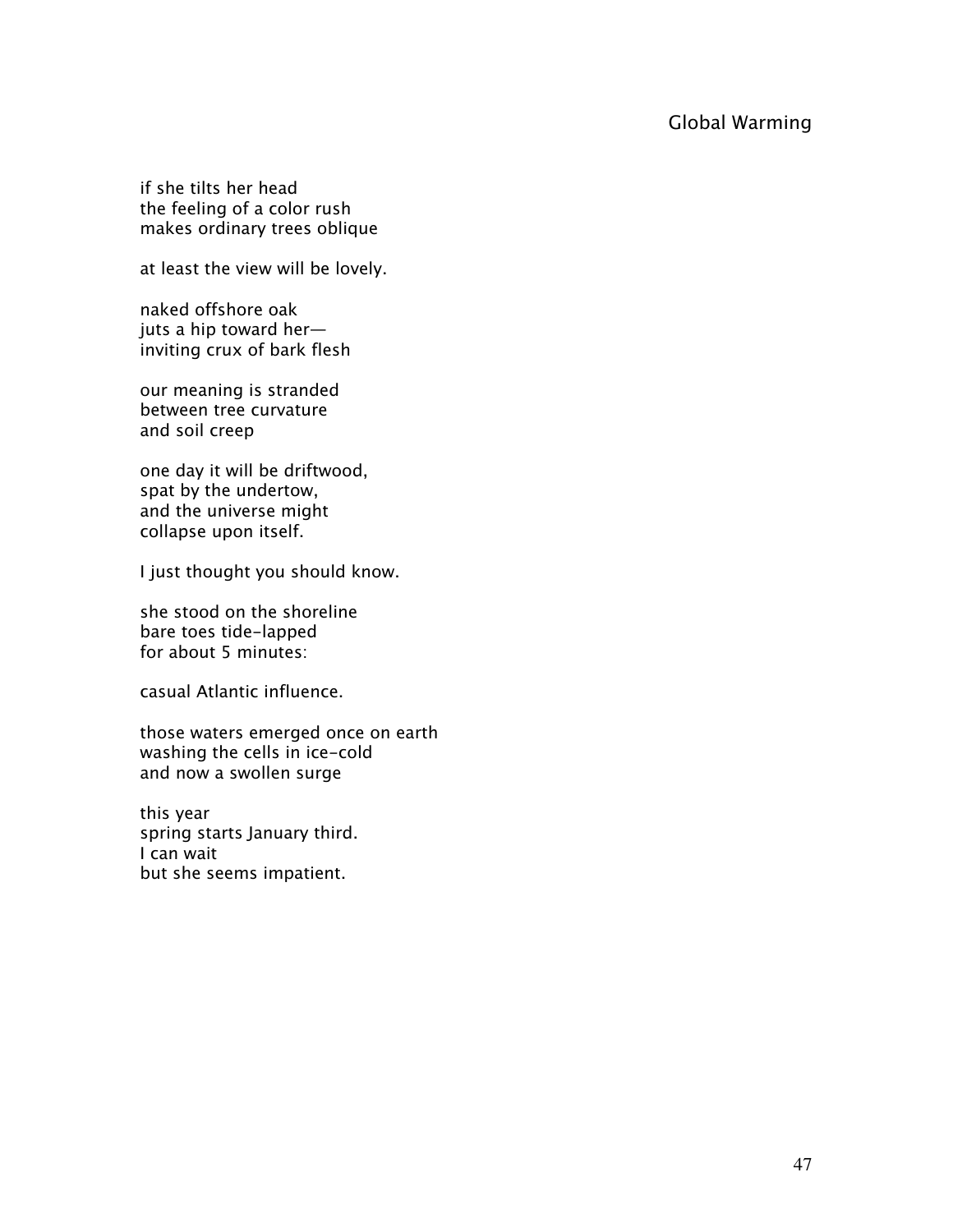River Melt

Solstice sings spring from every bough, an invocation to all sleeping things.

Newly rising sun scorches a stark canvas purged of star and ray, naked, weightless as wind, slowly donning its early frock.

Wake the tideless still of the Penobscot's partial thaw, its icy swollen skin stained by tilted greening treeline and this last winter's sky of mottled blue hues, and errant cloud flocks.

Autumn's hand-me-down fare of stiff golden wheat staffs reappears riverside sloping up crag and ditch bent, estranged from the springborn green landscape.

A rusted railroad bed winds along the freeze from a train that never comes, nobody watches out the foggy window as each day more tiny ripples cause crack and fissure to jar the waters.

Each edge of ice confronts the warming of longer days and holds on at arms length before switching dance partners, slipping apparition into the flow.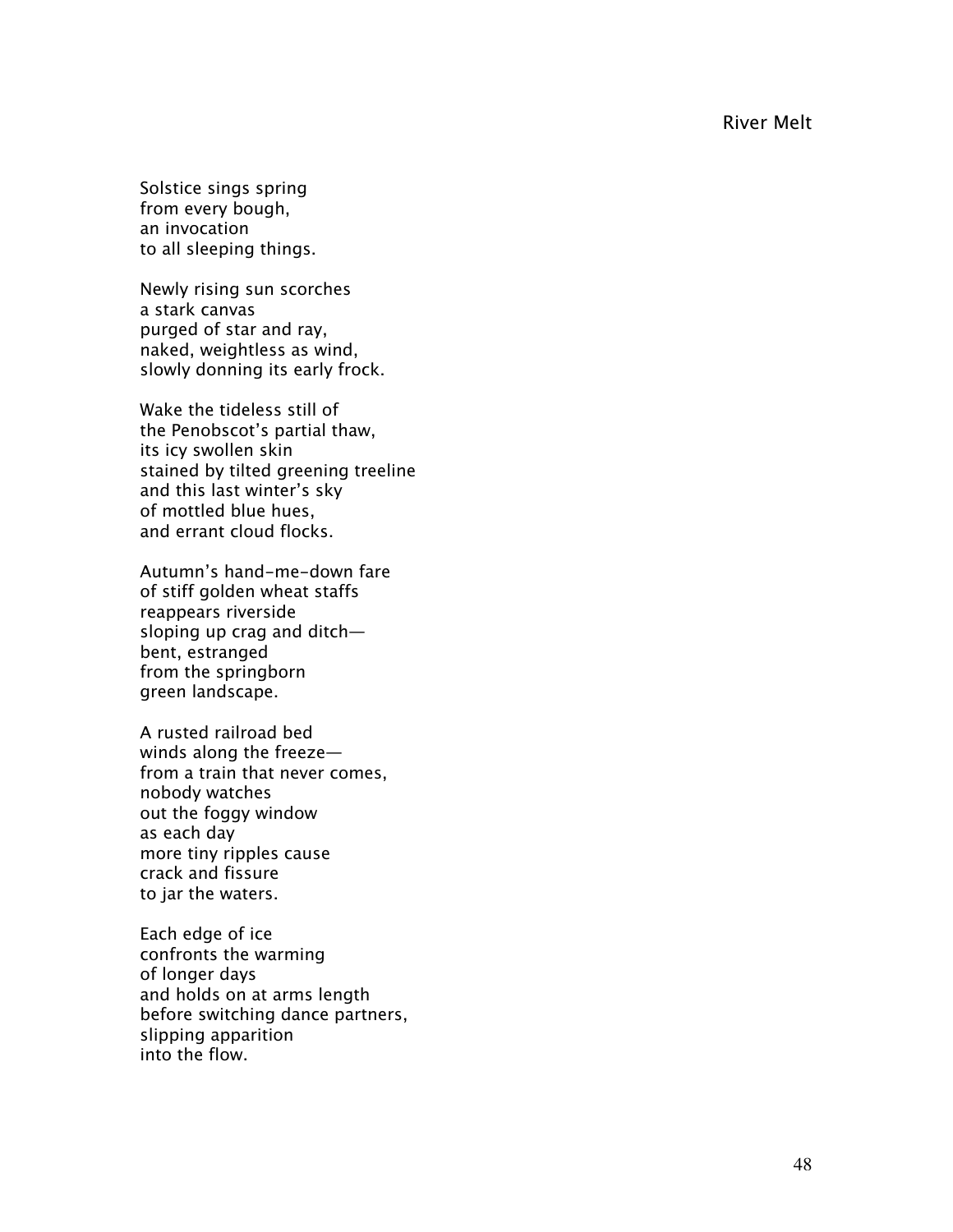Stranger pressed against left window stills my crooked mind, breathing wisps that float between nostril and pane and I am lulled by the mechanical hum of our bus it grinds and blares and lapses, and sings of its failings.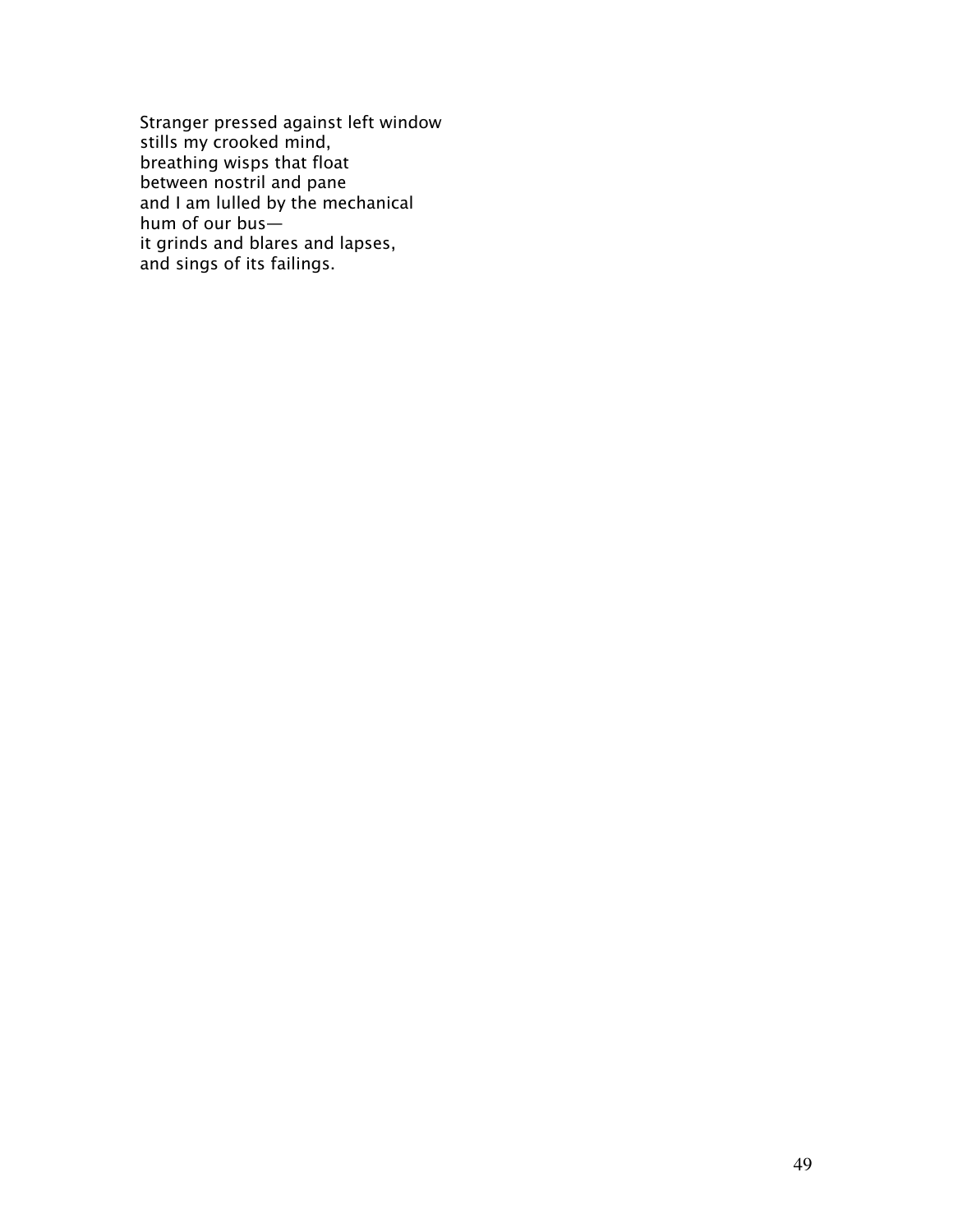# Overheard Triangulation

i. love triangle

like, those girls, the ones I overheard at the coffee bar laughing about like, converting to Judaism by osmosis he had Angelique forever then he had Justine forever wait, he had Laura in between Angelique and Justine right, but not, like, forever. she visited him at camp

ii. isosceles triangle

I'm describing to you a shape with four equal lines four right angles what shape am I describing?

I am describing to you a shape with three sides of three different lengths three different angles what shape am I describing?

I am describing to you a gray woman quizzing elementary granddaughter on F-train calculating the educational opportunities between Jay Street-Borough Hall and West Fourth whose story am I telling?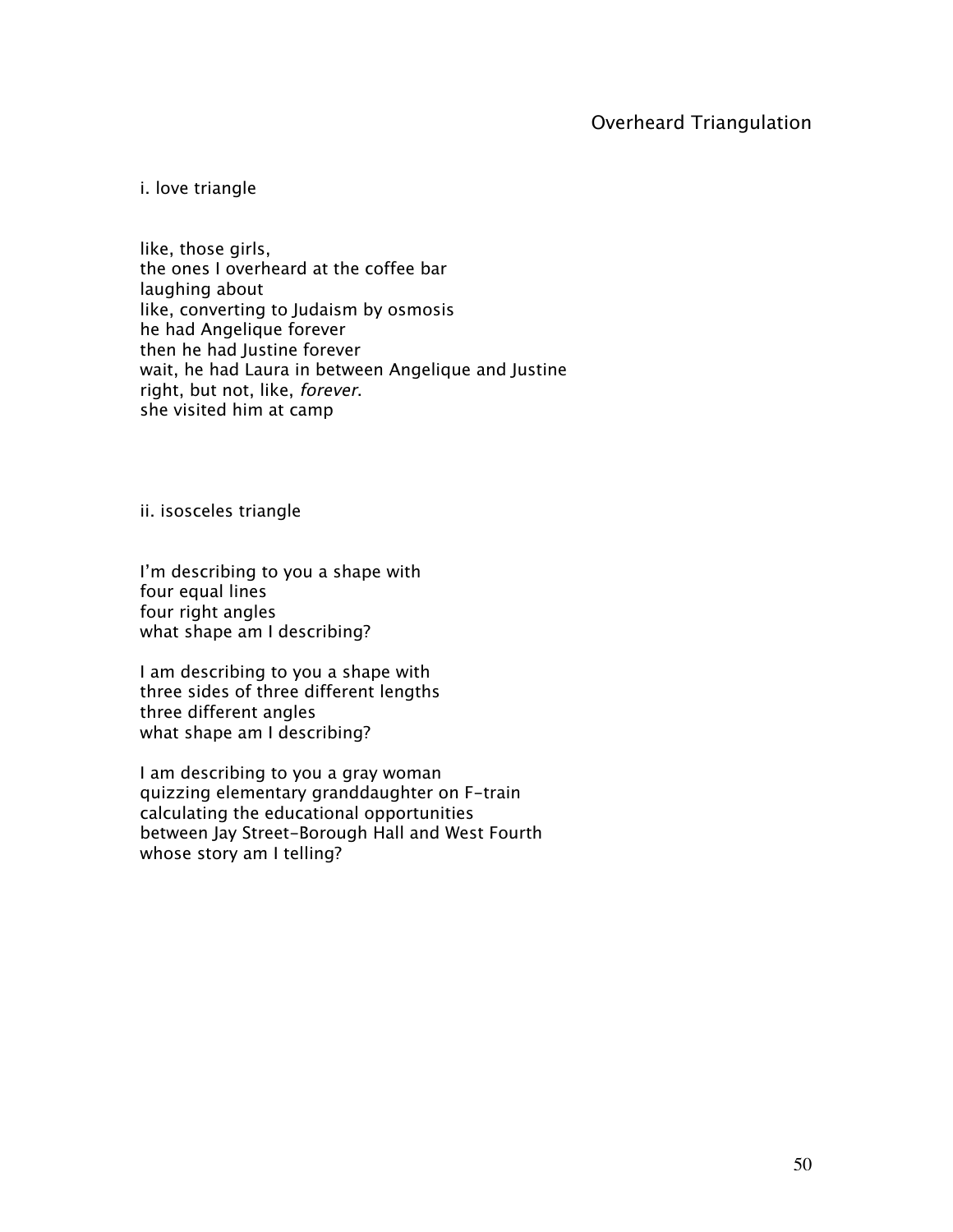# Cocoa Bar Paintings

i. horizontal carrots flies in formation three telephone poles

ii. reeds reflecting early morning

iii.

view from lying with back on ground sky spirals overhead in cloud maybe a unicorn or arrowhead UFOs streaking red light dropped care packages spiraling, beelining down to war zone, earthward and two more telephone poles

iv.

heaven: a sea of cocoa land jettisons out and a pier, it's broken, color of wasp

v.

memory of storks and acupuncture and baby names from greek origins

vi. radio receiver reception buzzing dead air static the only cloud in the sky, behind factory the only living mill, breathing gray twenty-first century loner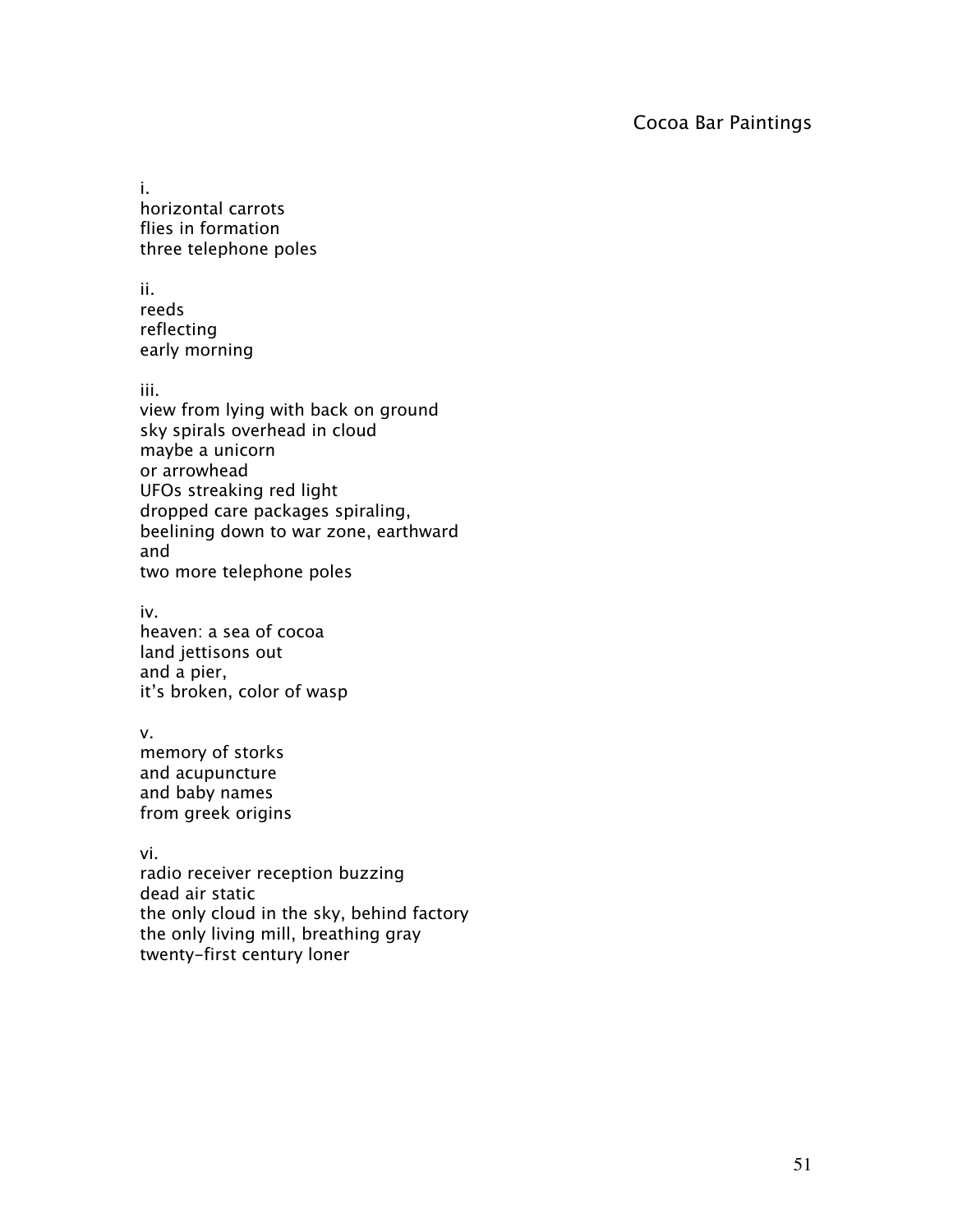# Coffee Shop Eavesdrop, Brooklyn

New high school couple horizontal on the couch up / abruptly after my entrance takes effect

> He's trying to meet a deadline essay about slavery

> > She's open shirt all breast not helping asking for passwords squeal stretching her long limber legs in the air just to tie her Converse laces running nails down his back We missed 11:11 We forgot to make a wish

Goddamn

"I want hot chocolate," toddler Bruno breathes through croissant crumb sister Nina: "I love money," and then, "I want to crawl under a rock!" when brother confuses shoot with shit

and everyone giggles.

Later Mommy's boyfriend tries to explain to Nina the meaning of the idiom,

"Don't throw out the baby with the bathwater."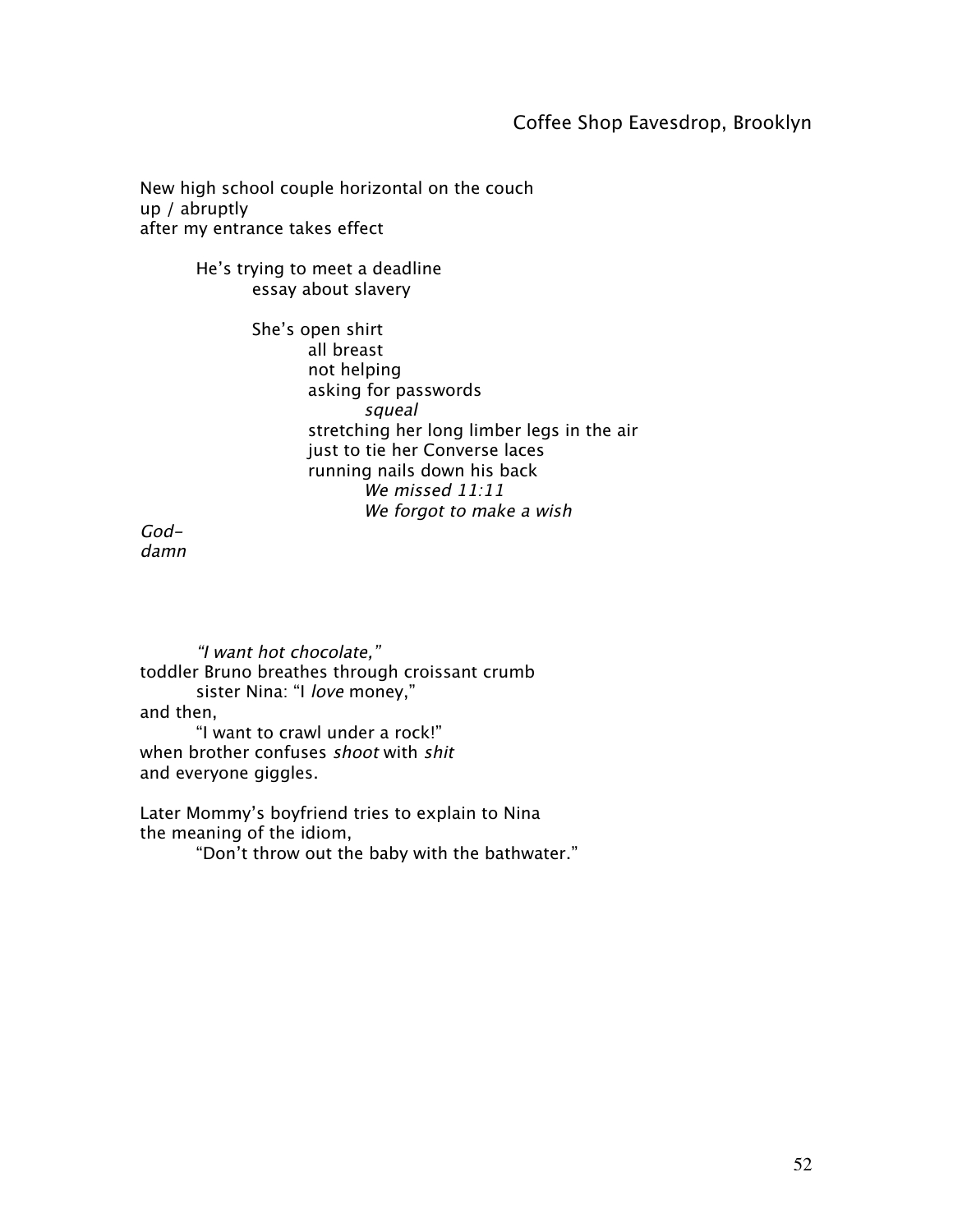# **Brevities**

i. the way sundown is woven between winter tree branches intermittent (angles, with negative spaces) is how I love you

ii.

singers on the lunch hour f-train strumming a 5 string guitar folding and unfolding yellowing accordion singing to us between stopsthe only word i recognize is "siempre,"— always.

iii.

sky warms over palm and Spanish scraper Toyota crests hill with headlights on, still how long has he been driving?

iv. him in the doorframe fixes any afternoon, back from wherever

v. boy on the f-train: i watched you scribble 5 lines on the back of your receipt it looked important and then i watched you cross them all outa string of e's like a seven-year old discovering cursive

vi.

man pushing trash barrel down subway platform and up the stairs, like a mother pushing a stroller: gingerly stealing from step to step hugging can so close to chest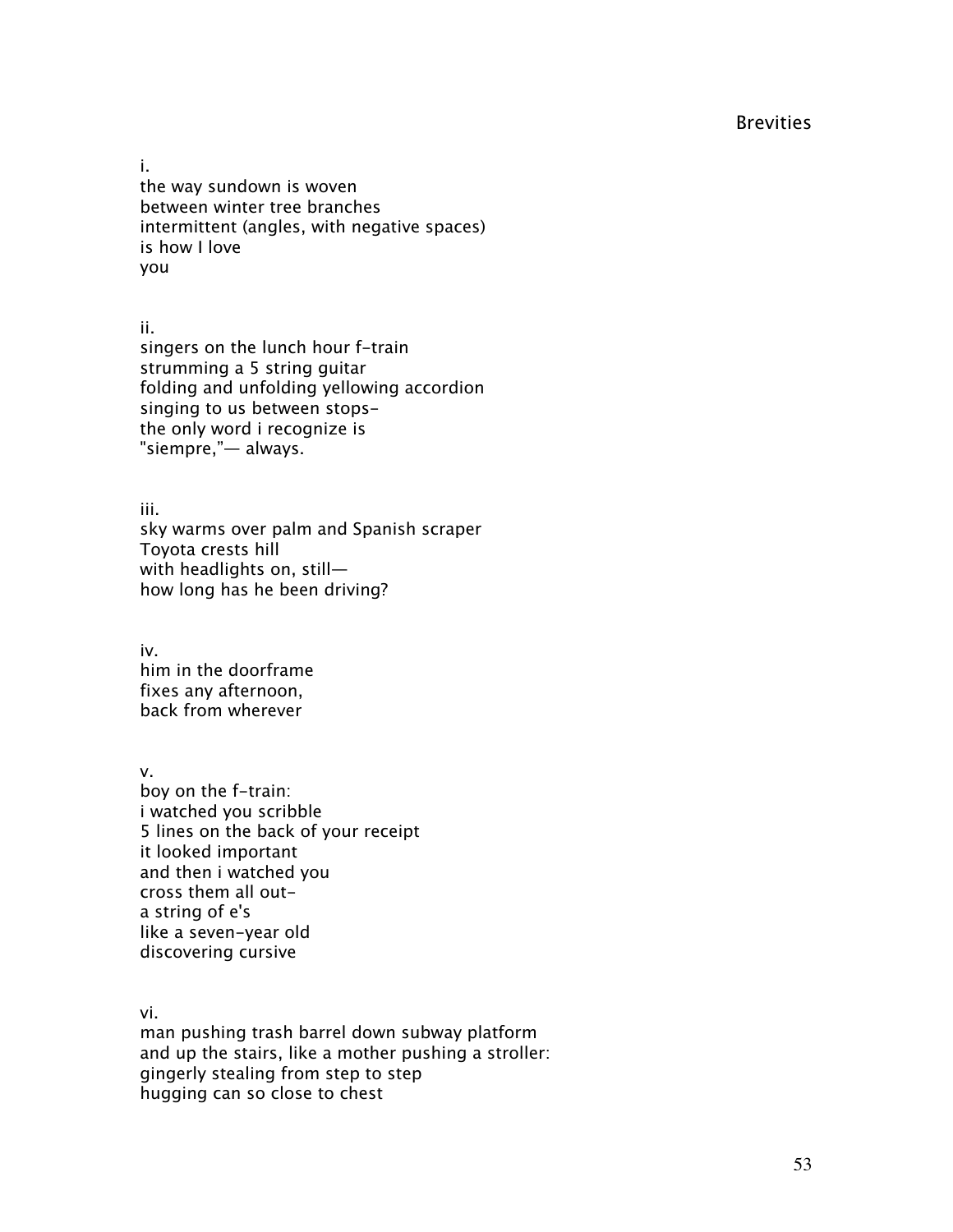vii. from under the covers I hear you shut tightly the door and never know which side you're on

viii. orchids in waning moonlight eighth world wonder collapsing

ix. wondering, can he tell just by looking I don't believe in the statue of liberty and why am I scared when planes enter the skyline? I wasn't even here.

x. at my house with roses he wore sunglasses after dark because he was crying

xi. the braided cords of her lavender dress choked the flesh of her back

xii. our ticket out: New York Mega Millions one year later I still can't check February's winning numbers

xiii. In your backyard you tore the petioles and I learned the froth of the invasive Norway maple.

xiv. Blessed green the hue of free water below the bridge.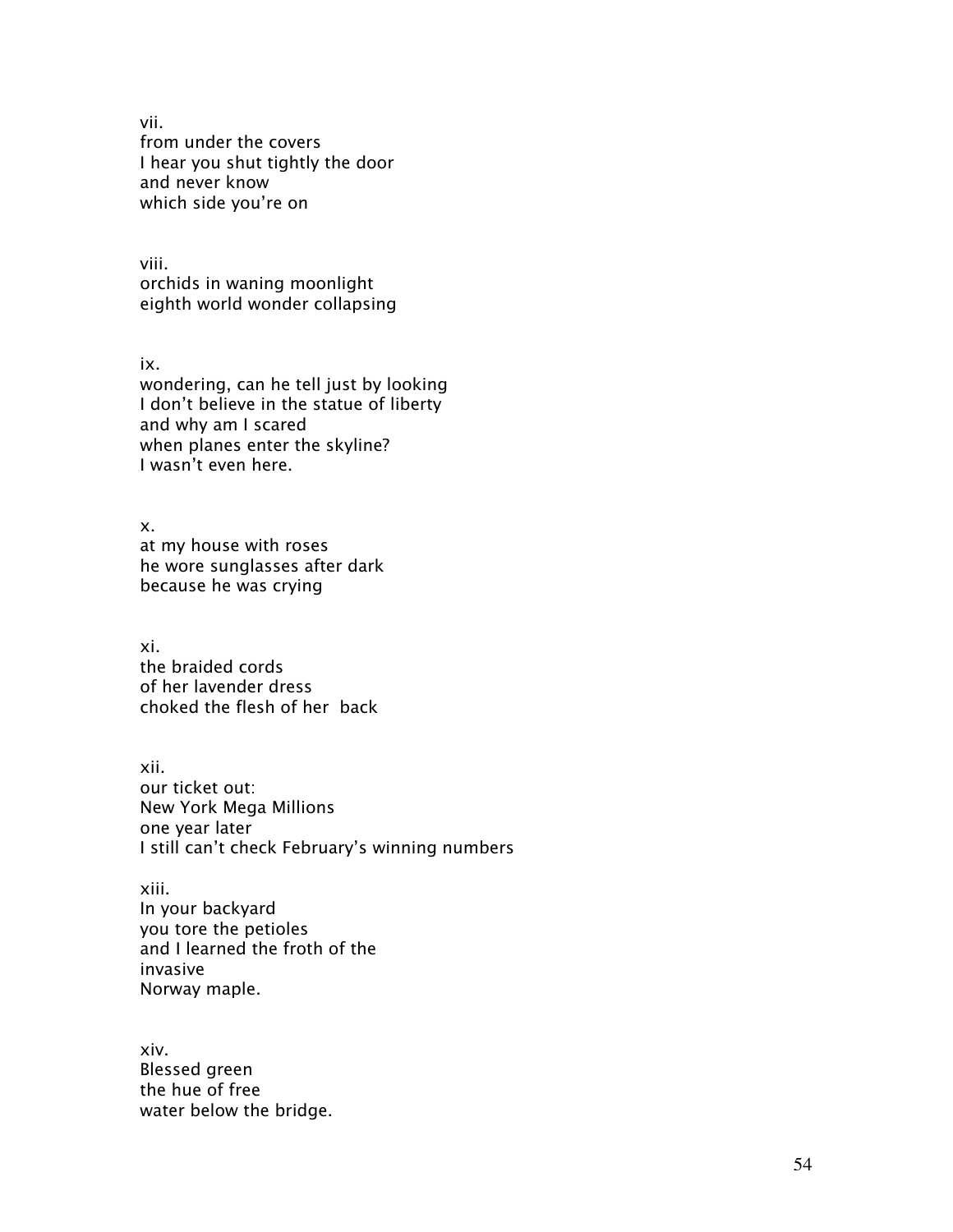I try to read the pull and never know whether it is coming or going from this place.

xv.

Gears grinding, early sirens over cable cars churning, the endless dinging as if a far-off Salvation Army cauldron collects and waits to collect— I hear the shifting tags jingle around the black dog's neck

xvi.

Funeral procession whispers by the fresh sun and flowers clash with the black hearse and Death, reclining in its back seat.

xvii. You are drifting off the coast of my body, the only landscape you've ever sketched.

xviii. God is dead and gone and lying in the church grounds.

xix. Warning Signs:

On a crowded Sunday sidewalk I pitched the rest of my hot chocolate at your chest then walked east instead of south.

xx. synapses are jumping I feel lazy eyed Halle Bopp is pingponging in front of me where is the sect where is the suicide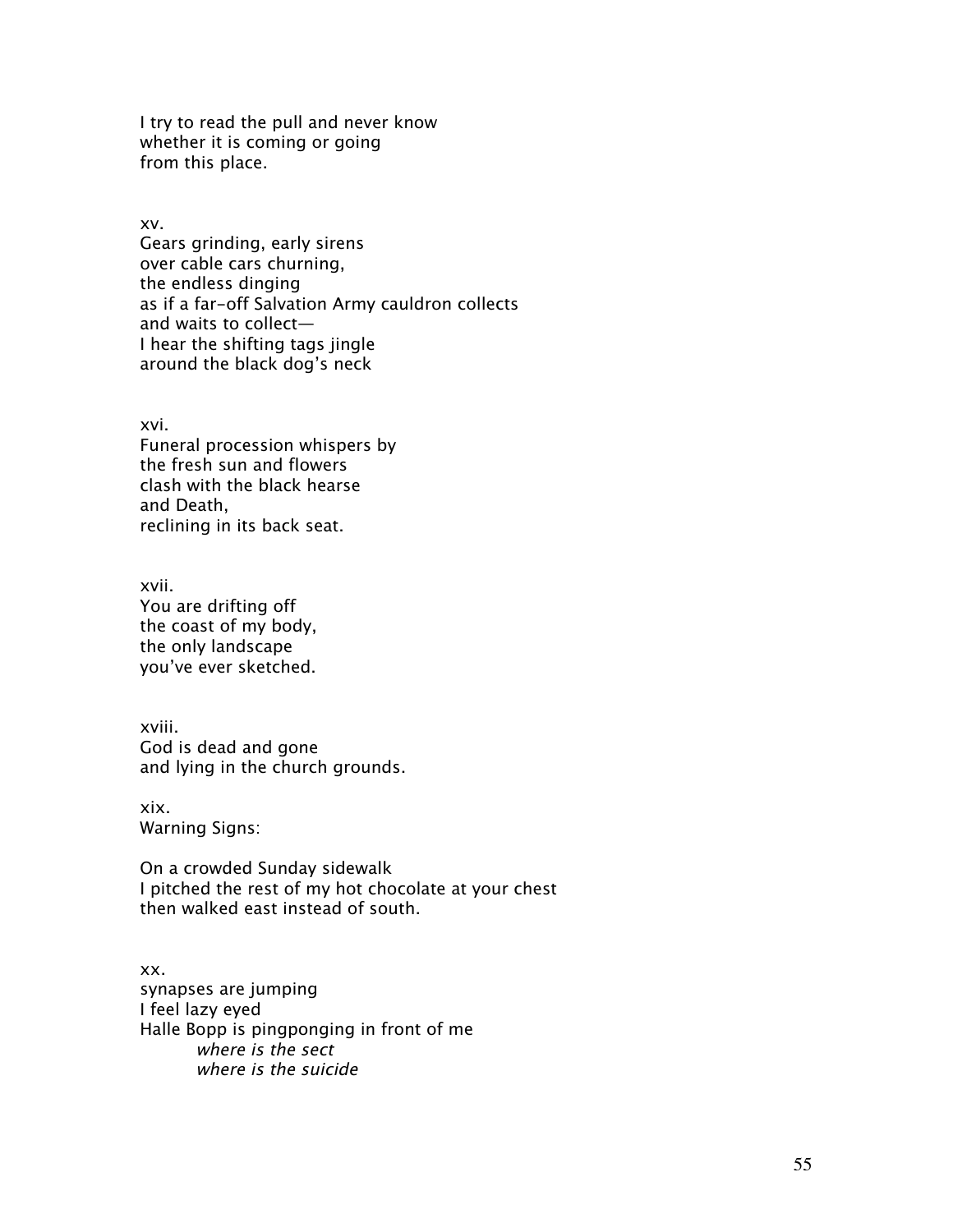xxi. there they stood an ugly assymetrical image I had to stand in the negative space between their contours don't let the meat touch the vegetables it was a celebration expose of my sideshow a dizzy collapse of the balancing act centrifugal force broke its own rules and no one was more or less surprised than the juggler when my lover invited my love to play Frisbee in the park and the pair exchanged phone numbers on  $63^{rd}$  street you know what they say about April.

xxii.

the train rumbles past your house as I pull out of your driveway at ten p.m. and when I approach the tracks near my house seven minutes later, I get to wait while my tongue ticks off twenty-one boxcars sneaking through the night— I watch the conductor, he's fast asleep, and it feels like our biggest secret

xxiii. nothing tangible:

give me a spot in the foreground only hints of permanence your heart on a leap year your last words on your last morning—

I will not promise to write them down or remember.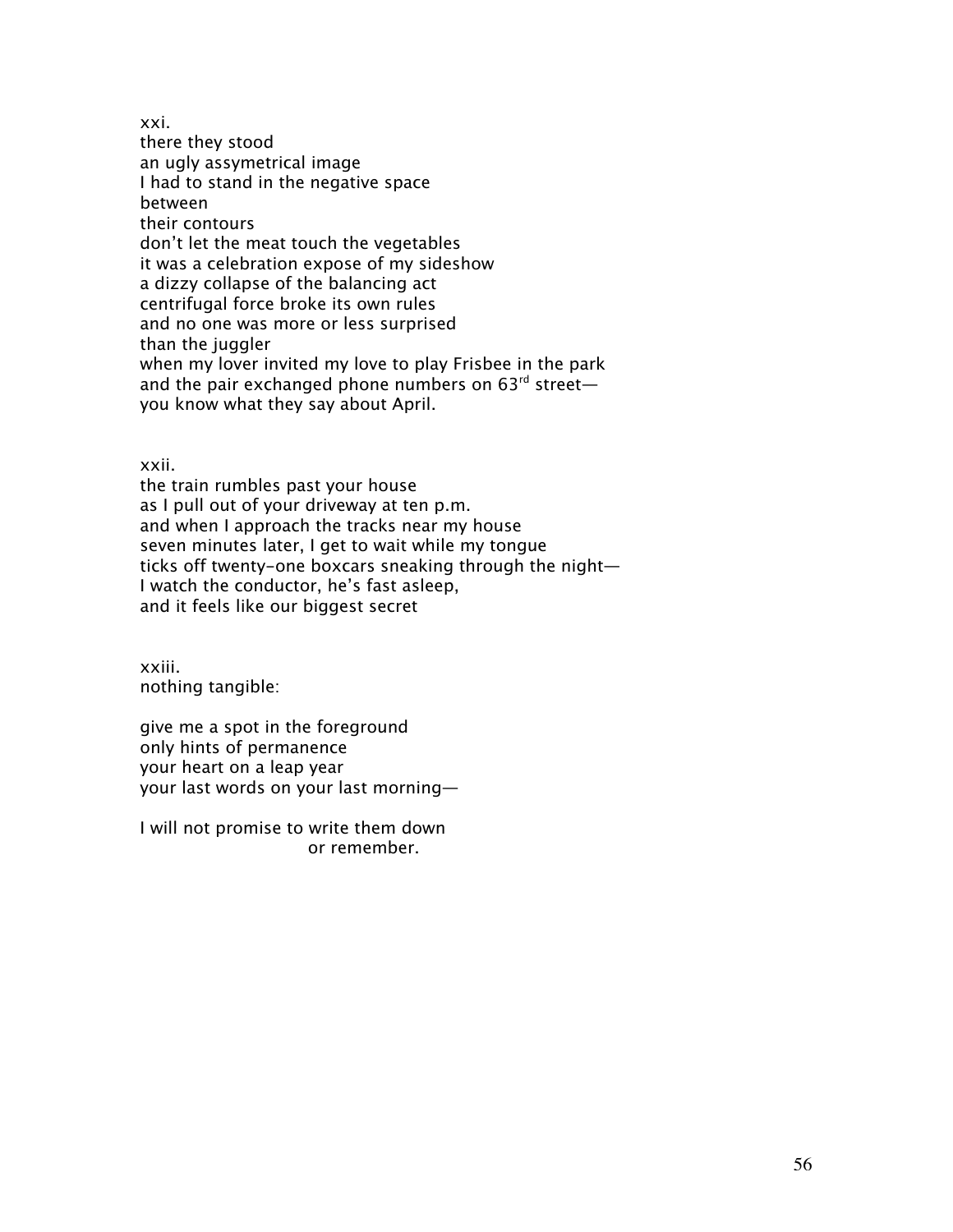## Artistic Intent Statement: Definitions, Context, Characters, Influences

"Whatever the artist says about it is like an apology, it is not necessary." -Louise Bourgeois

# On Art

"What is art?" In my pursuit of a liberal arts degree, this ambitious inquiry has proven inescapable. I apply the same definition to the literary arts as I do to the visual arts. Marcel Duchamp is best known for his 'ready-mades,' such as the famous urinal that he displayed under the guise of a fountain, and then signed, and labeled 'art,' challenged traditional notions. People argued, "That's not art, anyone could it, and you see that everywhere." An appropriate response from Duchamp's side would be, "but nobody else *did it*, and you don't see it like *this*!" It was art because he framed it that specific way, and asked people to look at it under those terms. Before Duchamp, no one would have thought to assess the porcelain curvature or patterned drain holes of a urinal for their formal interest. He transformed the functional into the aesthetic.

The urinal readymade explicitly identifies a symbol of waste disposal as a piece of art. Turning an ugly receptacle into something people can appreciate challenges the audience to reconsider how they think specifically of wastes, and more generally of a system of aesthetics. My poetic process often relies on Duchamp's philosophy that you create art simply through the act of choosing a subject or moment to render artistically. The poem "Witness" captures just an ordinary moment that might look to the average onlooker to be a simple act:

a balding round man dragged his bare fingers though the snowy flower-boxes as he passed,

57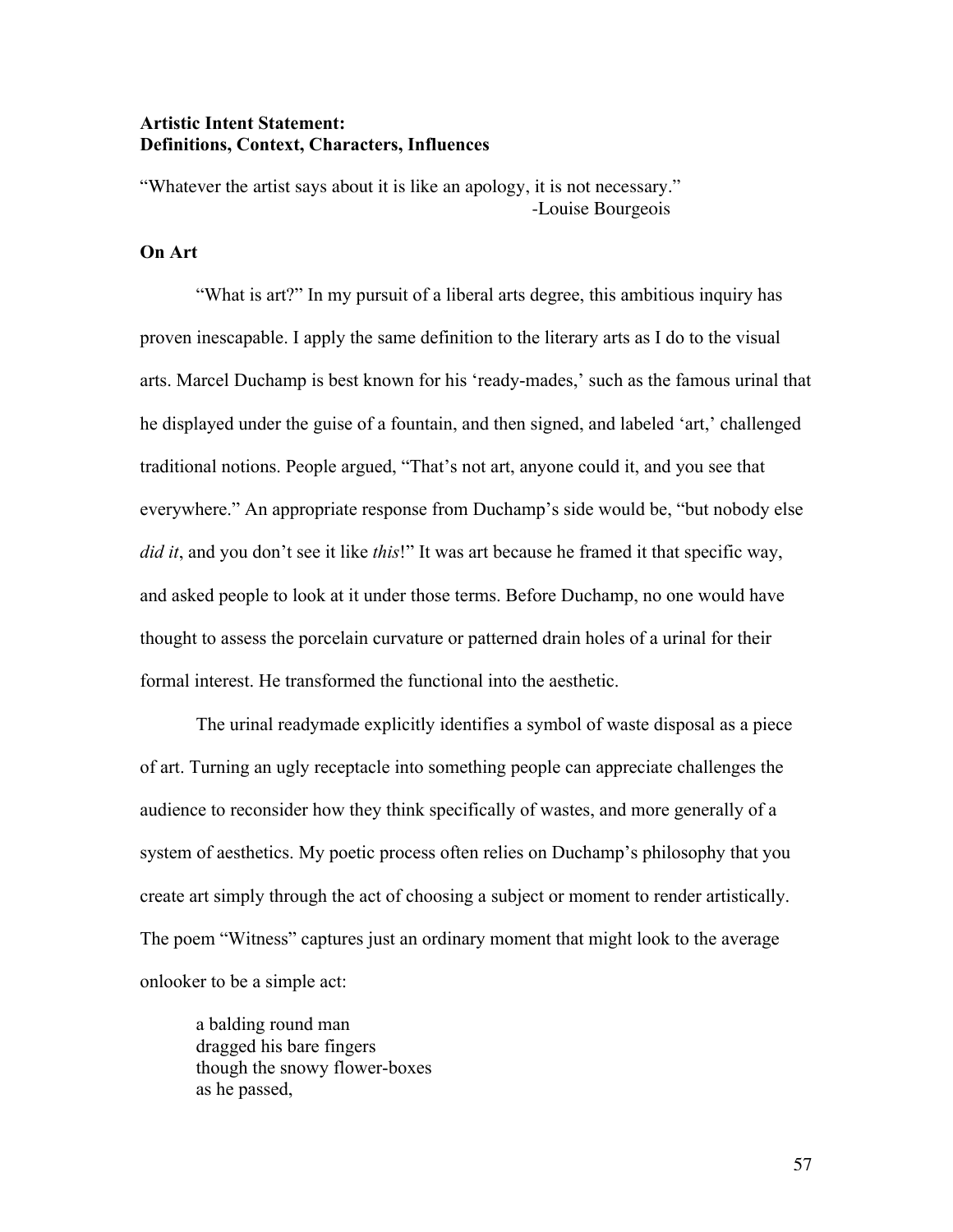then examined his digits as if some sidewalk miracle had just been performed

By writing it down in a poem, I turn that moment into an aesthetic event and deepen its profundity. It is not an epic tale, nor is it about love, or death, or things typically thought worthy of an ode. Instead, it is an easily passed over moment on the street that I recorded and labeled as a poem. These observations are similar to those of my poems that were based on eavesdropping. I feel that there is great poetry to be found in the ordinary, unplanned event.

### Impressionism

 "The Impressionists relaxed the boundary between subject and background so that the effect of an Impressionist painting often resembles a snapshot, a part of a larger reality captured as if by chance."

-Robert Rosenblum

Photography became increasingly popular during the Impressionist movement, encouraging painters to capture precise moments, whether it was a change in daylight or an everyday act. Often my poems often aim to blur subject and background in a similar way—the poem "Jazz Club Scan" is as much about the physicality of the club as it is about the patrons. I try to capture one evening in that location—an experience that, in all its complexity and specificity, can never be replicated. can never be exactly replicated.

### Art as Catharsis

Sculptress Louise Bourgeois had a troubled childhood and later stated, "You have to tell your story, and you have to forget your story." She used her artwork to sort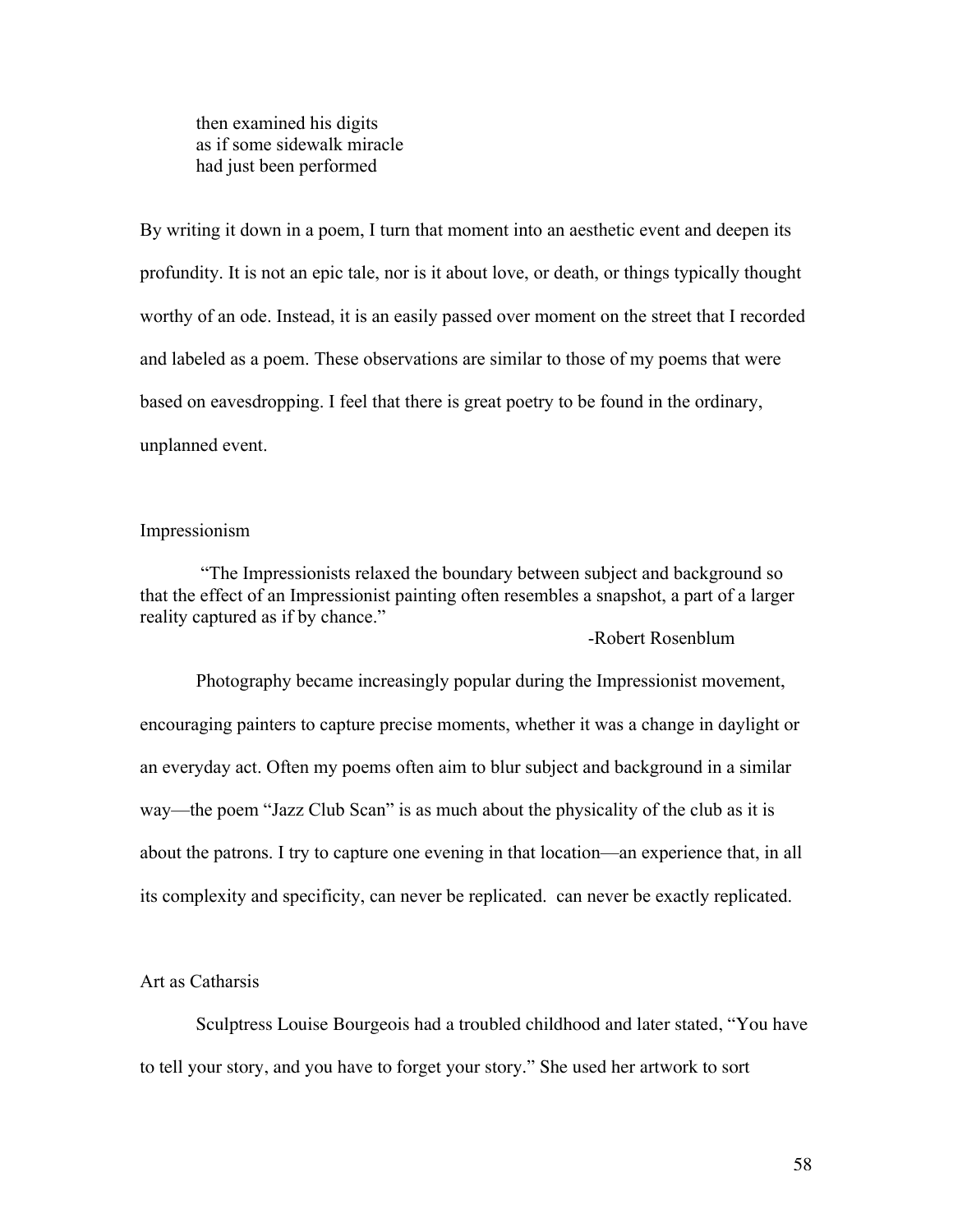through the feelings of rage and betrayal she held against her parents, and claimed that once she worked it out, it would not return. She also refers to this process as the deconstruction and then reconstruction of her painful memories.

This use of art for psychological healing and survival reminds me of the "Girl Orchestra of Auschwitz". The women played their music under conditions like nothing they were used to—not for their own joy or for the joy of loved ones, but for the inhumane overseers of the concentration camp. This must have been an overwhelming prospect, but the women knew that it would save their lives—so they played. I learned about the level of solace women were able to find by having music as a constant presence and a reminder of life outside the gates. This idea of art as catharsis is one that applies not only to sculpture or music, but also the literary arts. In this collection, I work through more than one death, the end of a relationship, and the tragedy of violence against women—all in ways that allowed me to sort through my feelings quite deliberately and even, at times come to resolution, at times, to attain a resolution.

## **Context**

Some of my poetic tendencies borrow from the basic guidelines of the Japanese haiku, as summarized here by Tom Gilroy:

- 1. Seasonal references to establish time and place
- 2. The moment seized and rendered purely, captured in an instant of enlightenment
- 3. Reflections of the particular consciousness, or point of view of the author, his or her loneliness, or comedy, or anger.

I rely on contextual references when writing as a daily journal exercise to chart some sort of progression in time and self. Much of my work is about capturing a moment and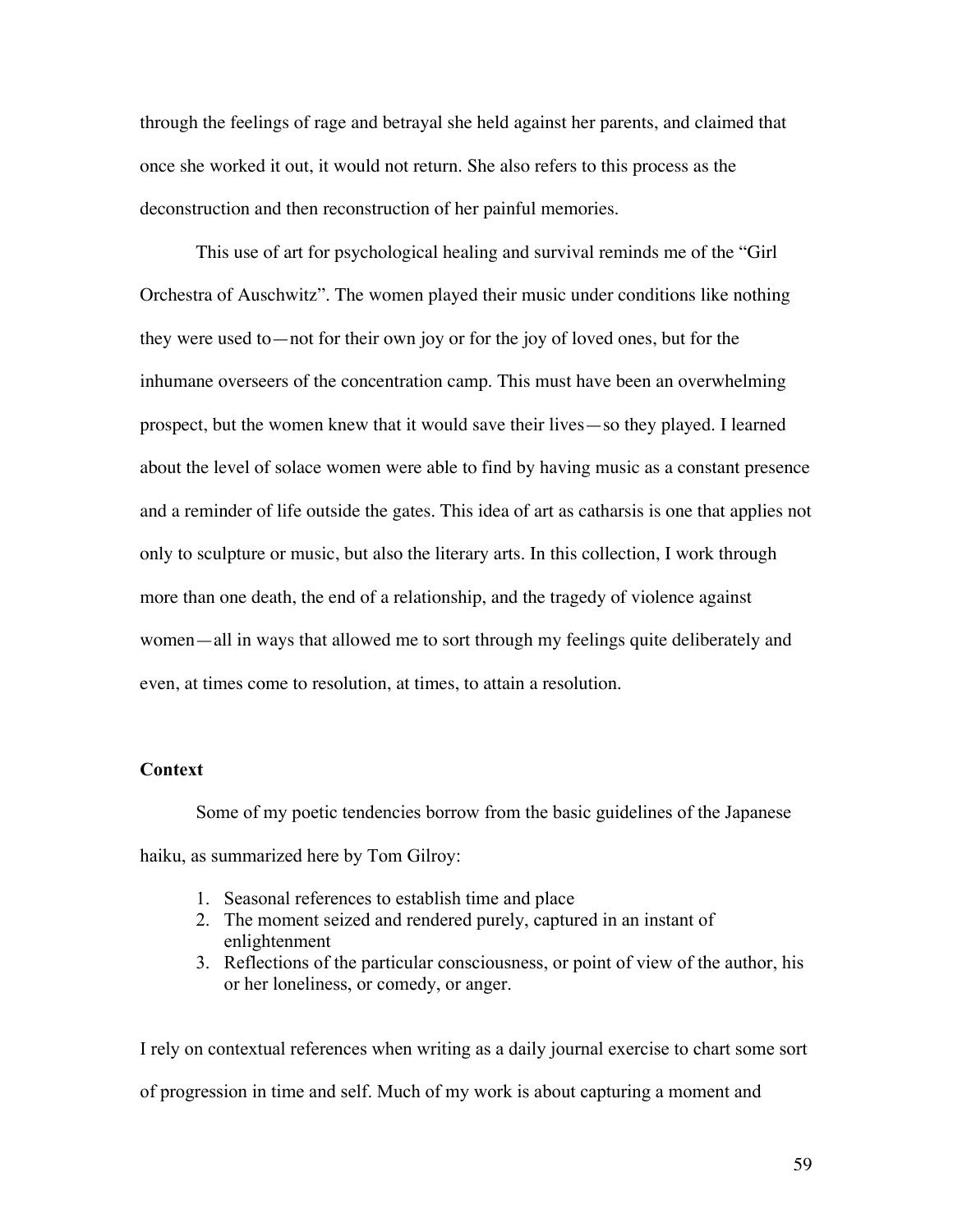finding a way to describe it so that it satisfies my memory of its reality and could potentially be experienced anew by a reader. I rely on geographical and social specificity and make the reader work with other clues to find meaning in the proper nouns. As for the different authorial points of view, this collection certainly moves through many stages of consciousness, including guilt, loss, calm, and triumph.

# Time

Time plays an important role in marking the moment these poems are set in. Time of day and time of year are often explicit. In this collection, I mention ten of the twelve calendar months by name. "Leap Year;" "How May Ends;" and "August 31" are all poems set on the last day of the month. "November's Lament;" "Letting Go"; and "River Melt" focus on the changing of seasons. I believe that these temporal transition points often mark a change in life, whether they signify that it is time to move again, or mark a new year full of prospect.

## Geography

The poetry in this collection was written during a period in my life when I moved between apartments in Maine and New York four times. They city changed my poetry. The resultant shift in subject matter is most obvious. My earlier poems were largely pastoral: scenes of sailboats on the Penobscot Bay, reflections from the tops of mountains, commentary on the changing seasons. These earlier poems are often more metaphorical, as well. "August 31" is a poem from Maine about the last sail of the summer:

60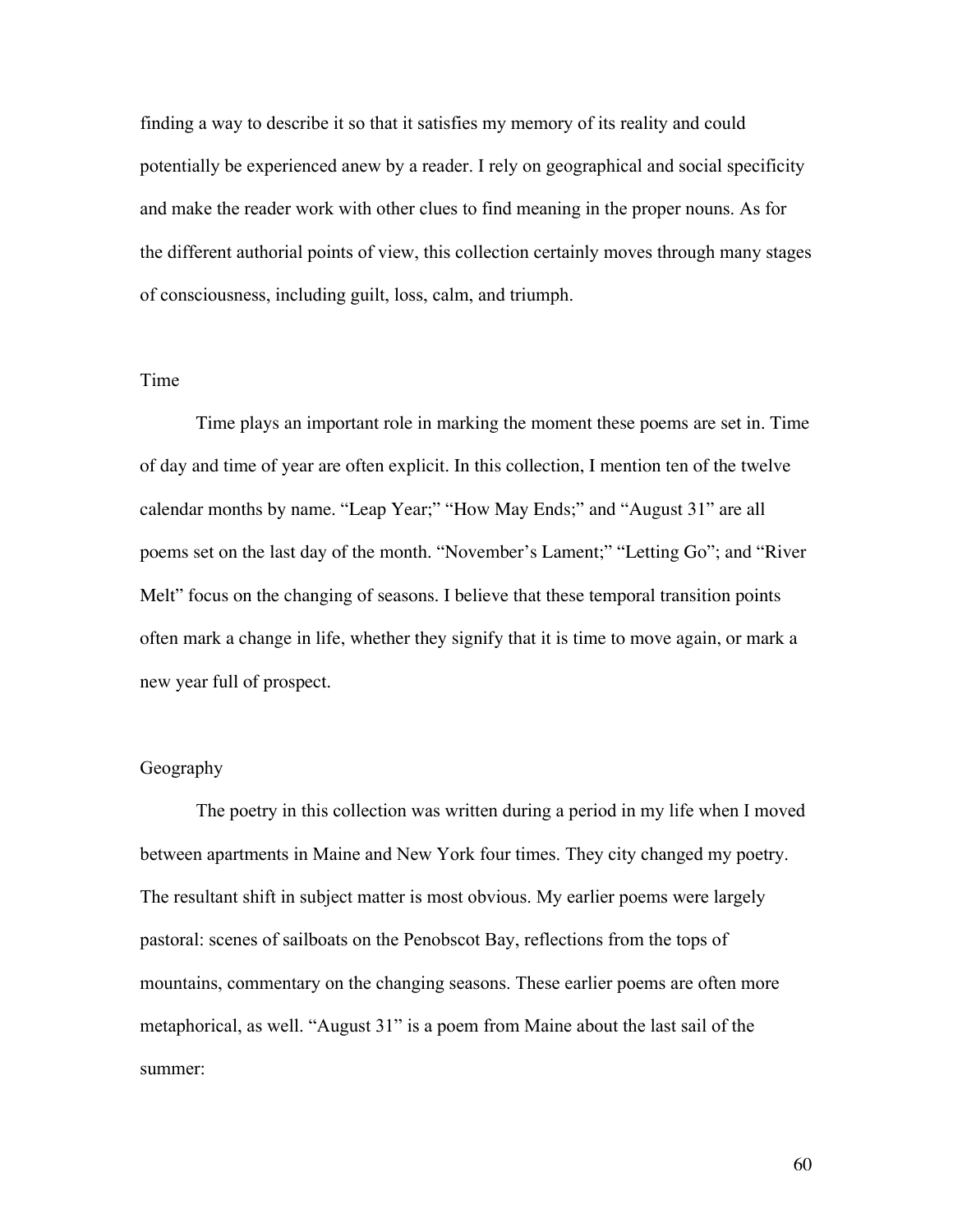it's as if the gold hues of dusk are being absorbed by the canvas clanging against the mast; the stem to these breathless calla lilies, open flowers nodding their heads at us.

This poem, the earliest in this collection, compares sails to artistic canvasses painted gold by the sunset, and to windblown flowers—all in one stanza. It represents the starting point as I began my college writing experience.

Almost immediately after moving to Manhattan, the focus of my work moved from the environment to the people in the environment, or how the two relate. Instead of describing a harbor scene, I scanned jazz clubs and coffee shops for the people thriving in them. Eventually this transition took me even further away from the simple natural poems into poems about things I only heard of on the news, and filled in the blanks with my imagination. The most recent step in the continuing evolution has been returning to Maine and thus returning to the experiences of Maine with a different eye. My landscapes have changed from the Atlantic Ocean to the Manhattan skyline, and my characters moved from subway strangers back to the people closest to me. Living in New York also meant living with my partner and three other men, so I ended up writing about drug use, claustrophobia, and petty issues of jealousy. I was interning and in school full time while my roommates were all musicians with light course loads, making it hard to accommodate everyone's needs, in terms of living space. Moving back and forth between Maine and New York created a wide range in subject matter, significantly altering my approach.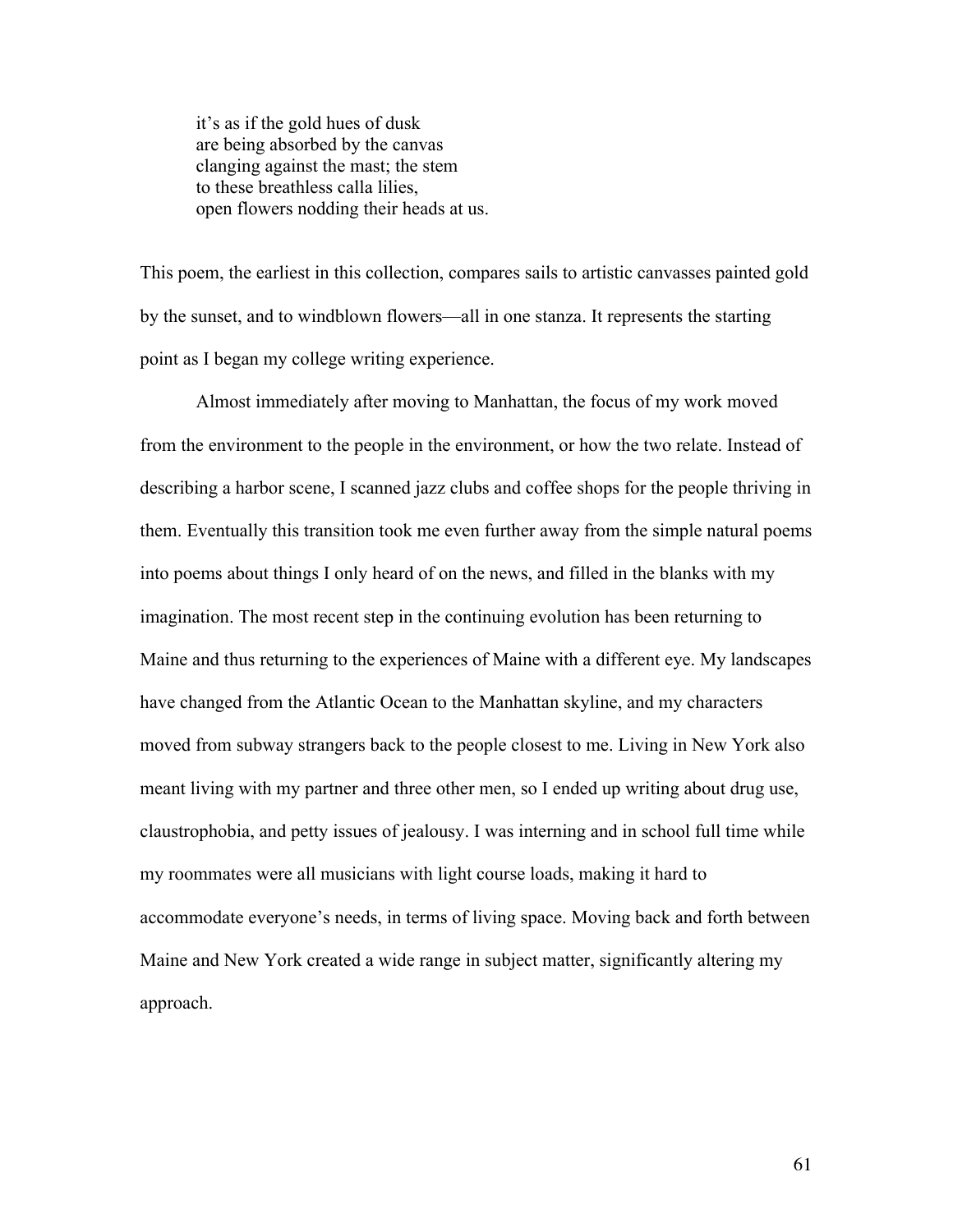### **Characters**

#### **Strangers**

Much of my poetry comes from the overheard and observed, so strangers are always walking their way into scenes for a song or a meal, then disappearing. I relish this because strangers are unpredictable. I never would have dreamed up the man who hovers over my bikini-clad body in "Eighty Degrees, Rising, Brooklyn," wearing a suit and hat on the hottest day of the year, holding a briefcase and a trophy. I am interested in the way people behave when they do not realize they have an audience. In the city, privacy is so limited that people blur what they will do in public—putting makeup on during the subway ride, singing scales on the sidewalk, changing shoes in the elevator. "Overheard Triangulation" is an excellent example of the way that the blurring of public and private can be poetic. In it a woman quizzes her granddaughter for a math test on the F train with bizarre riddles. I found this fascinating because she turned simple questions into longer word problems and had no concerns about quizzing the child in public. I know my parents stopped helping me with math at a very young age and would probably be too self-conscious to start declaring the answers to math problems aloud, in case they might make a silly mistake.

#### Father

When I read "How May Ends*"* to Jim Paul, my poetry professor at the time, he declared that I had "daddy issues;" it looked like our whole class had daddy issues, and by God, we must compile an anthology of our daddy issue poems! I felt immediately defensive. I knew he must have misunderstood the poem entirely, and I would make swift

62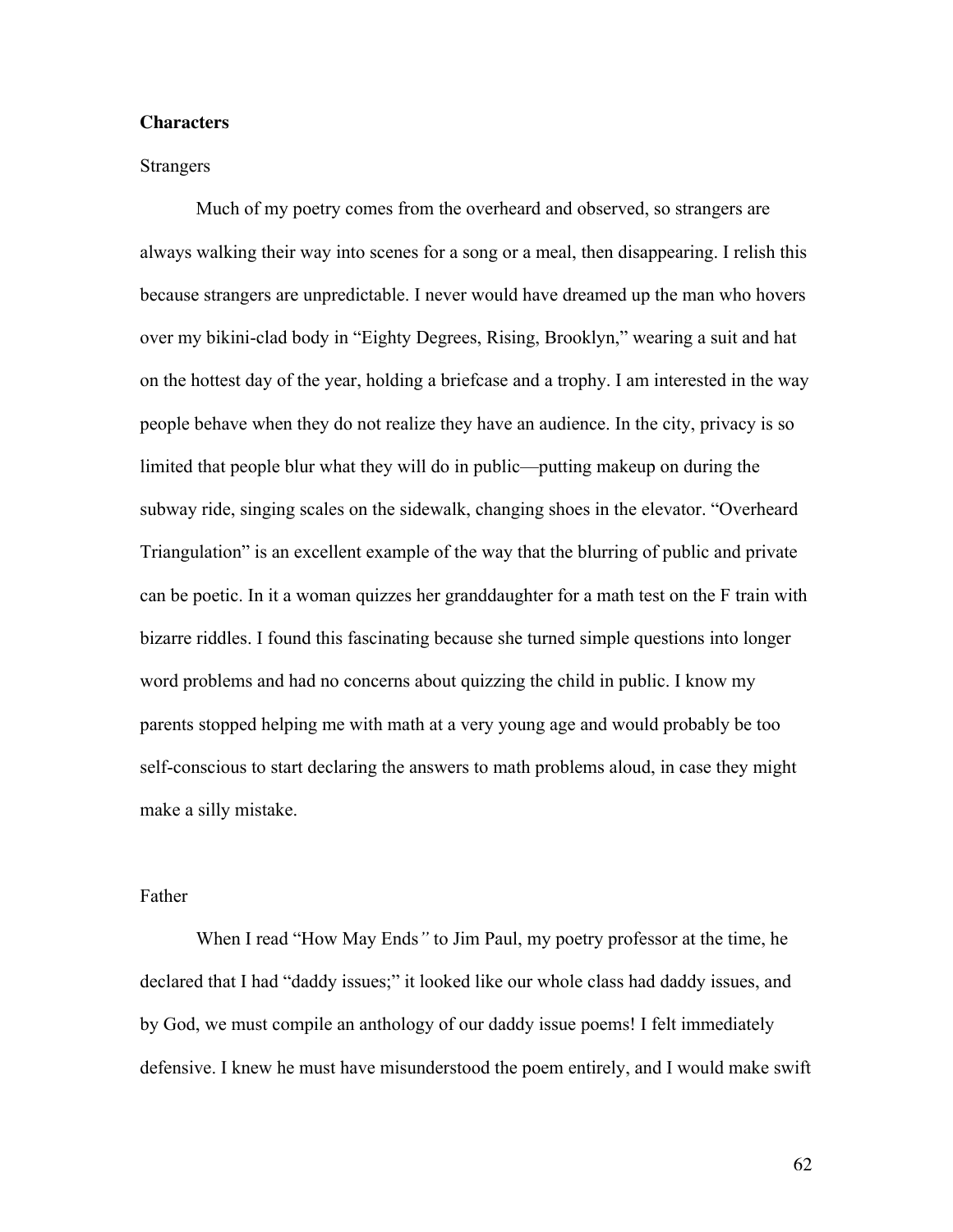edits to clarify my meaning. Was this just an overzealous—even jocular—response in the wake of a dramatic reading of Sylvia Plath's poem, "Daddy?" I went within myself to ask: is he right? *I* felt like my father was a tragic figure in the poem, standing there in his fishing vest beside his silly little truck, not knowing what we knew, and he would soon know: suddenly, he was without parents. So—what did my professor see?

This poem and the experience of examining my poem defensively made me realize something about interpretation and authority. There were things I did not intend to convey in "How May Ends," a poem I believed to be 'about my grandfather's death.' The poem's italicized section is telling.

Mom told you-*Remember how you told her about her little sister? It was her turn to cleave sorrys in the timber-* "Your dad died this morning..."

I refer back to the way a younger version of my father had the task of telling a younger version of my mother that a drunk driver killed her sister in order to add a layer of complexity to the poem. It is hard to come out of that *the good guy*. Did I consciously connect these two events? No, not until I wrote the words, "Mom told you." To me, this was a fairly minor detail in the poem, but it is one example of the way details can carry unforeseen weight, and influence the reader's perception.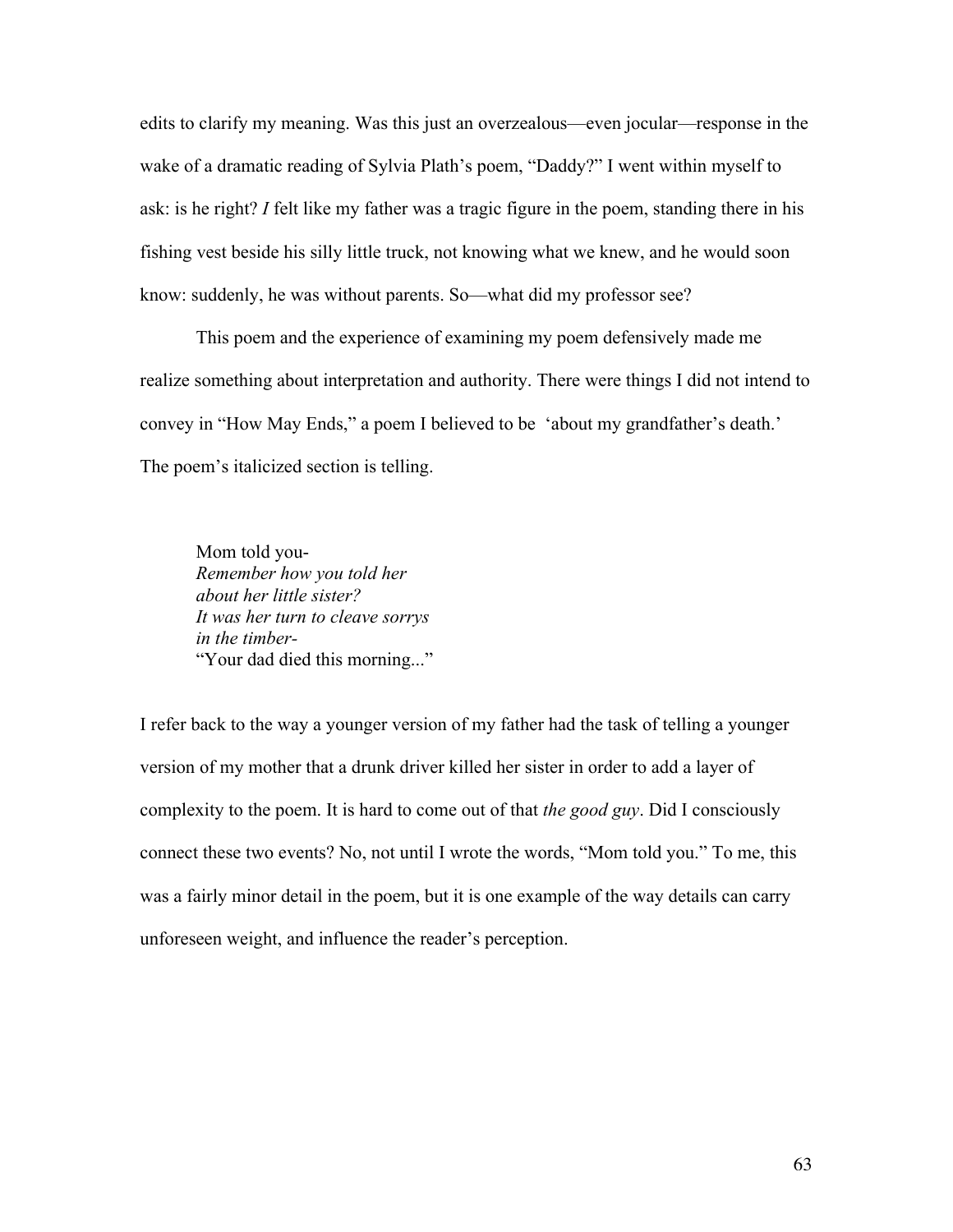### Lovers

Unstable physical relationships are a central theme in these works, conveying a sense of restlessness that leads eventually into the poems about accepting endings. There are two poems I would categorize as love poems, though the love they describe is, I hope, neither simple nor clichéd. "The Rain Owes Me Joan Didion's Cursive "and "After English" both delve into issues of a third-party disrupting a relationship. The former is the realization of a pattern:

you gave me a towel, tea, arms I said for you a poem I just learned you played Lennon songs I sucked the salt and seeds from the edamame why do I always end up here

Here the narrator recounts a tender moment with the "the other man," and shares part of herself in response. There is immediately tension when the poem mixes romance with infidelity, rather than mere physicality—though it is followed by some rather sexual food imagery. Finally, the unanswerable question is posed: why is this happening? Though outwardly spoiled by assessments of infidelity, these moments are more intimate than those from whatever relationship's end they might be hastening. "I Couldn't Sleep" contrasts the newness of the previous poem with the unconcerned nature of a relationship that is too comfortable:

when I asked, after making love or falling short, what you were thinking of you said something about porn, and when I gave you your redemption and restated the question, you said something about job possibilities, and … you don't even read my poems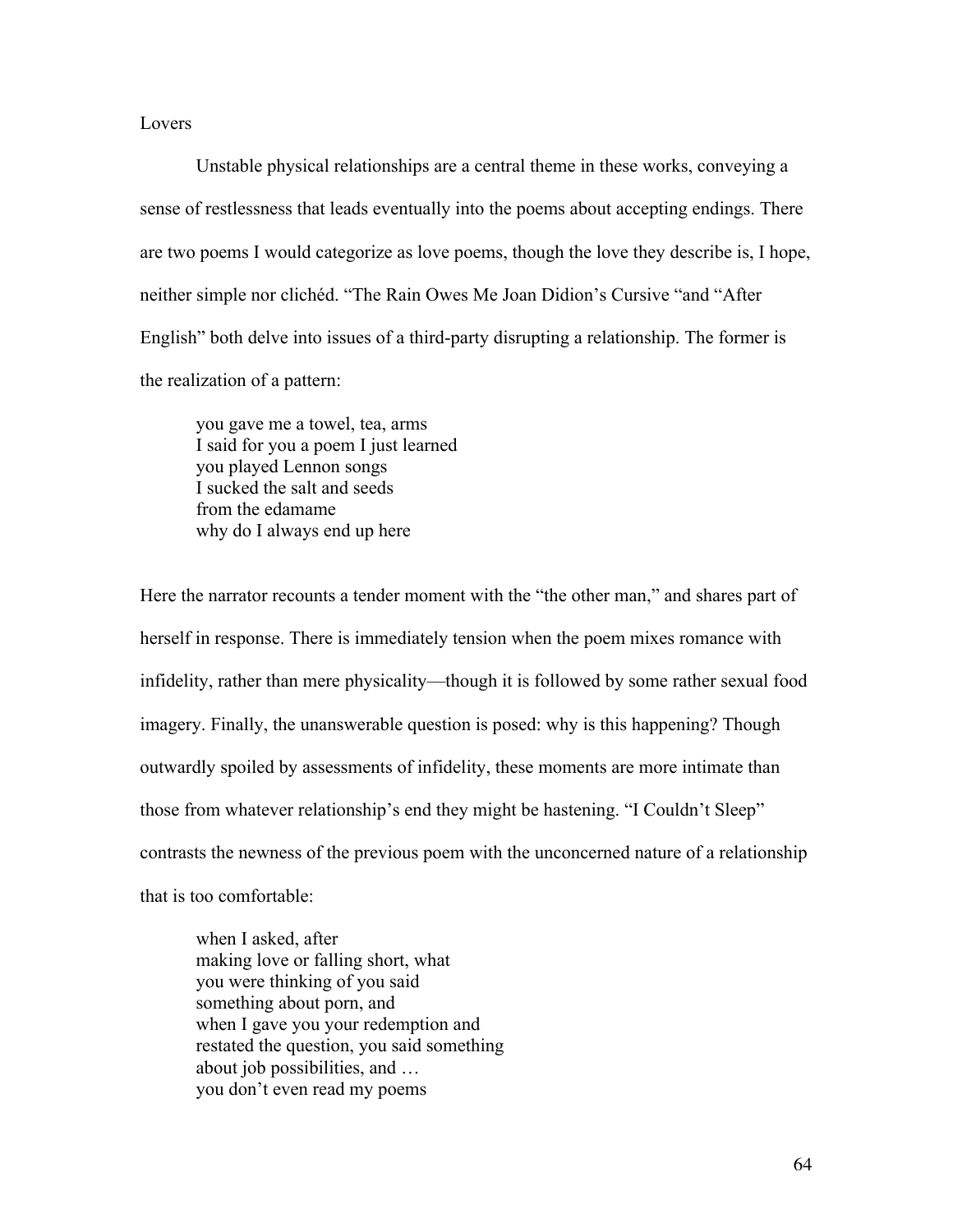This push and pull between the old and new and the known versus the unknown drives much of the section on sex and love.

### **Influences**

James Schuyler is an artist I find several ways to connect with. His poems are often concerned with the dichotomy of rural and urban, specifically Maine and New York. He is just as fluent in naming Manhattan landmarks as he is in identifying the Latin name of a tree. I often work with similar specificity. He is admirably frank with his emotions, as in this passage from "This Dark Apartment:"

How I wish you would come back! I could tell you how, when I lived on East 49th, first with Frank and then with John, we had a lovely view of the UN building and the Beekman Towers. They were not my lovers, though. You were. You said so.

This poem goes beyond the mere physical description of their shared apartment to shape real meaning and provide insight into the dissolved affair. This poem about how the physical space changes after a lover leaves prompted me to write about my experience cat-sitting for my estranged partner while he was away for the holiday. It set the scene for "Things I Stole," in which I react to finding my vacancy already filled—

you shouldn't have left me alone here you shouldn't have left her wavy black hairs on the bathroom floor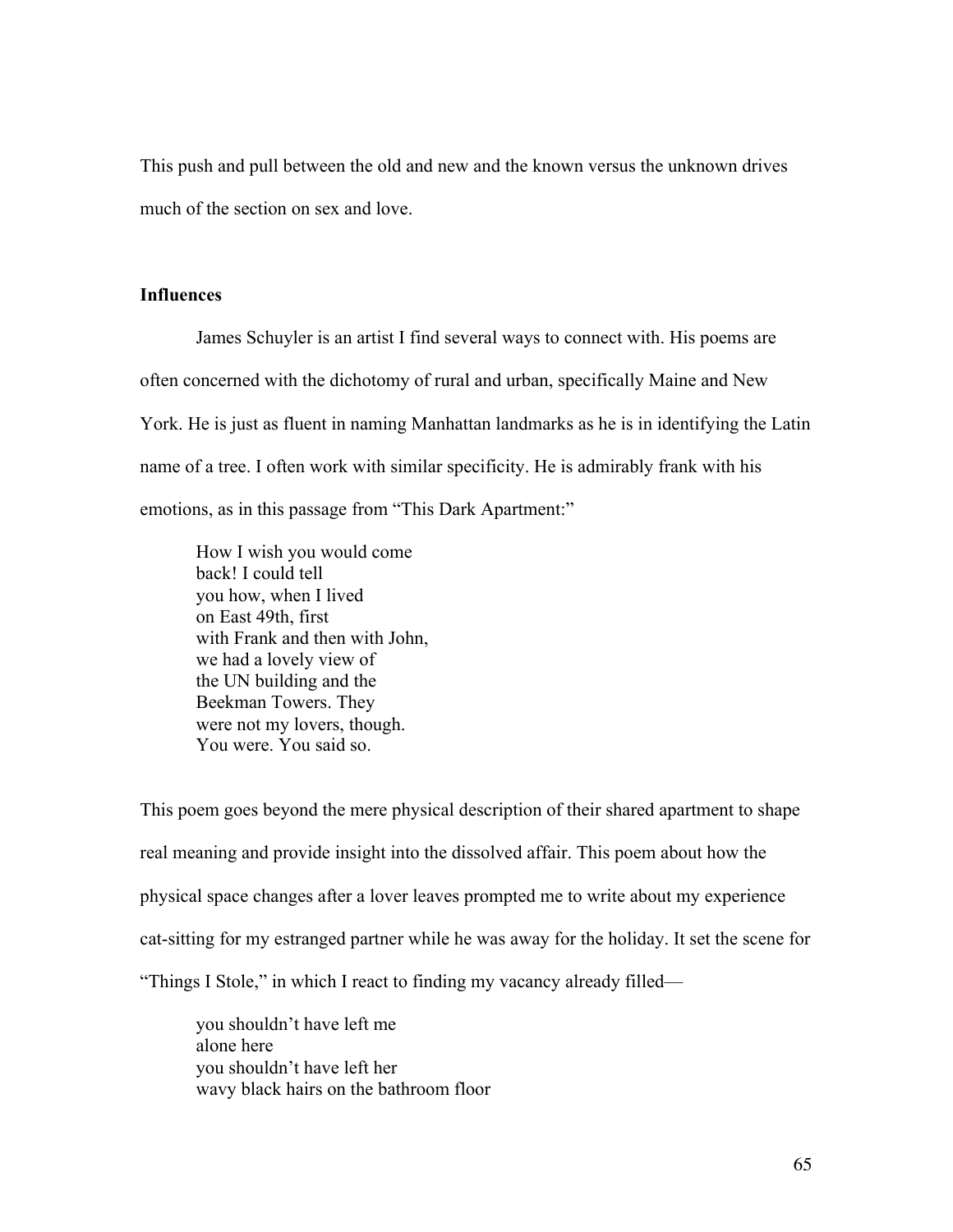but you did and this torn Polaroid mosaic is a masterpiece of your two cheeks touching

as well as for "Letting Go," in which I remember the landscape surrounding the

apartment, and make new meaning, alone:

hot mug of cocoa in my fist cat I had missed on my lap watching, peripherally, the last Christmas lights: glittering faces of skyscrapers flaming across the Upper Bay

The second poem, written later, makes no direct reference to my former lover and thus shows the progression from betrayal to victory, with the image of a woman standing on a Brooklyn roof looking out over all of the city—all on the eve of a New Year.

# Frank O'Hara

There are two important artistic lessons I learned from reading Frank O'Hara. One is the premise behind his book, *Lunch Poems*. It is a series of poems written during his lunch hour at work, which relies on observation, people watching, and an explicit time of day. This serves as a type of daily journal and a reminder to me that poetry has so much to do with framing the ordinary as art. I also take pleasure in his occasional run-on style of writing, which controls how the reader approaches the poem. In "Having a Coke With You," he writes,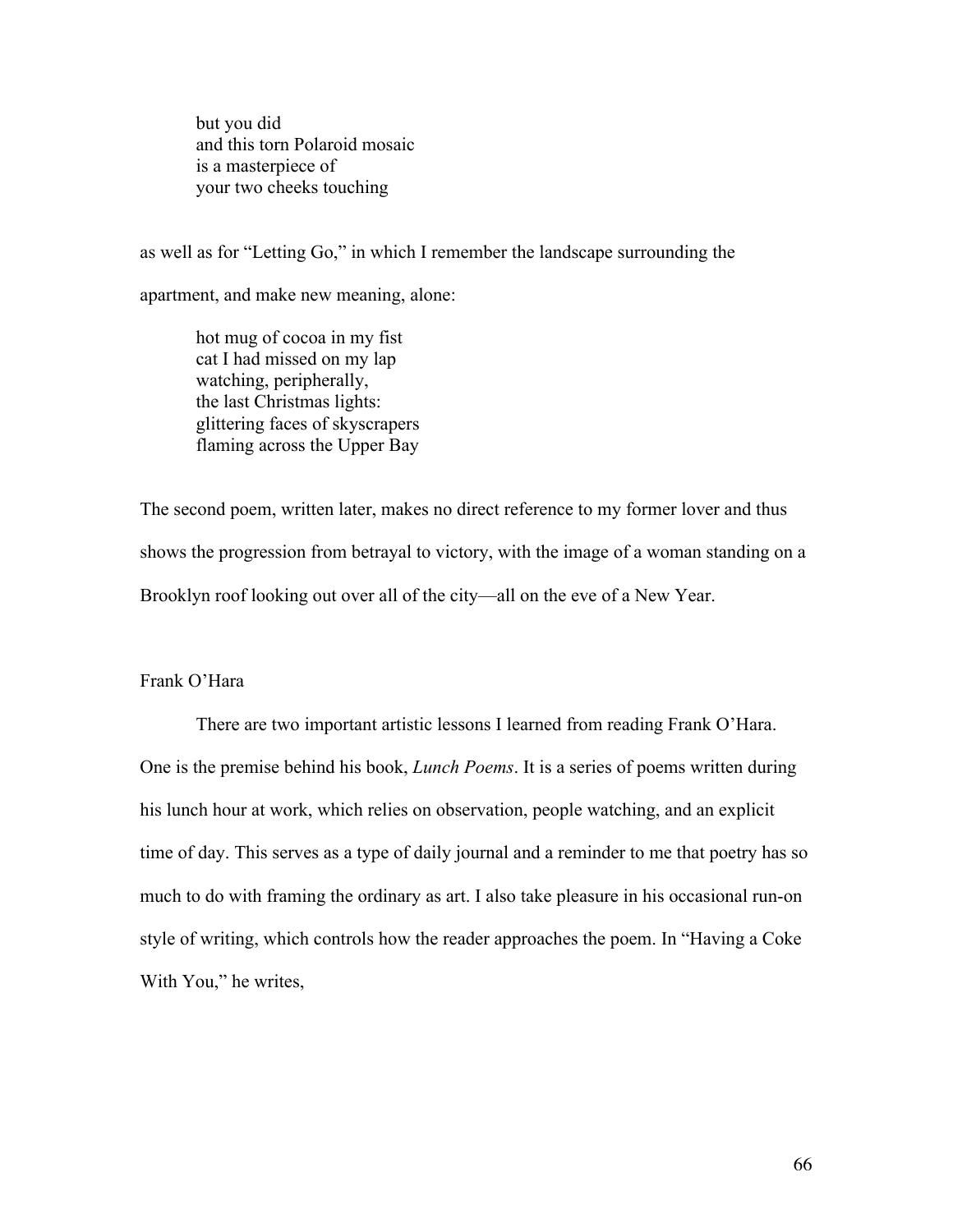…I look at you and I would rather look at you than all the portraits in the world except possibly for the Polish Rider occasionally and anyway it's in the Frick which thank heavens you haven't gone to yet so we can go together the first time and…

This rambling, conversational style of writing is how my own prose pieces take form, and some of my poetry. I especially like the repeated use of "ands" because it gives this poem a breathless, childlike feel—as if you just can't stop talking because you have so much to say. I go after the same feel in a prose poem, "Fenced-in Gladiolas:"

…a dog makes some low guttural or high siren sort of noise or the city park truck slowly beeps its way down a crowded bike path or a distant basketball rim is rocked and resounds for seconds and I keep looking up, expecting him to join me…

O'Hara often works with long lines that spread out on the page or turn into paragraphs. This is the form my writing occasionally takes for a character sketch or the live recording of an experience. Some lines lose meaning when broken down into little pieces and pauses, and work better in the streaming narrative that represents how fast the mind works.

# Experiments in Form

Though I like the aesthetics of one long column on the left margin, some poems turn away from that model. The poem "Cocoa Bar Paintings" owes its formatting to poet Wallace Stevens. In high school I read his poem, "Thirteen Ways of Looking at a Blackbird," which is composed of thirteen stanzas that approach the subject of a blackbird from a different angle. He demonstrated an effective way separate a poem into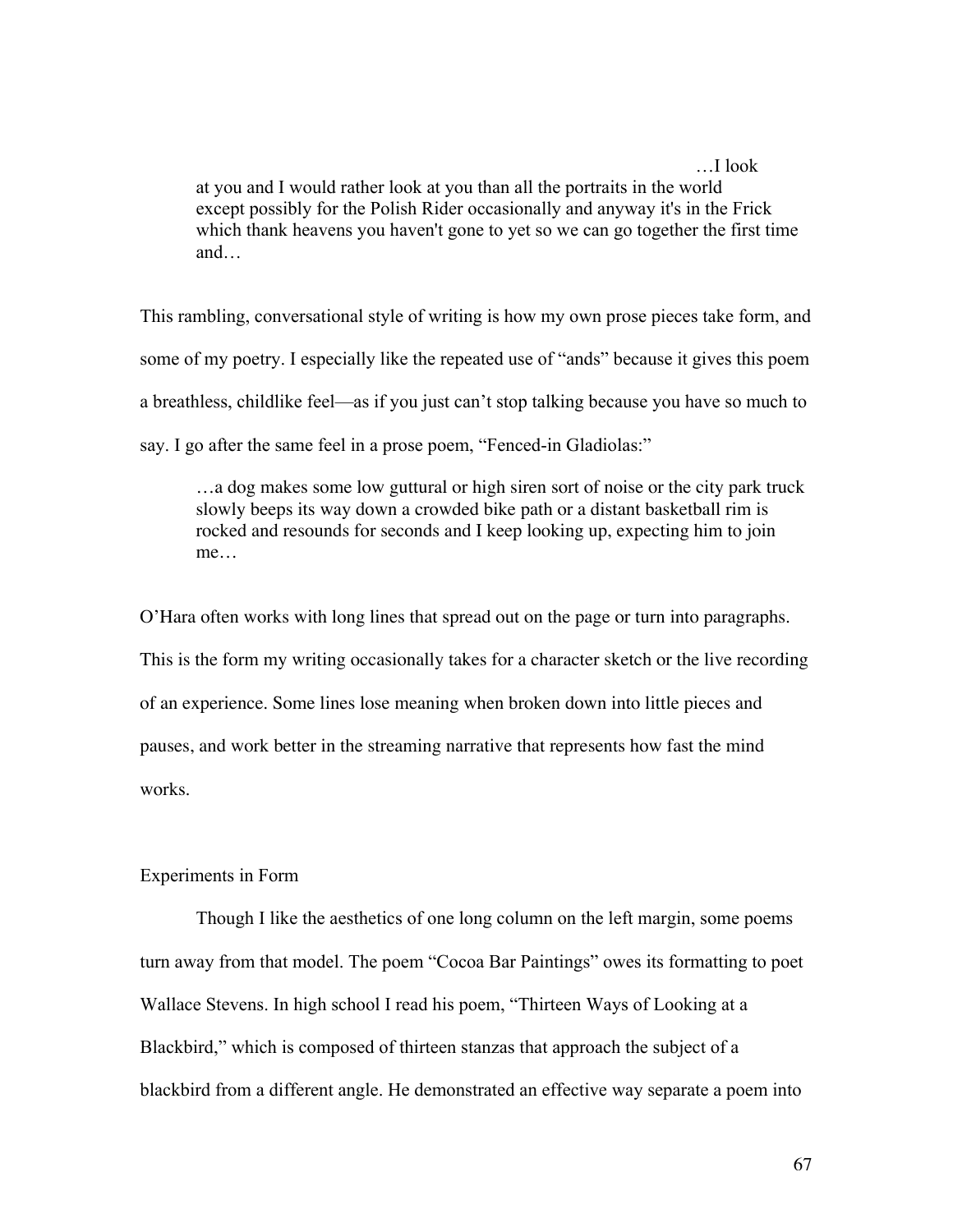sections using roman numerals without disrupting cohesion. Stevens maintained the thread throughout by using the word "blackbird" in every stanza. "Cocoa Bar Paintings" explores a new piece of art in each stanza, maintaining unity.

When I felt a certain poem begged for exaggerated spacing as emphasis, I often turned to John Allman's poetry collection, Curve Away From Stillness: Science Poems. Though I cannot always appreciate the generous spacing he gives his words, I can bring it to a level appropriate for me. Here is a relatively conservative excerpt from "Biology:"

> we sang our road songs

spilled the last coffee from a broken thermos felt the air moving against us twisting through the vents sliding along the outer surface of our human volume

This had a direct influence on "Growth Rings," a poem that was initially written using

stream of consciousness in paragraph form, but evolved after revisiting Allman:

and falling out of chem-free clubs to tug on joints fumble with zippers and clasps, branches against backbone, always strangers: the dark woods, dug-outs, bathrooms, locker rooms, one night a bed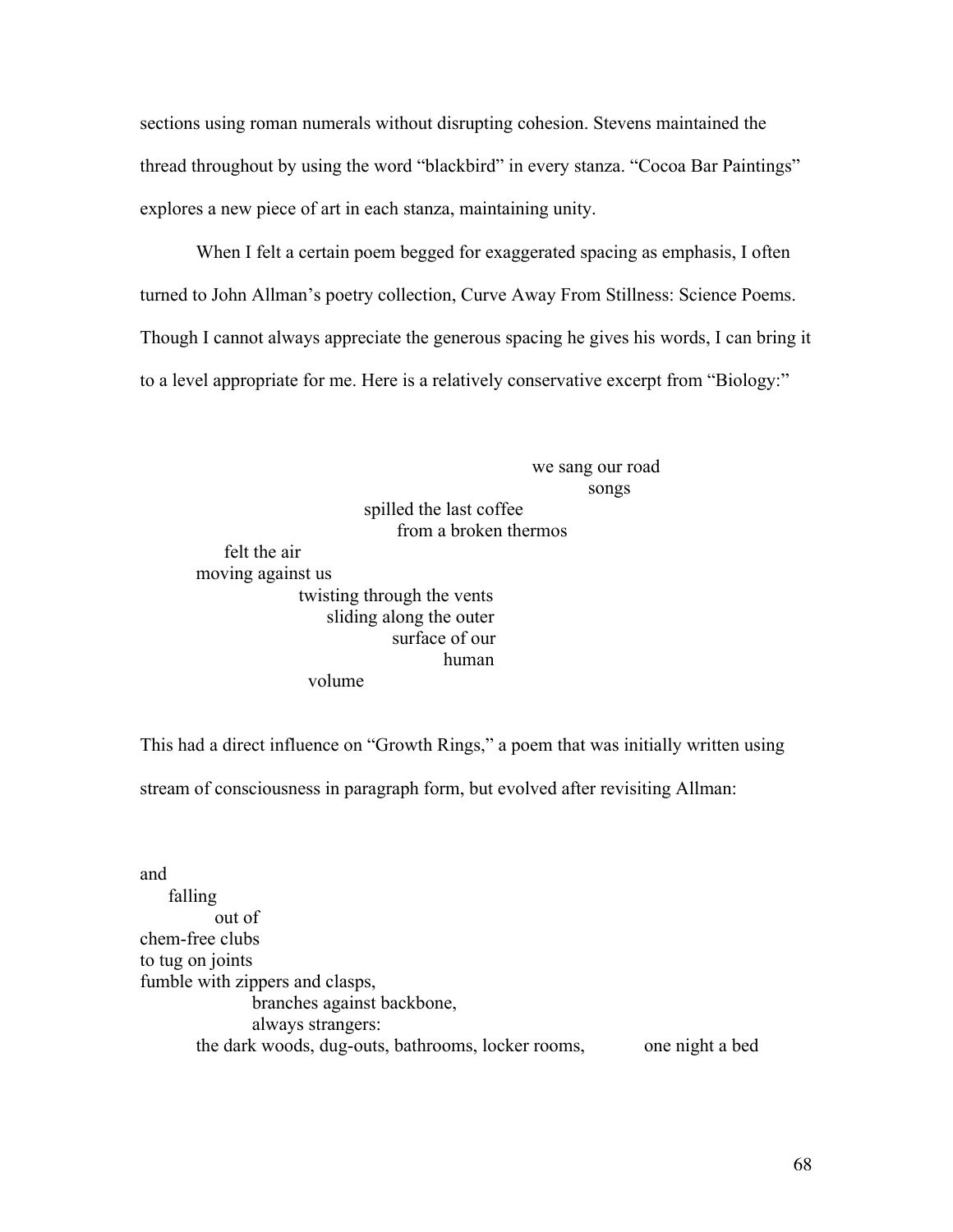Here spacing achieves a sense of movement, as the text stylistically mimics the stumbling of the narrator and general sense of chaos felt throughout the work.

### The Personal

Sharon Olds, Sylvia Plath, and Anne Sexton are women who impress me with their boldly intimate poetry on sex, family, and suicide. Their poems do not read as though constructed purely for shock value—these are rife with emotion, and likely catharsis. Olds, in "You Kindly," writes,

And I couldn't lift my head, and you swiveled, and came down close to me, delicate blunt touch of your hard penis in long caresses down my face, species happiness

This poem details a sexual experience with her lover, while contrasting him with her father. This association is especially provocative in a poem written in erotic language. Even if the person is dead or estranged from the writer, I still find it remarkably brave to publish such revealing poems about family. The act prioritizes the art. Plath's poem, "Daddy," ends with a memorable tirade against her father, in which she implies his death was cause for celebration and says finally, "Daddy, daddy, you bastard, I'm through." In her poem, "Wanting to Die," Sexton refers to occasional considerations of suicide as an "almost unnamable lust." This is not pleasant—in fact, it is rather jarring—but it is an authentic sensation, and warrants reflection. Reading the intimacies published by these women inspires me to be true and uncensored, even if it makes readers uncomfortable. Bourgeois said, "All the work of an artist is the realization of a self-portrait… This is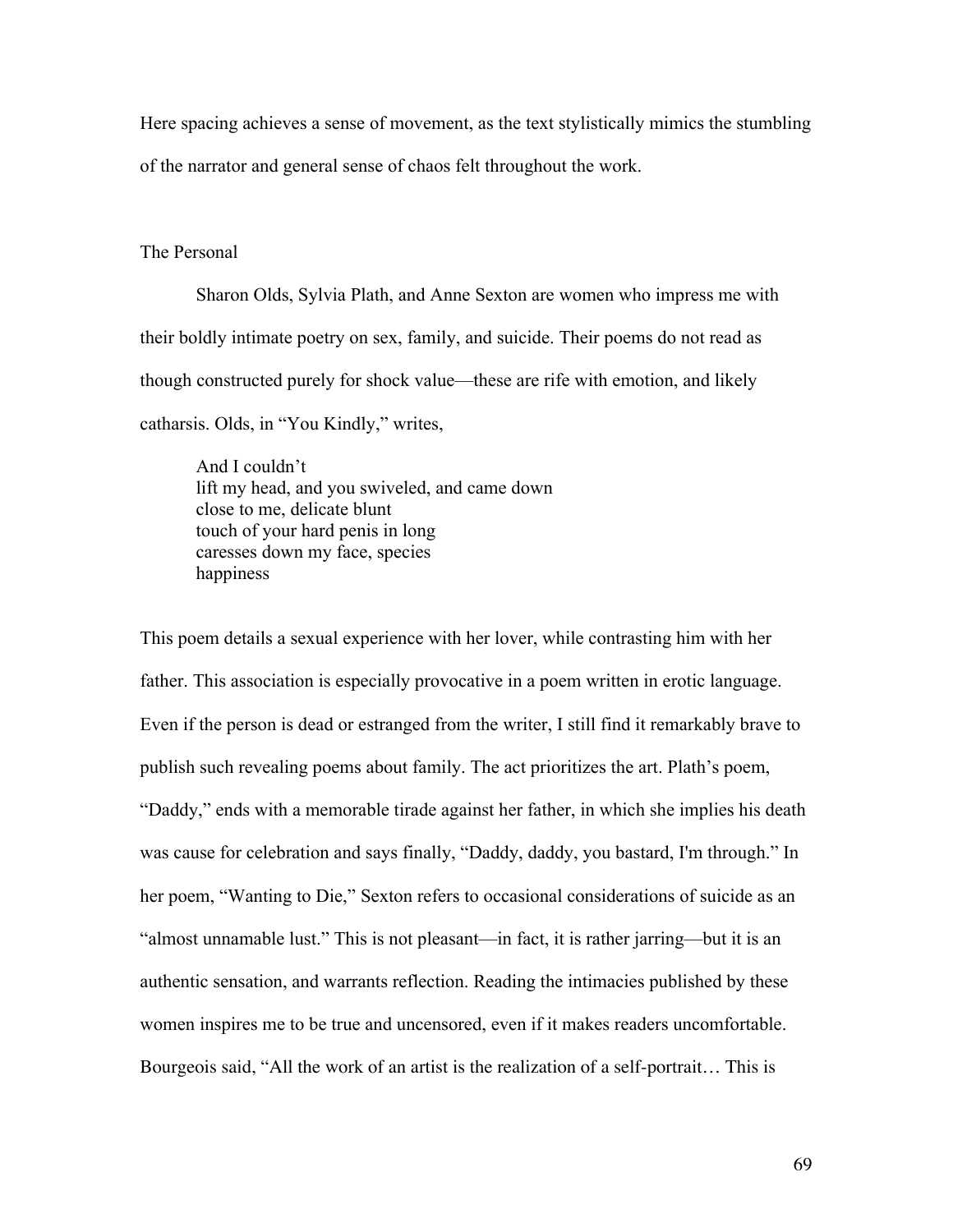simply revealing... you feel embarrassed!" Whether sharing family secrets or admitting to weakness, these women get over the embarrassment and let us in.

#### Conclusions

I find that Bourgeois has thoughts on revision and conclusion that can easily be applied to the art of writing. She felt the 'impulse to improve' an artwork deemed the artist dangerous. Since it is a tremendous task to call a piece of art 'finished', there is always a hesitation, a new angle or shadow or cut to be made. The process of drafting and moving an artwork from concept to sketch to concrete can be long. "The finished work is often a stranger to, and sometimes very much at odds with what the artist felt or wished to express when he began." For this reason, Bourgeois feels the artist should not be responsible for explaining or reexamining a work. "The artist should be mistrusted… sometimes the improvement might reach the point of destruction." Her thoughts on the artist bring up the issue of intention and impulse. She says that despite the changes and dissatisfaction with aspects of the finished product, "The core of his original impulse is to be found, if at all, in the work itself." It is possible to lose intended meaning or present no obvious, singular meaning, but if it truly is a work of art, the driving impulse should permeate the piece.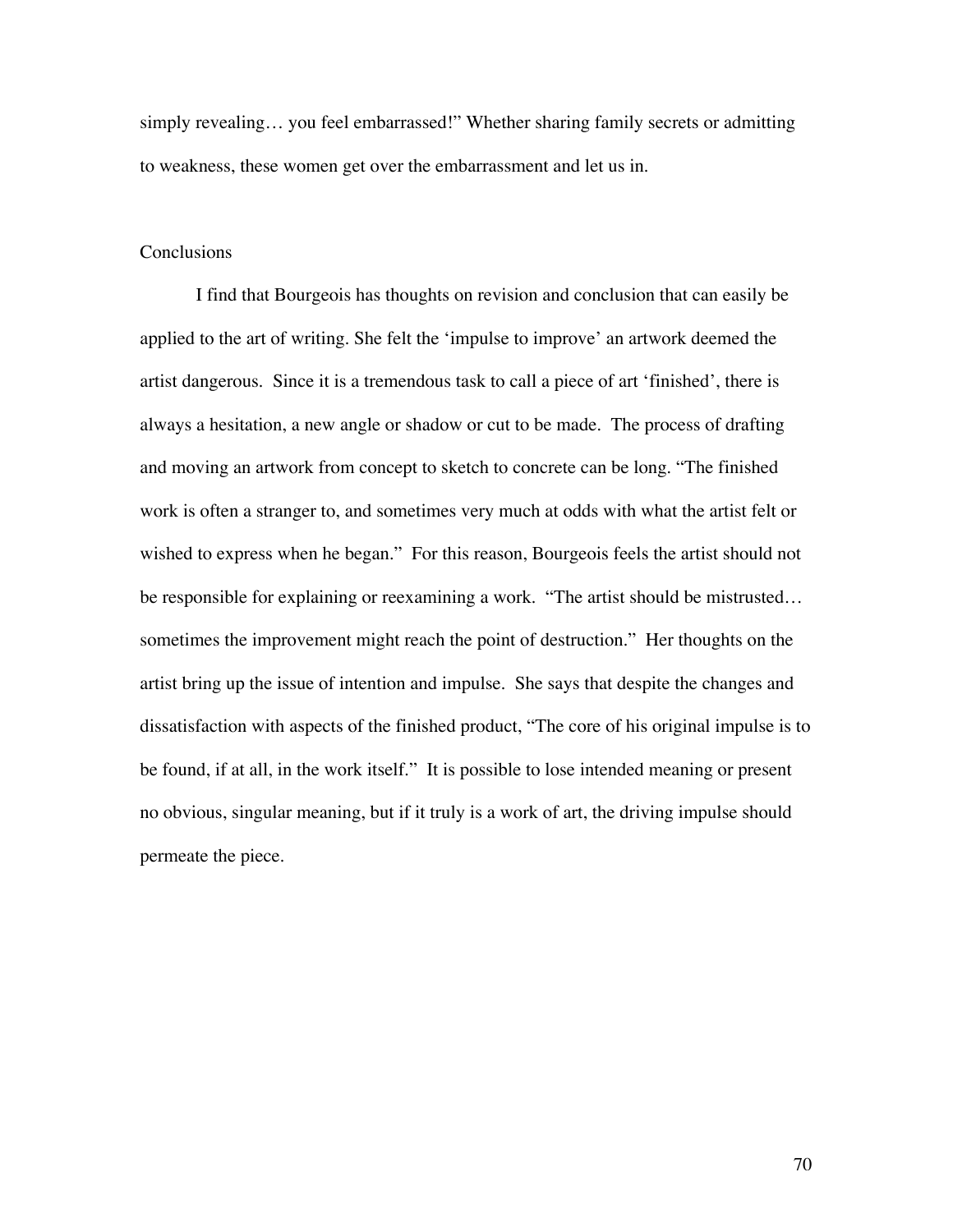## Sources Cited:

- Allman, John. (1989) Curve Away from Stillness: Science Poems. New Directions: New York.
- Bernadac, Marie-Laure and Hans-Ulrich Obrist, ed. (1998) Louise Bourgeois: Destruction of the Father, Reconstruction of the Father- Writings and Interviews 1923-1997. MIT Press: Cambridge.
- O'Hara, Frank (2003) *Having A Coke With You.* The Vintage Book of Contemporary American Poetry, 2<sup>nd</sup> edition. Vintage Books: New York, p. 210.
- Olds, Sharon (2003) *You Kindly.* The Vintage Book of Contemporary American Poetry, 2<sup>nd</sup> edition. Vintage Books: New York, p. 498.
- Plath, Sylvia (2003) *Daddy.* The Vintage Book of Contemporary American Poetry, 2nd edition. Vintage Books: New York, p. 373.
- Rosenblum, Robert (1989). *Paintings in the Musée d'Orsay*. New York: Stewart, Tabori & Chang.
- Sexton, Anne. (2003) *Wanting to Die*. The Vintage Book of Contemporary American Poetry, 2<sup>nd</sup> edition. Vintage Books: New York, p.308.